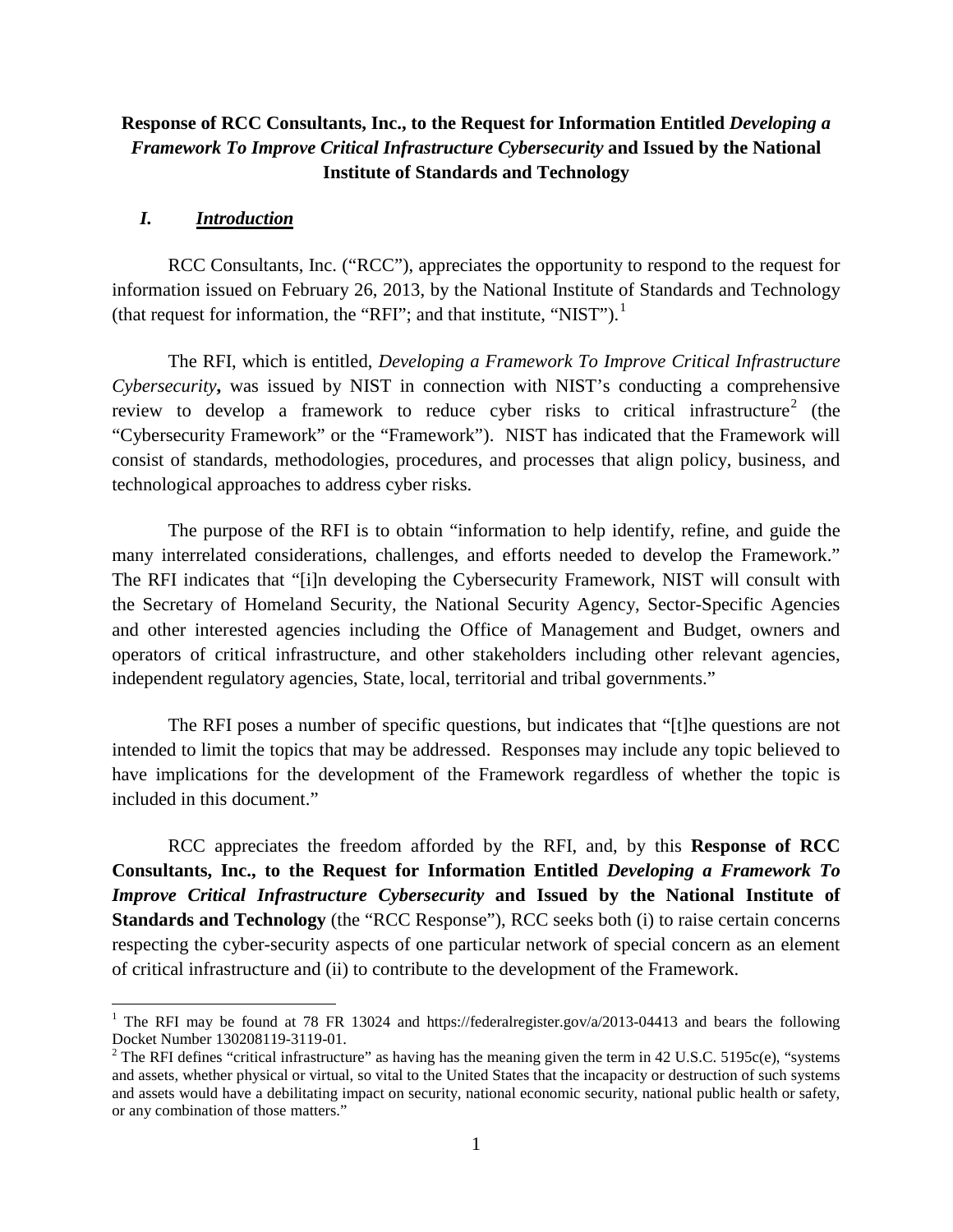In the RCC Response, the following topics are examined:

- First:
	- o The relationship between the Framework and national interoperable public safety broadband network envisioned by Title VI of the Middle Class Tax Relief and Job Creation Act of 2012 (that network, the "PSBN"; and that legislation, "Title VI");
	- o The relationship between NIST and the development of proper cyber-security protection for the PSBN; and
	- o The risks of failing to apply the Framework (and, perhaps, more specific mandatory standards in relation to cyber-security protection) to the PSBN; and
- Second: A proposed possible structure for the Cybersecurity Framework.

RCC's interest in the first topic derives from its more than thirty-year history of providing engineering consulting services in relation to public safety communications networks and systems and from RCC's particular interest and involvement in aspects of the development of the PSBN. On the first topic, it is the gravamen of the RCC Response that:

- The National Telecommunications and Information Administration ("NTIA") and the First Responder Network Authority ("FirstNet") should be included in the consultation process to be undertaken by NIST;
- Those agencies have responsibilities (as does NIST) in relation to the development of the PSBN;
- The PSBN clearly constitutes or, more accurately, will constitute critical infrastructure as defined in the RFI because the "the incapacity or destruction of [the PSBN] … would have a debilitating impact on security, national economic security, national public health or safety, or any combination of those matters";
- The existing and yet-to-be developed public safety networks, data centers, databases, information systems, and applications to which the PSBN may ultimately connect directly constitute additional critical infrastructure with vulnerabilities to cyber-attacks if the PSBN is not secure;
- The PSBN will be substantially unique among elements of critical infrastructure because it will be both national critical infrastructure in its own right, and the PSBN will be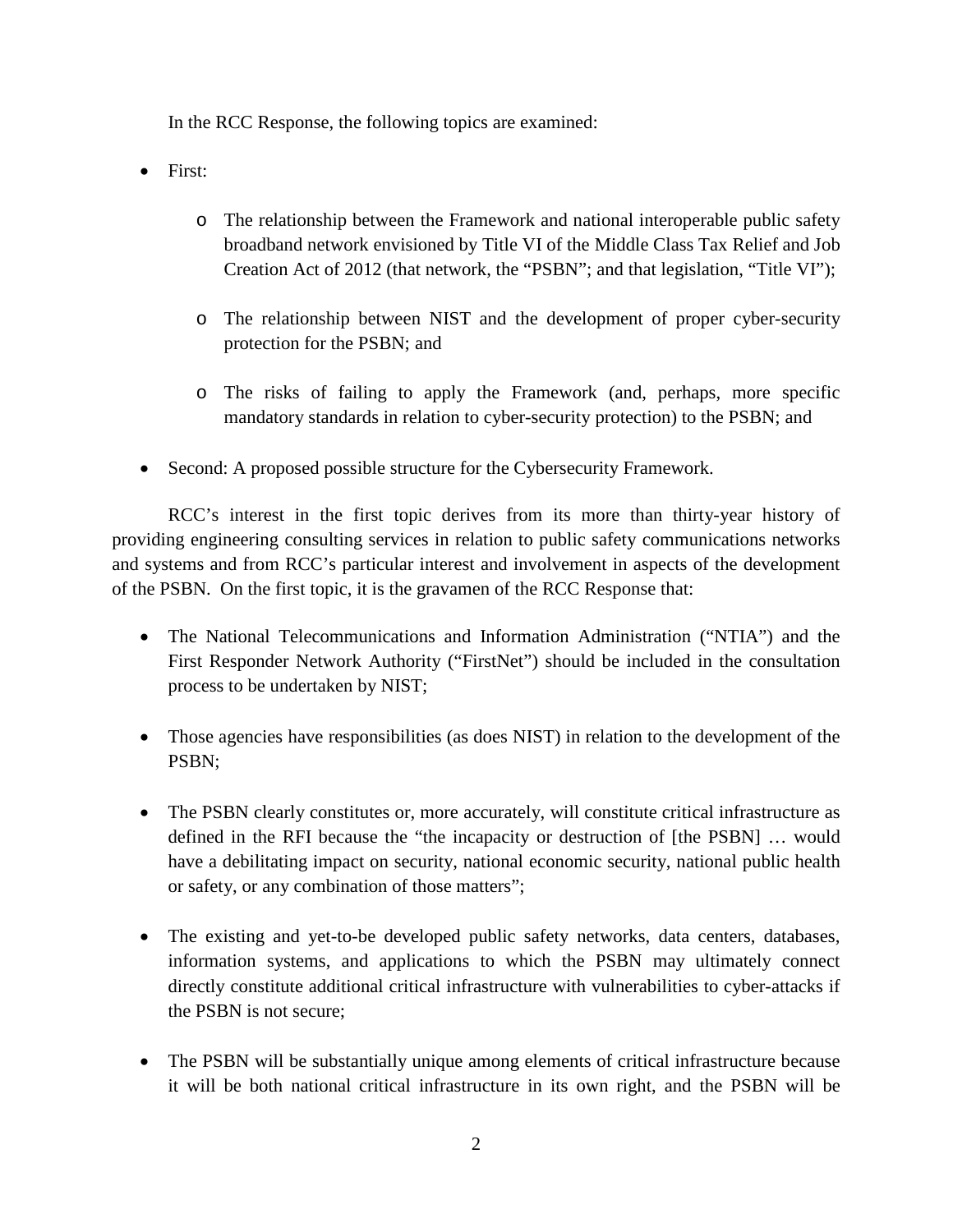national critical infrastructure that should provide a central core of communications support for first responders addressing attacks upon other elements of critical infrastructure and their consequences, whether those attacks are of a cyber-warfare nature or a "kinetic" or physical nature;

- In the context of protection against cyber-attacks, the PSBN requires a very high level of attention that FirstNet has not to date provided;
- FirstNet appears to be proceeding with a much-criticized conceptual network architecture, which has its critics<sup>[3](#page-2-0)</sup> and which does not sufficiently, if at all, reflect a concern for cyber-security despite the fact that it is generally recognized that cybersecurity protections must be built into networks from their inception for functional and cost effectiveness<sup>[4](#page-2-1)</sup>;
- FirstNet appears to be principally concerned with rapidly rolling out the PSBN, and, while that view certainly has some merit, it is not at all consistent with a need to build cyber-security protective mechanisms into the network from the outset, particularly when some of those mechanisms may not currently exist because of the uniqueness of the PSBN in both its architecture and its user base;
- The conceptual architecture of FirstNet implies not only commercial user wireless access to mission critical networks and critical infrastructure but also potential physical access and vulnerabilities to infrastructure through shared facilities and backhaul;
- FirstNet has to date indicated a certain apparent indifference to the vulnerability of the PSBN to cyber-attacks despite the obligation of FirstNet under Title VI to "ensure the

<span id="page-2-0"></span><sup>&</sup>lt;sup>3</sup> In this connection, see the responses to the NTIA NOI relating to that conceptual architecture, http://www.ntia.doc.gov/federal-register-notice/2012/comments-nationwide-interoperable-public-safety-broadbandnetwork-noi, including, but not limited to, RCC Consultants, Inc., *Notice of Inquiry National Telecommunications and Information Administration Docket No: 120928505-2505-01, RIN: 0660-XC002 Development of the Nationwide Interoperable Public Safety Broadband Network, Response of RCC Consultants, Inc.* (October 22,

<span id="page-2-1"></span><sup>2013),</sup> http://www.ntia.doc.gov/files/ntia/rcc\_response\_to\_firstnet\_noi\_10142012.pdf. <sup>4</sup> In this connection, consider the following: "Ensuring that the network architecture provides continuous systems security, including the ability to carry classified information, is essential, but could prove costly if added after network design is done. Security design and its continuously changing nature must be considered up front as a primary design element to control cost." (Emphasis supplied.) Textron Systems, Inc., *In Response to U.S. Department of Commerce, National Telecommunications and Information Administration, On Behalf of First Responder Network Agency, Notice of Inquiry* (November 8, 2013) (the "Textron Response"), http://www.ntia.doc.gov/files/ntia/textron\_systems\_firstnet\_psbn\_noi\_final.pdf, p. 13; and "Security and prioritization requirements are vital to the success of the FNN and must be addressed from day one of the implementation of the FNN. In addition, resiliency against disasters and cyber attacks must be built into the system to preserve continuity of operation in extreme conditions." (Emphasis supplied.) Northrup Grumman Information Systems, Inc., *FirstNet Notice of Inquiry Response* (November 1, 2012) ("NG Response"), http://www.ntia.doc.gov/files/ntia/northrop\_grumman\_fnn-noi.pdf, p. 4, Table 1, #1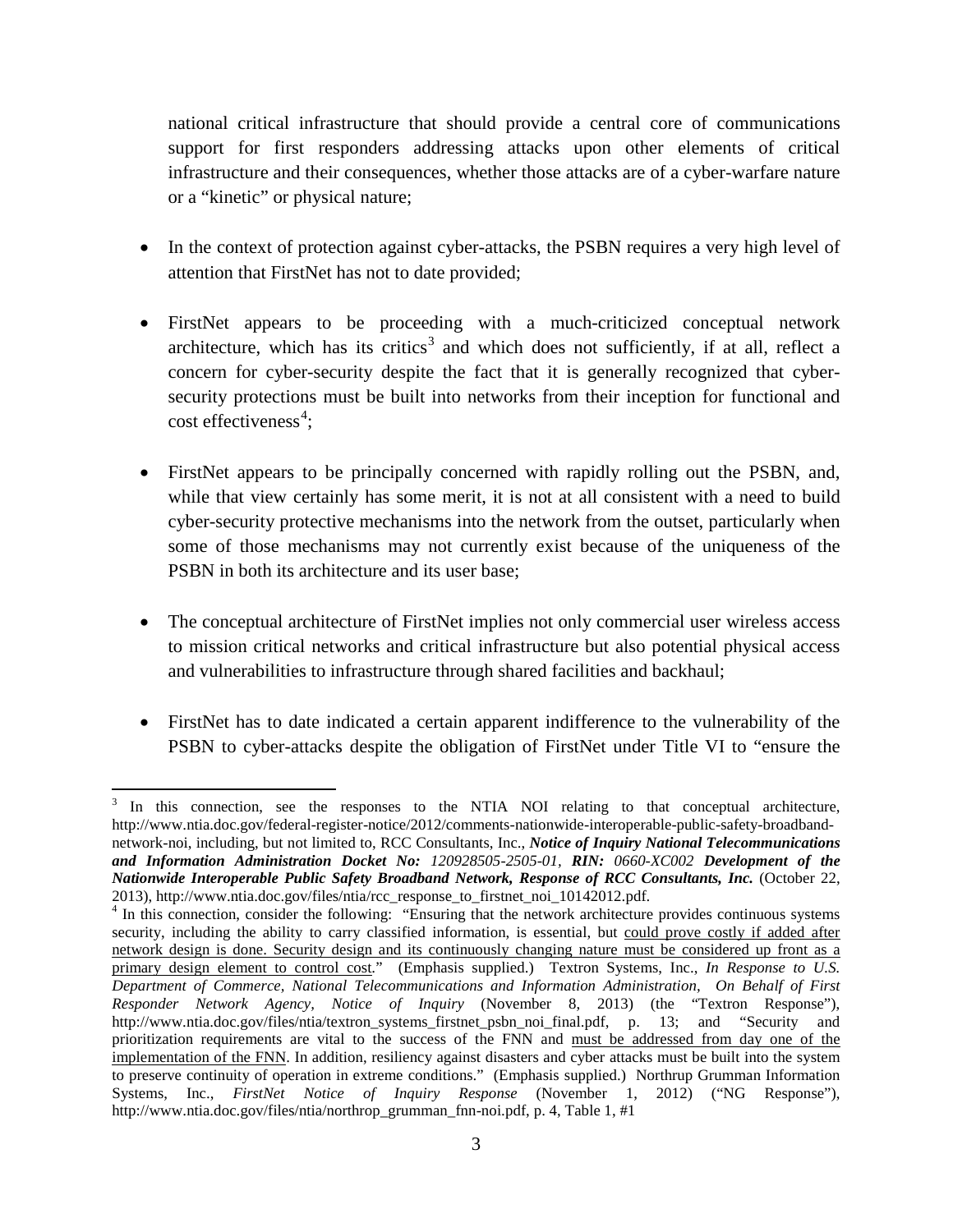safety, security, and resiliency of the [PSBN], including requirements for protecting and monitoring the network to protect against cyberattack"<sup>[5](#page-3-0)</sup>;

- The criticality of the PSBN to the effective protection of critical infrastructure combined with the federal governmental nature of the PSBN (and the consequential absence of concerns regarding the imposition of federal standards upon the private sector<sup>[6](#page-3-1)</sup>) suggest a more active federal role in cyber security standards-setting for the PSBN than would be applicable to private industry and further suggest that NIST develop cyber security standards for consideration for the PSBN that represent the minimum requirements applicable for that purpose;
- NIST has ample authority to undertake the role suggested by RCC both under generally applicable executive policy<sup>[7](#page-3-2)</sup> and Title VI, $^8$  $^8$  and there is recent precedent for an activist

<span id="page-3-3"></span><sup>8</sup> Section 6303, **Public safety wireless communications research and development**, of Title VI provides:

(a) NIST directed research and development program.—From amounts made available from the Public Safety Trust Fund, the Director of NIST, in consultation with the Commission, the Secretary of Homeland Security, and the National Institute of Justice of the Department of Justice, as appropriate, shall conduct research and assist with the development of standards, technologies, and applications to advance wireless public safety communications.

(b) Required activities.—In carrying out the requirement under subsection (a), the Director of NIST, in consultation with the First Responder Network Authority and the public safety advisory committee established under section 6205(a), shall—

(1) document public safety wireless communications technical requirements;

(2) accelerate the development of the capability for communications between currently deployed public safety narrowband systems and the nationwide public safety broadband network;

(3) establish a research plan, and direct research, that addresses the wireless communications needs of public safety entities beyond what can be provided by the current generation of broadband technology;

(4) accelerate the development of mission critical voice, including device-to-device "talkaround" capability over broadband networks, public safety prioritization, authentication capabilities, and

<span id="page-3-0"></span> $5$  Section 6206(b)(2)(A) l

<span id="page-3-1"></span><sup>6</sup> In this connection, see: *Principles for Federal Engagement in Standards Activities to Address National Priorities* (Executive Office of the President, Office of Management and Budget, United States Trade Representative, and Office of Science and Technology Policy, January 17, 2012).

<span id="page-3-2"></span><sup>7</sup> The more active federal governmental role is fully supported by the above-cited memorandum (*Principles for Federal Engagement in Standards Activities to Address National Priorities*), which states that "[i]n limited policy areas … where a national priority has been identified in stature, regulation, or Administration policy, active engagement or a convening role by the Federal Government to accelerate standards development and implementation …" The PSBN is a statutorily recognized national priority under Title VI and, subject only to the right of states and territories to "opt out" of the local radio access network ("RAN") proposed to be provided by FirstNet within their borders and build their own RANs within those borders, the PSBN is a federal undertaking by a federal agency.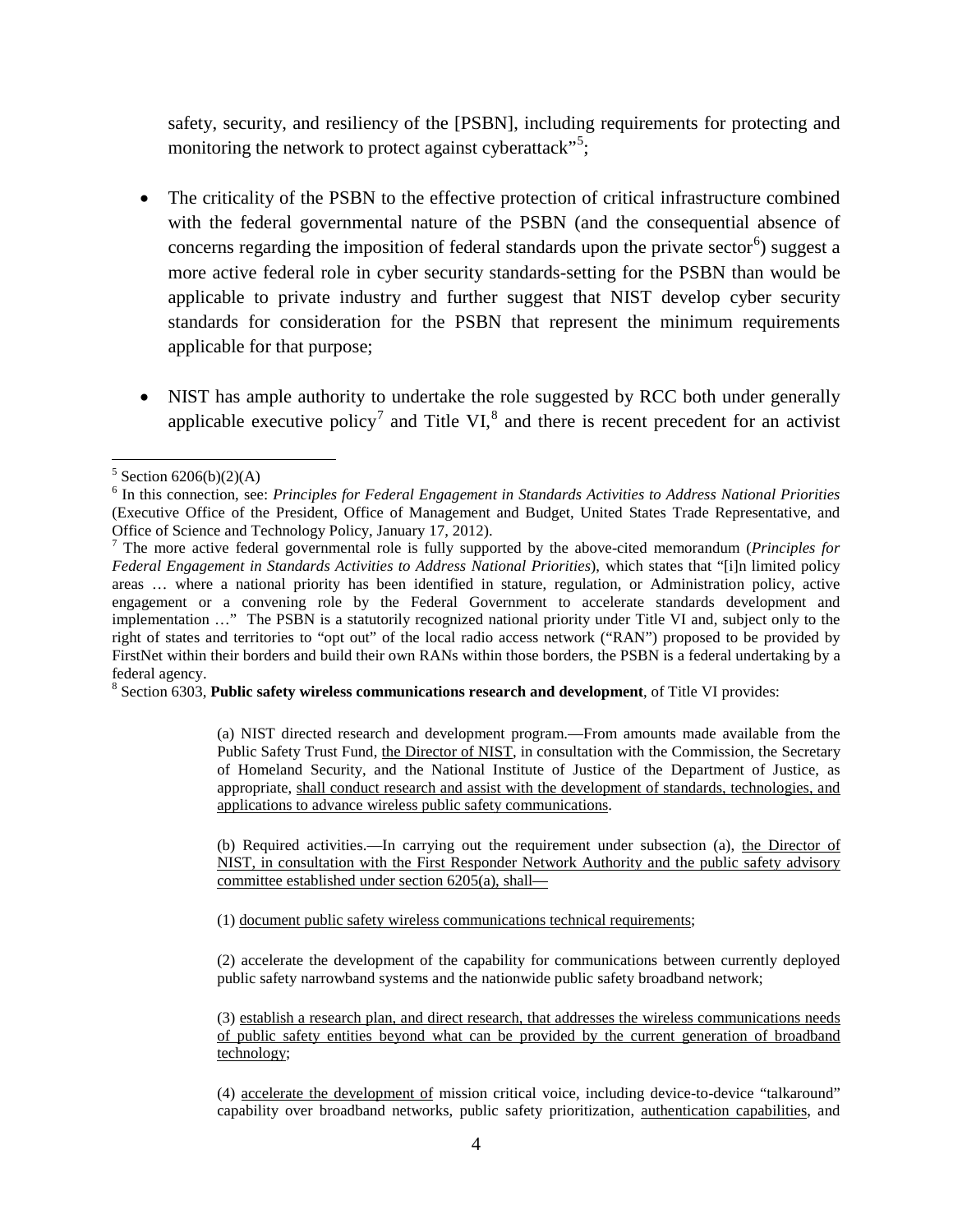federal approach to matters affecting the surety and reliability of the facilities that support first responders<sup>[9](#page-4-0)</sup>;

 $\overline{\phantom{a}}$ 

standard application programing interfaces for the nationwide public safety broadband network, if necessary and practical;

(5) accelerate the development of communications technology and equipment that can facilitate the eventual migration of public safety narrowband communications to the nationwide public safety broadband network; and

(6) convene working groups of relevant government and commercial parties to achieve the requirements in paragraphs (1) through (5). (Emphasis added.)

Section 6303(b)(6) is particularly relevant because of the obligation of FirstNet to consult regarding, among many other matters, with regional, State, tribal, and local jurisdictions regarding the distribution and expenditure of any amounts required to carry out the policies established under paragraph (1), including with regard to the … adequacy of hardening, security, reliability, and resiliency requirements; Section 6206 (c)(2)(A)(iv) of Title VI. NIST can, RCC believes, play an important role not only in the development of minimum cyber-security standards for the PSBN, but also in assuring that input is properly obtained from regional, State, tribal, and local jurisdictions regarding security requirements. That role could be particularly important because FirstNet has shown little enthusiasm for engaging in the required, broad consultation process and has demonstrated more interest in marketing its views to users and others (activities referred to by FirstNet as "outreach," which are fundamentally different from the consultation activities required by Title VI) than in obtaining the required input from users for the design of the PSBN.

<span id="page-4-0"></span><sup>9</sup> On March 20, 2013, the Federal Communications Commission (the "Commission") issued a release and a notice of proposed rule-making. The release, **FCC TAKES ACTION TO ENSURE RELIABILITY OF CALLS TO 9-1- 1 DURING TIMES OF EMERGENCY; ADOPTS KEY RECOMMENDATIONS FROM INQUIRY INTO WIDESPREAD 9-1-1 FAILURES DURING 2012 DERECHO STORM**, states, in pertinent part:

WASHINGTON, D.C. – The Federal Communications Commission today proposed action to improve the reliability and resiliency of America's 9-1-1 communications networks, especially during disasters, by ensuring that service providers implement vital best practices in network design, maintenance, and operation. The Commission also proposed amending its rules to clarify how service providers can more effectively and uniformly notify 9-1-1 call centers of communications outages and cooperate to restore service as quickly as possible.

In a Notice of Proposed Rulemaking adopted today, the Commission moved forward to implement four key recommendations for strengthening 9-1-1 service made by the FCC's Public Safety and Homeland Security Bureau. The Bureau's recommendations, contained in a January 2013 report, resulted from an in-depth inquiry into the widespread 9-1-1service failures that occurred after a derecho storm hit portions of the Midwest and Mid-Atlantic in June 2012.

A significant number of 9-1-1 systems and services were partially or completely down for several days after the derecho – from isolated breakdowns in Ohio, New Jersey, Maryland, and Indiana to systemic failures in northern Virginia and West Virginia. In all, 77 9-1-1 call centers serving more than 3.6 million people in these six states lost some degree of connectivity, including vital information on the location of 9- 1-1 calls. Seventeen 9-1-1 call centers, mostly in northern Virginia and West Virginia, lost service completely, leaving more than 2 million residents unable to reach emergency services for varying periods of time.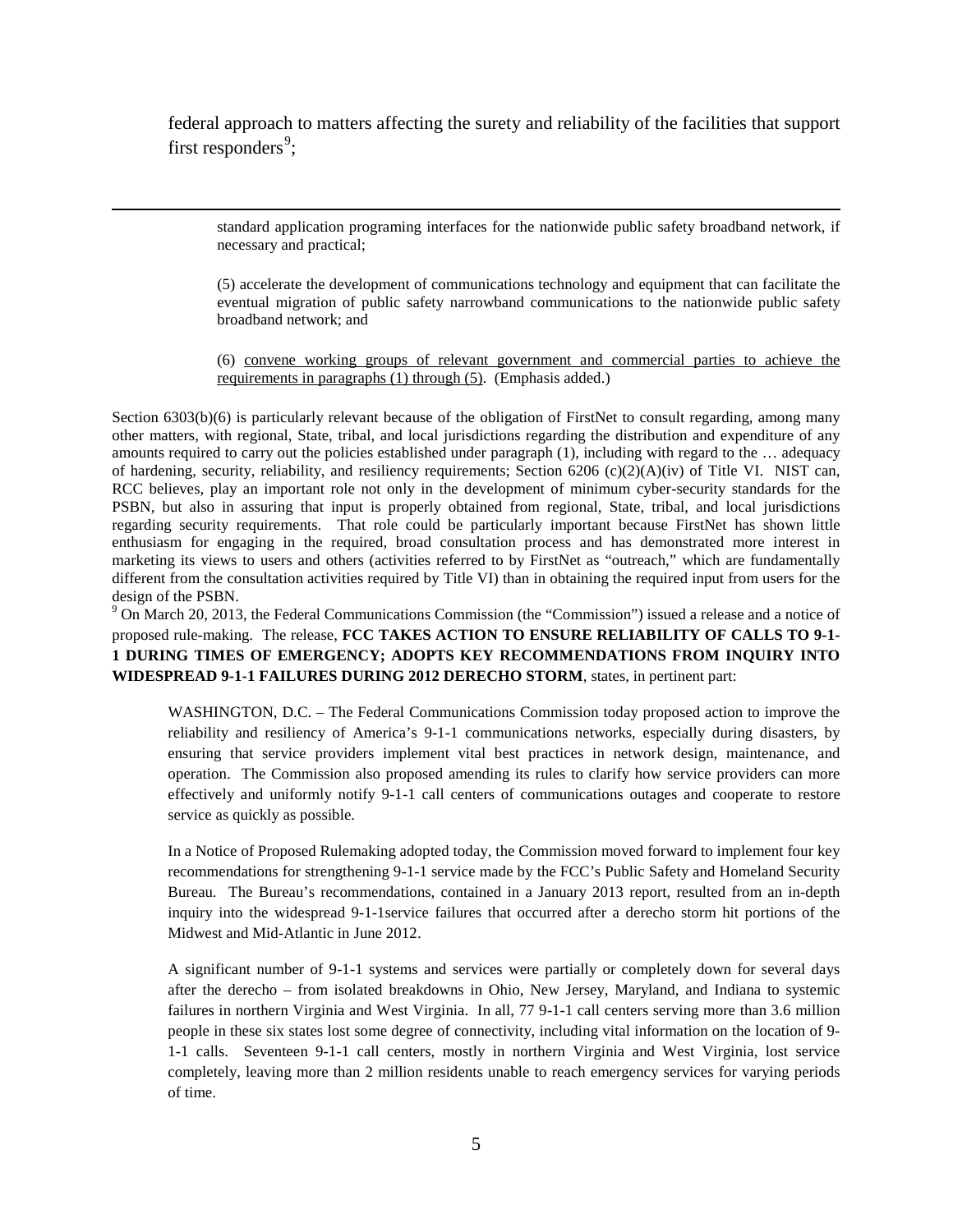Unlike hurricanes and superstorms, which are generally well-forecast, derechos are more like earthquakes, tornados, and man-made events for which there is little-to-no advance notice and opportunity to prepare. As a result, the derecho put a portion of the Nation's communications infrastructure to an unexpected test, revealing significant vulnerabilities in the design and maintenance of 9-1-1 networks. The Bureau found that most of the failures would have been avoided if the network providers that route calls to 9-1-1 call centers had fully implemented industry best practices and available industry guidance. …

l

The Commission put forth a range of possible approaches for implementing these recommendations, including:

- **Reporting** where the Commission would require service providers to periodically report on the extent to which they are voluntarily implementing critical best practices or complying with standards established by advisory bodies or requirements established by the Commission;
- C**ertification** where the Commission would require providers to certify periodically that their 9-1-1 network service and facilities meet specified criteria;
- **Reliability requirements**  where the Commission would specify minimum requirements for 9-1-1 communications reliability; and
- **Compliance reviews and inspections** conducted by the Commission to verify that 9-1-1 service providers are following certain practices or adhering to certain requirements.

The Commission also posed a range of questions regarding the extent to which 9-1-1 service providers implement existing best practices, the incentives most likely to ensure that they do so in the future, and the costs and benefits of ensuring that best practices are implemented in each area. Whatever approach is ultimately adopted must account for differences in service providers' networks and support the ongoing transition from today's legacy 9-1-1 system to a Next Generation 9-1-1 (NG9-1-1) system, the Commission said.

In addition, the Commission is considering clarifying its current rule that requires service providers to notify 9-1-1 call centers of significant communications outages. To provide service providers with greater specificity about their obligation, the proposed rule would require them to notify 9-1-1 call centers of outages immediately, by telephone and in writing via electronic means, with critical information.

Today's action builds on prior Commission efforts to ensure that the public has access to a reliable, stateof-the-art 9-1-1 communications system. Most notably, the Commission is working to promote the deployment of NG9-1-1, which offers greater resiliency during disasters and enables public safety responders to receive more information – text, photos, video, and data – to help them assess and respond to emergencies. The Commission has also taken action to spur the uniform availability of text-to-9-1-1, a major milestone in the transition to NG9-1-1. (Emphasis supplied.)

The willingness of the Commission to consider the imposition of "**Reliability requirements** – where the Commission would specify minimum requirements for 9-1-1 communications reliability"; and "**Compliance reviews and inspections** conducted by the Commission to verify that 9-1-1 service providers are following certain practices or adhering to certain requirements" surely reflects the need for an activist federal role in matters affecting communications bearing upon public safety, and the Cybersecurity of the PSBN is surely a matter that bears directly upon the effectiveness of public safety communications.

In this connection, see also: Federal Communications Commission, Notice of Proposed Rulemaking, *In the Matter of Improving 9-1-1 Reliability, PS Docket No. 13-75 and Reliability and Continuity of Communications Networks,*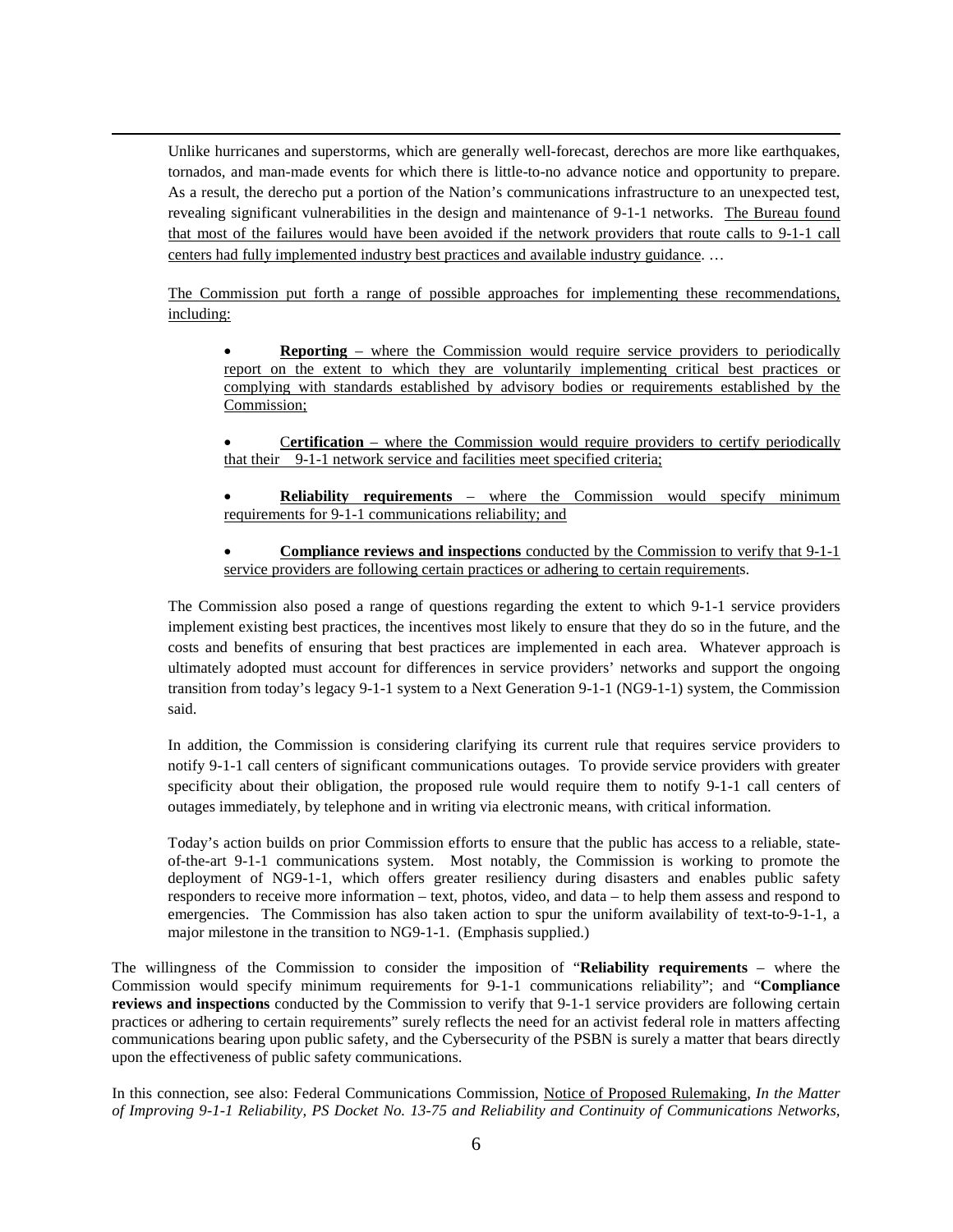- While RCC supports active NIST involvement in assuring the cyber-security of the PSBN, RCC is not unaware of the criticisms that have been expressed in relation to certain aspects of NIST's or the federal government's approach to cyber-security,  $10$  but still believes that NIST is the agency best positioned to work toward providing the basis for the protection of the PSBN from a cyber-security standpoint;
- In accordance with the provisions of the Federal Information Security Management Act  $("FISMA")$ ,<sup>[11](#page-6-1)</sup>, the Secretary of Commerce shall, on the basis of standards and guidelines developed by NIST, prescribe standards and guidelines pertaining to federal information systems and shall make standards compulsory and binding to the extent determined necessary by the Secretary to improve the efficiency of operation or security of federal information systems;
- The exercise of the powers of the Secretary of Commerce under FISMA to make cybersecurity standards developed for the PSBN by NIST would be entirely appropriate

*Including Broadband Technologies, PS Docket No. 11-60* (March 20, 2013) and the Report of the Public Safety and Homeland Security Bureau, Federal Communications Commission, *Impact of the June 2012 Derecho on Communications Networks and Services, Report and Recommendations* (January 2013)

The Commission's March 20, 2013, notice refers to an earlier notice of inquiry as follows:

l

Taking a broader look at network reliability, in 2011, the Commission released a *Notice of Inquiry* in this docket which sought comment on the reliability, resiliency, and continuity of our Nation's communications networks, including broadband technologies. Among other topics, we inquired about "the ability of communications networks to provide continuity of service during major emergencies, such as large-scale natural and man-made disasters."<sup>9</sup> The Commission also discussed a variety of actions it could take "to foster improved performance with respect to the reliability and continuity of operations." Observing that "access to communications services increasingly becomes a matter of life or death" during natural or human-caused disasters, the Commission emphasized that "[p]eople dialing 9-1-1, whether using legacy or broadband-based networks, must be able to reach emergency personnel for assistance." Through this proceeding, the Commission sought to develop a record aimed at strengthening communications networks and ensuring that emergency communications services are available when they are needed most. (Emphasis supplied; footnotes omitted.)

For the earlier inquiry, see: In the Matter of Reliability and Continuity of Communications Networks, Including Broadband Technologies, *et al*., *Notice of Inquiry*, PS Docket No. 11-60, *et al*., 26 FCC Rcd 5614 (2011).

The Commission's finding that access to communications services increasingly becomes a matter of life or death during natural or human-caused disasters surely supports an activist approach to cyber-security for the PSBN, as cyber-attacks can result in "human-caused disasters" that, when made upon the PSBN could leave first responders without "access to communications services" at the very time that such access "increasingly becomes a matter of life or death."

<span id="page-6-0"></span><sup>10</sup> In this connection, see, by way of example: [http://www.federalnewsradio.com/241/3264785/Report-offers](http://www.federalnewsradio.com/241/3264785/Report-offers-pathway-for-cyber-reform-without-legislation)[pathway-for-cyber-reform-without-legislation;](http://www.federalnewsradio.com/241/3264785/Report-offers-pathway-for-cyber-reform-without-legislation) [http://fcw.com/articles/2013/03/27/cybersecurity-without](http://fcw.com/articles/2013/03/27/cybersecurity-without-congress.aspx)[congress.aspx;](http://fcw.com/articles/2013/03/27/cybersecurity-without-congress.aspx) and SafeGov, *Measuring What Matters: Reducing Risk by Rethinking How We Evaluate* 

<span id="page-6-1"></span><sup>&</sup>lt;sup>11</sup> The E-Government Act (P.L. 107-347) recognizes the importance of information security to the economic and national security interests of the United States. Title III of the E-Government Act is entitled the Federal Information Security Management Act (FISMA).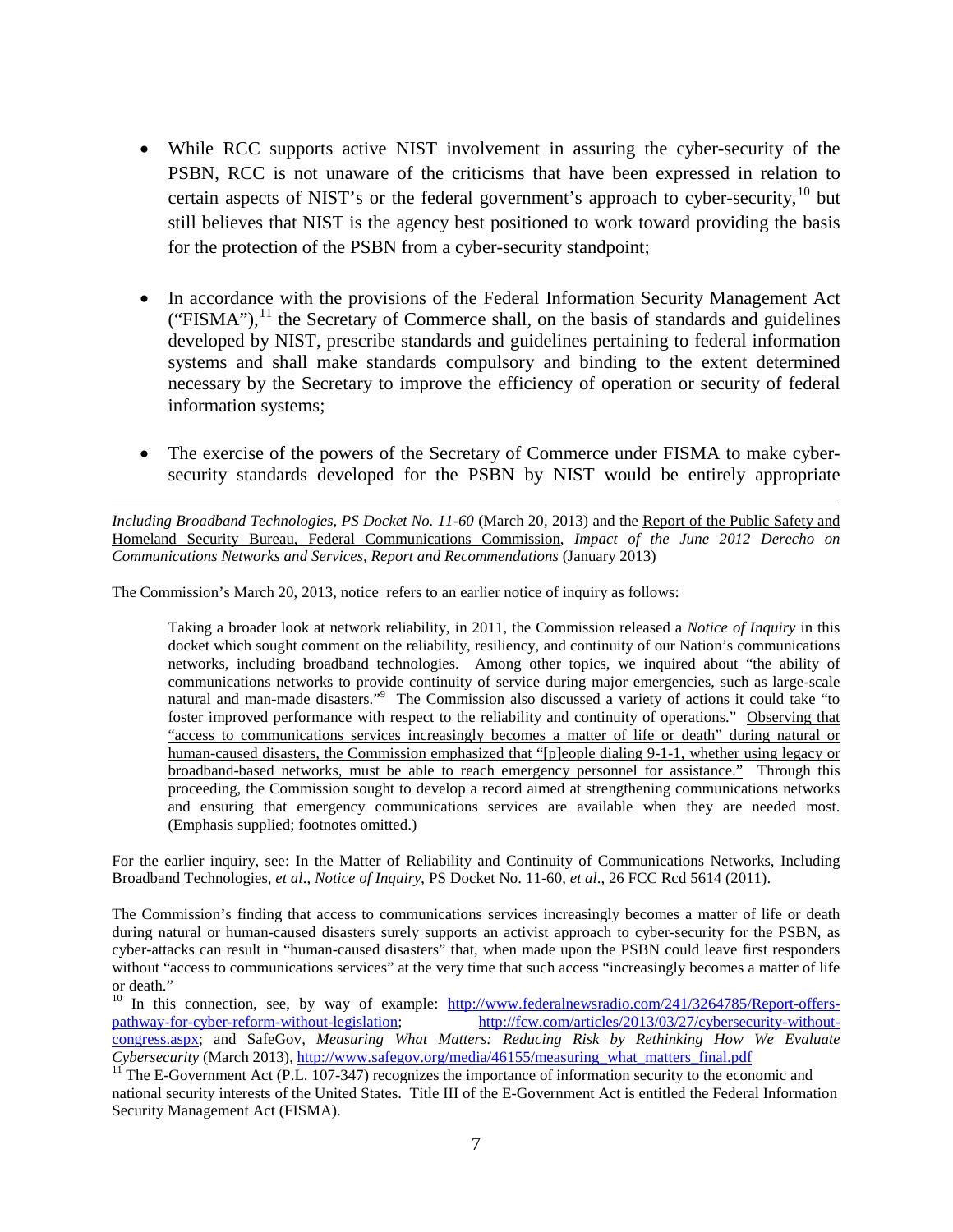because (i) the PSBN constitutes a federal information system or will be so interconnected with federal information systems that the prescription of at least minimum information security requirements is necessary to improve the security of federal information and information systems;

- NIST should also consider coordination with the Federal Communications Commission regarding the cyber-security of the PSBN because the Commission has shown substantial leadership in addressing the matter of the reliability of public safety communications facilities $^{12}$  $^{12}$  $^{12}$ ;
- The criticality of cyber security to the effective availability of the PSBN is such that the matter of the protection of the PSBN against cyber-attacks must be addressed from the outset as an integral element of the design of the architecture of the PSBN because cybersecurity cannot be addressed effectively after a network architecture has been adopted or implemented;
- FirstNet has adopted a network architecture that is potentially materially flawed from a cyber-security standpoint; and
- The efforts of NIST and the support of the Secretary of Commerce to assure that the PSBN is not vulnerable to cyber-attacks should include, but not be limited to, the efforts of NIST in relation to the Cybersecurity Framework.

RCC's interest in the second topic derives from RCC's hope that cyber-security standards and principles will be widely adopted across various sectors and applied rigorously to RCC's core area of expertise, *i.e.*, public safety communications, including, but not limited to, the PSBN. On the second topic, it is the gravamen of the RCC Response that the development of the Cybersecurity Framework would benefit from an overview provided by a proposed structure for the Framework.

<span id="page-7-0"></span><sup>&</sup>lt;sup>12</sup> In this connection, again see: Federal Communications Commission, Notice of Proposed Rulemaking, *In the Matter of Improving 9-1-1 Reliability, PS Docket No. 13-75 and Reliability and Continuity of Communications Networks, Including Broadband Technologies, PS Docket No. 11-60* (March 20, 2013); the Report of the Public Safety and Homeland Security Bureau, Federal Communications Commission, *Impact of the June 2012 Derecho on Communications Networks and Services, Report and Recommendations* (January 2013); and In the Matter of Reliability and Continuity of Communications Networks, Including Broadband Technologies, *et al*., *Notice of Inquiry*, PS Docket No. 11-60, *et al*., 26 FCC Rcd 5614 (2011).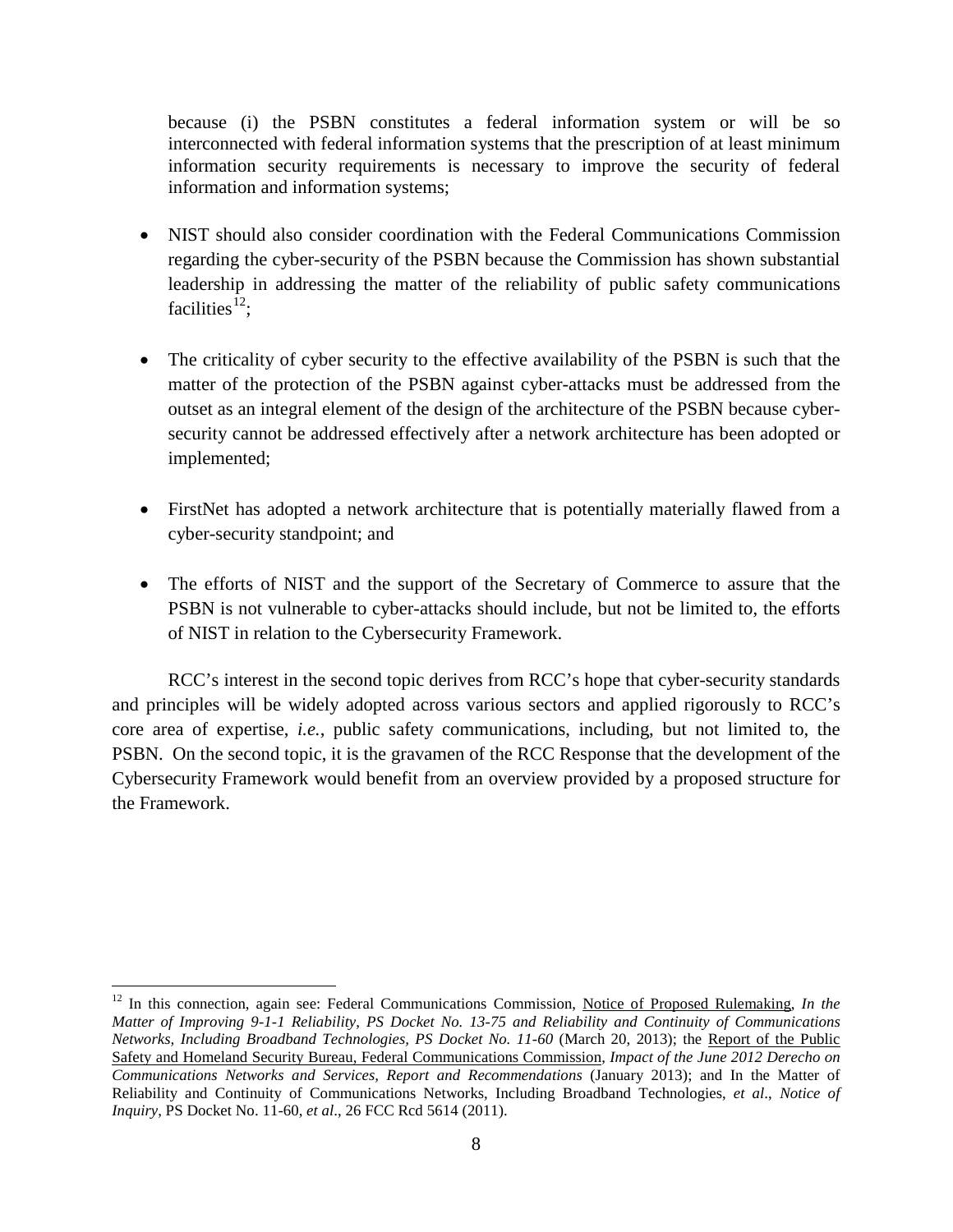#### *II. Background to the First Topic*

l

The RCC Response is not the first occasion on which RCC has expressed its concerns regarding the cyber-security aspects of the PSBN. In writing in relation to FirstNet-proposed conceptual architecture for the PSBN (the "FNNC"), RCC wrote:

The vulnerability of US infrastructure, including, but not limited to, the electricity transmission grid and distribution systems, transportation facilities, financial networks, government networks, and telecommunications systems to cyber-attacks is an issue of the greatest national concern and has been highlighted recently by a speech by the secretary of Defence, Leon E. Panetta, who warned that the United States was facing the possibility of a "cyber-Pearl Harbor."<sup>[13](#page-8-0)</sup> Under no circumstances can the vulnerability of the country to such an attack be increased by the approach to the design of the critical PSBN. The present state of thinking in relation to the FNNC does not consider protecting the PSBN from cyber-attack and other security breaches. The FNNC relies upon connections between and among (i) critical public safety facilities, (ii) public safety users, (iii) the PSBN, and (iv) as many as six commercial wireless carriers and satellite service providers. Those connections could provide cyber-attack pathways that may enable the penetration of any interconnected network or facility to expand to a penetration of some or all of those interconnected networks and facilities, including the PSBN and critical public safety facilities.<sup>[14](#page-8-1)</sup>

RCC is hardly alone or first in expressing concern for the security of the PSBN.<sup>[15](#page-8-2)</sup> That concern is, as has been indicated, directly reflected in Title VI and has been recognized by commenters that have devoted substantial resources to supporting the proper development of the  $PSBN.<sup>16</sup>$ 

<span id="page-8-0"></span><sup>&</sup>lt;sup>13</sup> See report of Secretary Panetta's speech in the *New York Times*, October 12, 2012. See also the report respecting a particular cyber-attack in the *Wall Street Journa*l, October 13, 2012.

<span id="page-8-1"></span><sup>14</sup> RCC Consultants, Inc., *Notice of Inquiry National Telecommunications and Information Administration Docket No: 120928505-2505-01, RIN: 0660-XC002 Development of the Nationwide Interoperable Public Safety Broadband Network, Response of RCC Consultants, Inc.* (October 22,

<span id="page-8-2"></span><sup>2013),</sup> pp. 14-15<br><sup>15</sup> RCC's concern in this respect extends to all mission critical information and communications infrastructure and applications which, as a result of their interconnection with the PSBN, may become vulnerable to cyber-attacks if the PSBN is not itself secure.

<span id="page-8-3"></span><sup>&</sup>lt;sup>16</sup> On cyber threats to federal information infrastructure generally and related matters, see: Government Accountability Office ("GAO"), *Testimony before the Committee on Homeland Security, House of Representatives, Cybersecurity, Continued Attention Is Needed to Protect Federal Information Systems from Evolving Threats, Statement of Gregory C. Wilshusen, Director, Information Security Issue*s (GAO-10-834T) (2010); and GAO, Report to Congressional Requesters, Cybersecurity, Progress Made but Challenges Remain in Defining and Coordinating the Comprehensive National Initiative (GAO-10-338) (2010). See also: GAO, *Testimony before the Committee on Commerce, Science, and Transportation and the Committee on Homeland Security and Government Affairs, U.S. Senate, Cybersecurity, A Better Defined and Implemented National Strategy Is Needed to Address Persistent Challenges, Statement of Gregory C. Wilshusen, Director, Information Security Issue*s (GAO-13-462T) (2013); GAO, *Testimony Before the Subcommittee on Oversight, Investigations, and Management, Committee on Homeland Security, House of Representatives, Cybersecurity, Threats Impacting the Nation* (GAO-12-666T)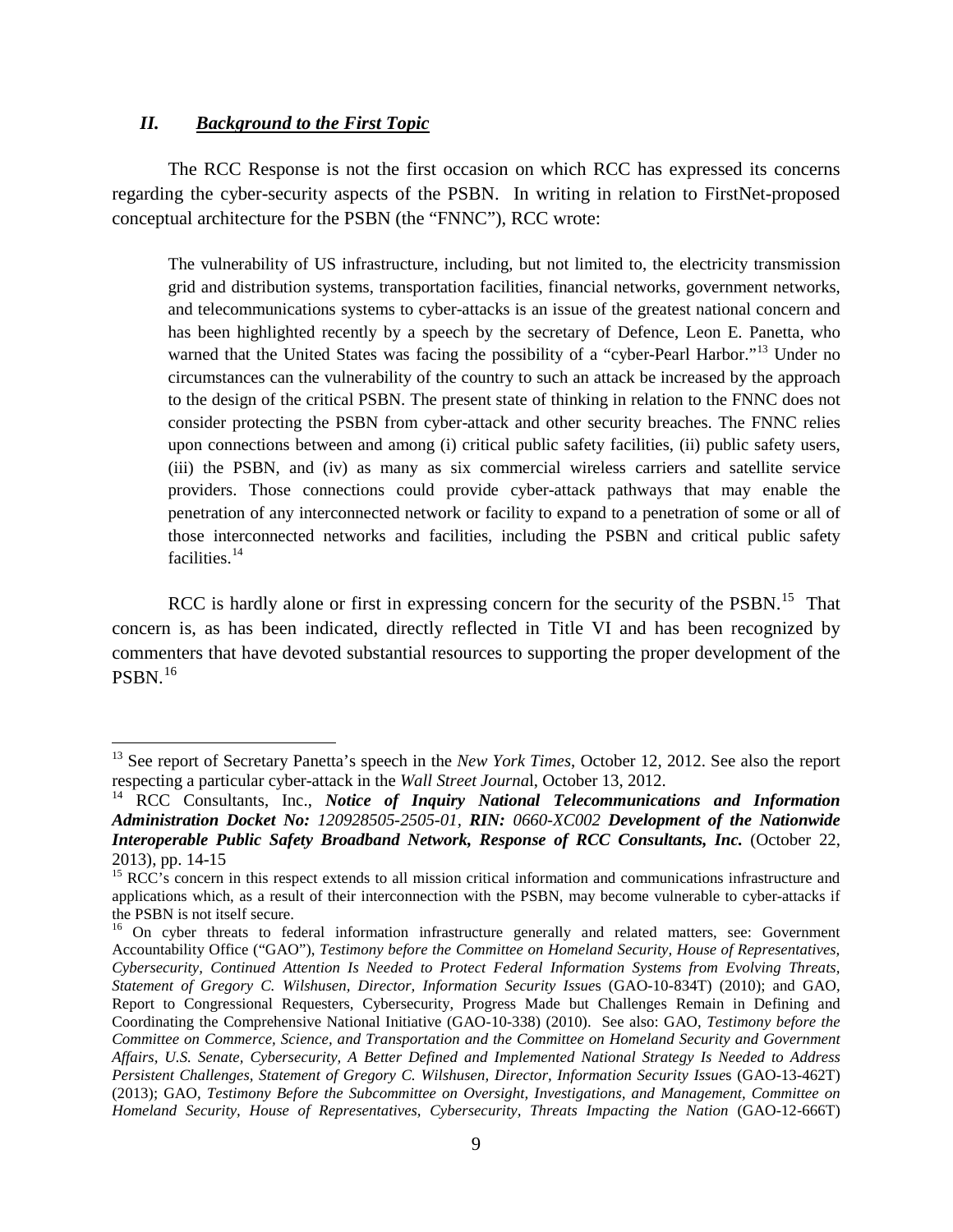Thus, for example, the National Public Safety Telecommunications Council ("NPSTC") has written in relation to the PSBN:

Public safety processes sensitive information on a daily basis, which requires robust security measures to ensure integrity, confidentiality, privacy protection, and information assurance. A nationwide public safety broadband network would be an obvious target for cyber attack. This fact requires that extensive security measures be enacted to prevent attacks on the network to include but not be limited to cyber-attacks, physical site security, and denial of service.<sup>[17](#page-9-0)</sup>

These concerns of RCC, NPSTC, and others are completely consistent with Executive Order 13636 of February 19, 2013:

Repeated cyber intrusions into critical infrastructure demonstrate the need for improved cybersecurity. The cyber threat to critical infrastructure continues to grow and represents one of the most serious national security challenges we must confront. The national and economic security of the United States depends on the reliable functioning of the Nation's critical infrastructure in the face of such threats.<sup>[18](#page-9-1)</sup>

RCC is very much aware of the long history of NISTs contributions to the field of cyber-security<sup>[19](#page-9-2)</sup> and is not alone in believing that NIST has a material contribution to make in relation

<sup>(2013);</sup> GAO, *Testimony Before the Subcommittee on Oversight and Investigations, Committee on Energy and Commerce, House of Representatives, Cybersecurity, Continued Attention Needed to Protect Our Nation's Critical Infrastructure, Statement of Gregory C. Wilshusen, Director, Information Security Issue*s (GAO-11-865T) (2011); GAO, *Testimony Before the Subcommittee on Cybersecurity, Infrastructure Protection, and Security Technologies, Committee on Homeland Security, House of Representatives, Cybersecurity, Continued Attention Needed to Protect Our Nation's Critical Infrastructure and federal Information Systems, Statement of Gregory C. Wilshusen, Director, Information Security Issue*s (GAO-11-463T) (2011); and The White House, *Cyberspace Policy Review* (2009). See also: Clarke, Richard A., *et ano*., *Cyber War, The Next Threat to National Security and What to Do about It* (New York 2010); Brenner, Joel, *America the Vulnerable: Inside the New Threat Matrix of Digital Espionage, Crime, and Warfare* (New York 2011); Reverson, Derek S. (Editor), *Cyberspace and national Security: Threats, Opportunities, and Power in a Virtual World* (Washington, DC 2012); Rosenzweig, Paul, *Cyber Warfare: How Conflicts in Cyberspace Are Challenging America and Changing* 

<span id="page-9-0"></span><sup>&</sup>lt;sup>17</sup> NPSTC, *Public Safety Broadband High-Level Launch Requirements*, *Statement of Requirements for FirstNet Consideration* (December 7, 2012) ("NPSTC Launch Requirements") See also: Likewise, Textron Systems has observed that "[s]ecurity planning is a key element of the PSBN. The PSBN will be used in scenarios where system security is of utmost importance to its functionality, especially as this national network for first responders is an ideal target for bad actors." Textron Response, p. 13

<span id="page-9-1"></span><sup>&</sup>lt;sup>18</sup> Executive Order 13636—Improving Critical Infrastructure Cybersecurity" 78 FR 11739 (February 19, 2013) ("Executive Order 13636"), Section 1 For a discussion of Executive Order 13636, see: Fischer, Eric A., *et al.*, Congressional Research Service, (CRS 7-5700, R42984) (2013).

<span id="page-9-2"></span><sup>19</sup> In this connection, RCC is, by way of examples, familiar with NIST, *DRAFT Security and Privacy Controls for Federal Information Systems and Organizations (Final Public Draft)* (NIST Special Publication 800-53 Rev 4) (2013); NIST, *DRAFT Electronic Authentication Guideline* (NIST Special Publication 800-63-2) (2013); NIST, *DRAFT Glossary of Key Information Security Terms* (NIST IR-7298 Rev. 2) (2012); NIST, *Notional Supply Chain Management Practices for Federal Information Systems* (NISTIR 7622) (2012); NIST, *Information Security: Guide for Conducting Risk Assessments* (2012); NIST, *DRAFT Guidelines on Hardware-Rooted Security in Mobile Devices* (NIST Special Publication 800-164) (2012); NIST, *DRAFT Guide to Intrusion Detection and Prevention*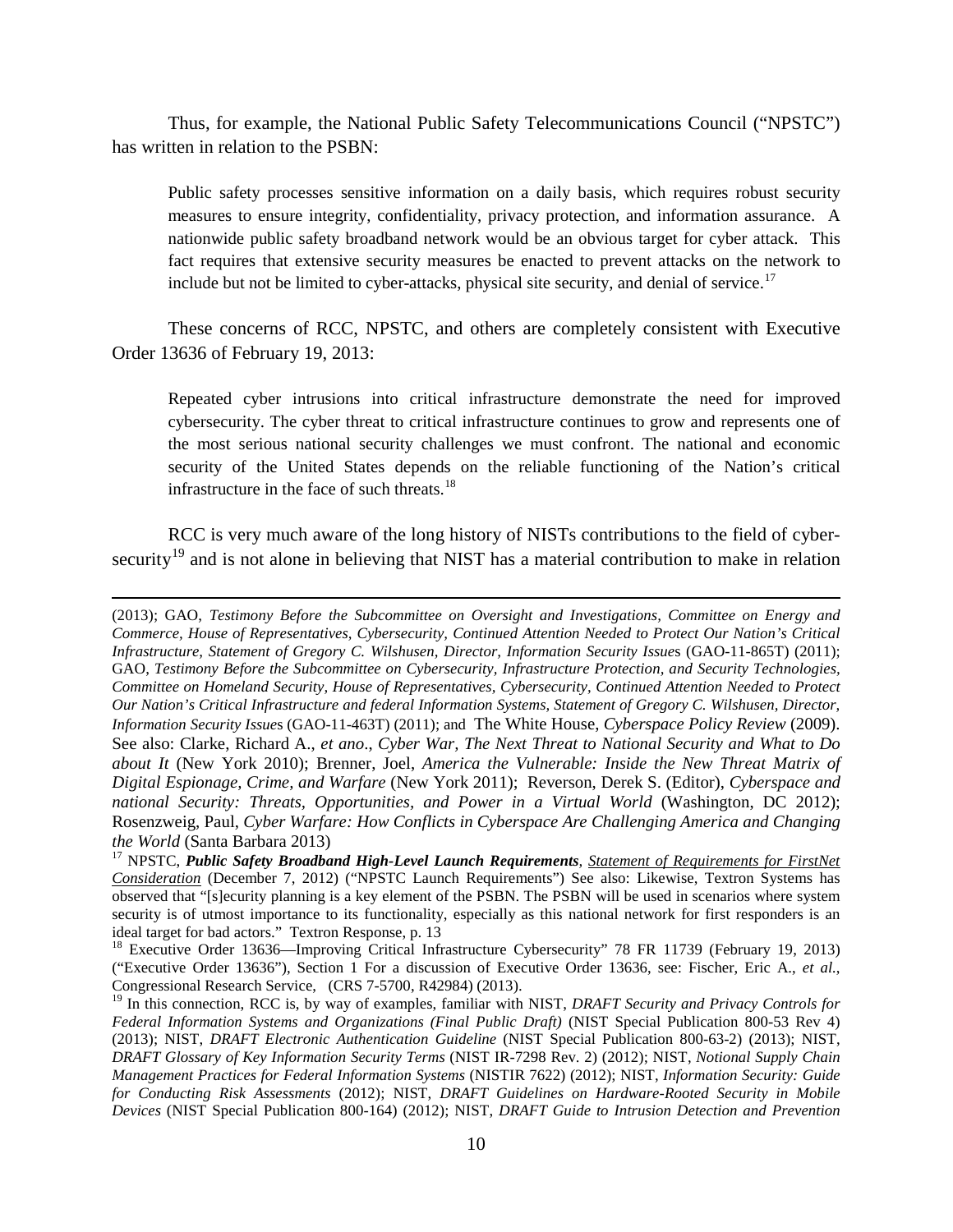to the development and protection of the PSBN. Northrup Grumman Informations Systems, Inc., in its response to an NTIA notice of inquiry regarding a conceptual architecture proposed by FirstNet for the PSBN, wrote:

We recommend that NIST identify areas of study related to network architecture that seek to define quickly the key FNN-ENC elements we have defined in our response including: security, identity management, and application delivery. … NIST has done an exemplary job with public safety broadband LTE interoperability testing … . Finally, NIST should continue their work with public safety, federal agencies, and industry in defining the technical requirements and standards for the  $[PSBN]$ .<sup>[20](#page-10-0)</sup>

# *III. The RFI, the Cybersecurity Framework, the PSBN, and the Suggested Role of NIST*

RCC understands that, under Executive Order 13636, the Secretary of Commerce is given the responsibility to direct the Director of NIST to develop the Cybersecurity Framework, and the Department of Homeland Security, in coordination with sector-specific agencies, will then establish a voluntary program to support the adoption of the Cybersecurity Framework by owners and operators of critical infrastructure and any other interested entities. In RCC's view, there is no reason to make the Framework's applicability a matter of voluntary adoption by FirstNet. The possibilities of intrusion and compromise in an open application development environment all but guarantee they will occur. FirstNet is a federal agency, and such reluctance as there may be, under current administration policy, to the federal government's requiring the adoption of cyber-security protection standards by private enterprise owners of critical infrastructure has no application to the PSBN, which is a creation of federal legislation and federal funding.<sup>[21](#page-10-1)</sup>

*Systems (IDPS)* (NIST Special Publication 800-94 Rev. 1) (2012); NIST, *DRAFT Guidelines for Managing and Securing Mobile Devices in the Enterprise* (NIST Special Publication 800-124 Rev 1) (2012); NIST, *Information Security Continuous Monitoring for Federal Information Systems and Organizations* (NIST Special Publication 800-137) (2011); NIST, *Information Security, Guide for Security-Focused Configuration Management of Information System*s (NIST Special Publication 800-128) (2011); NIST, *Guide to Securing WiMAX Wireless Communications* (NIST Special Publication 800-127) (2010); NIST, *Guidelines for Smart Grid Cyber Securit*y (NIST Interagency Report 7628) (2010); NIST, *Technical Guide to Information Security Testing and Assessment* (NIST Special Publication 800-115) (2008); NIST, *Guide for Mapping Types of Information and Information Systems to Security Categories: (2 Volumes) - Volume 1: Guide Volume 2: Appendices* (NIST Special Publication 800-60 Rev. 1) (2008); NIST, Performance Measurement Guide for Information Security (NIST Special Publication 800-55 Rev. 1) (2008); NIST, *Computer Security: Engineering Principles for Information Technology Security (A Baseline for Achieving Security), Revision A* (NIST Special Publication 800-27 Rev A) (June 2004); NIST, *Building an Information Technology Security Awareness and Training Program* (NIST Special Publication 800-50) (2003); and NIST, *Generally Accepted Principles and Practices for Securing Information Technology Systems* (NIST Special Publication 800-14) (1996).<br><sup>20</sup> NG Response, p. 25

<span id="page-10-0"></span>

<span id="page-10-1"></span> $21$  In this regard, consider:

<sup>&</sup>quot;It is the policy of the United States to enhance the security and resilience of the Nation's critical infrastructure and to maintain a cyber environment that encourages efficiency, innovation, and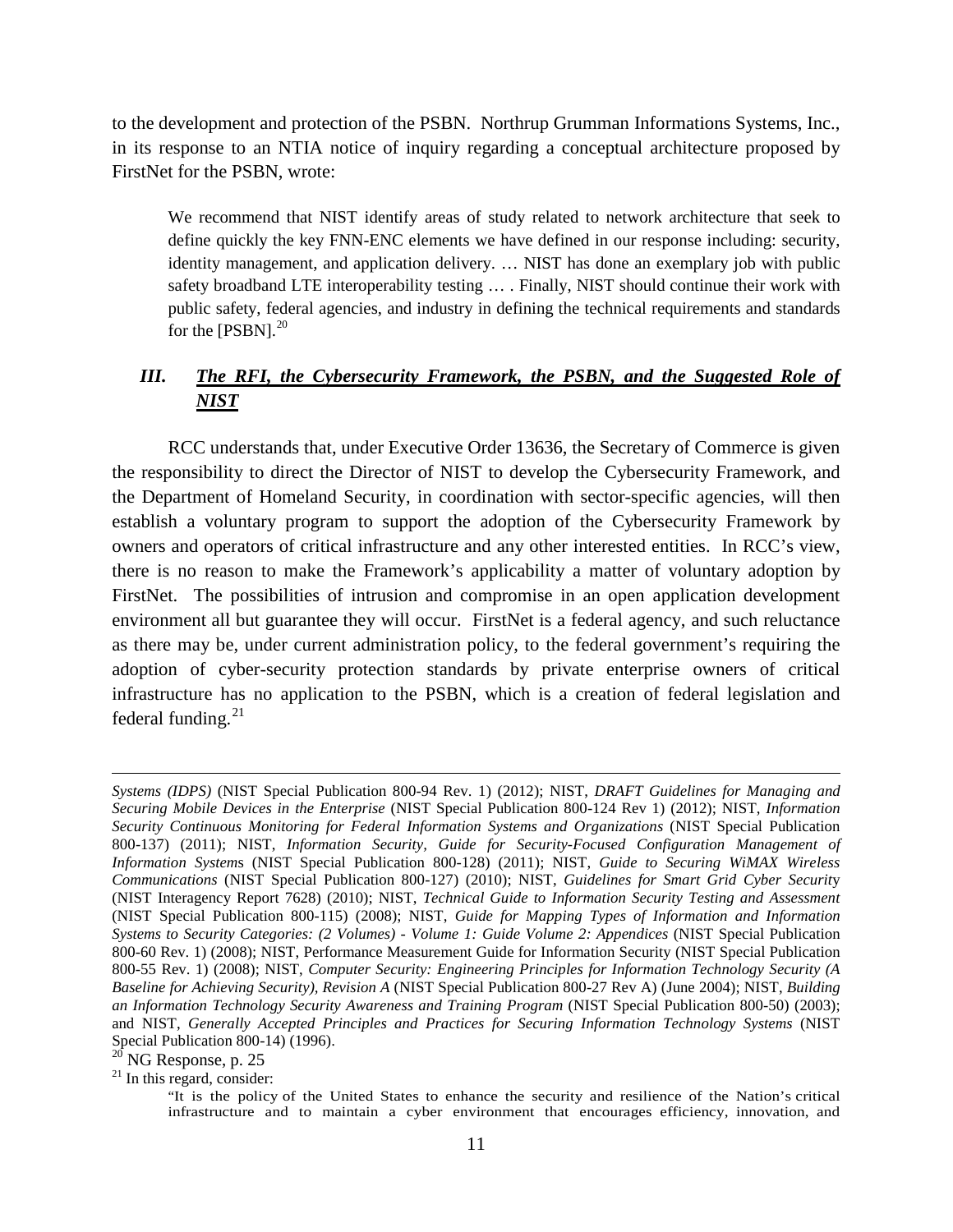The Department of Homeland Security ("DHS") is responsible for overseeing the protection of the dot gov (.gov) domain and is building a cyber security team to secure the nation's digital assets and protect against cyber threats to critical infrastructure and key resources. The Department of Defense ("DoD") is responsible for the dot mil (.mil) domain (and other military networks) and is pursuing the Defense Industrial Base Cyber Security Information Assurance ("DIB CS/IA") program to safeguard DoD information that resides on, or transits, DIB unclassified information systems.

One problem RCC sees is that the PSBN may fall into a gap in federal efforts to protect critical infrastructure that belongs to the federal government. DHS and DoD may take decisions for certain critical federal assets, but not specifically the PSBN, and the PSBN would be treated improperly if, in relation to cyber security, that network was grouped with the critical infrastructure in private hands that is the subject of the RFO and Executive Order 13636. The Secretary of Commerce with the support of NIST has the power and capability to fill that gap pursuant to FISMA.

Another problem RCC sees is that the PSBN may be viewed as critical infrastructure as to which, as a matter of policy, incentives must or should be provided in order to adopt cyber-security protection measures.<sup>[22](#page-11-0)</sup> There is no reason under FISMA or Executive Order 13636 for the PSBN to be so viewed.

In RCC's view, the PSBN should receive the attention in relation to cyber security in substantially the same as or even a greater degree than that which has been given the electric transmission grid and the information technology systems incorporated into the operations of the transmission grid, which are sometimes referred to as a "smart grid."<sup>23</sup> NIST is well aware of

l

The North American Electric Reliability Corporation (NERC), which FERC has certified as the nation's Electric Reliability Organization, developed the Critical Infrastructure Protection (CIP) cyber security reliability standards. On January 18, 2008, the Commission issued Order No. 706, the Final Rule approving the CIP reliability standards, while concurrently directing NERC to develop significant modifications addressing specific concerns.

economic prosperity while promoting safety, security, business confidentiality, privacy, and civil liberties. We can achieve these goals through a partnership with the owners and operators of critical infrastructure to improve cybersecurity information sharing and collaboratively develop and implement risk-based standards."

This quotation from Executive Order 13636, Section 1, makes clear that the restraint of that order is directed to critical infrastructure other than federal critical infrastructure.

<span id="page-11-0"></span> $22$  In this connection, see: NIST, Notice of Inquiry: Incentives To Adopt Improved Cybersecurity Practices (March 28, 2013)

<span id="page-11-1"></span> $^{23}$  The Energy Policy Act of 2005 (Energy Policy Act) gave the Federal Energy Regulatory Commission ("FERC") authority to oversee the reliability of the bulk power system, including authority to approve mandatory cybersecurity reliability standards.

Additionally, the electric industry is incorporating information technology (IT) systems into its operations – commonly referred to as smart grid – as part of nationwide efforts to improve reliability and efficiency. There is concern that if these efforts are not implemented securely, the electric grid could become more vulnerable to attacks and loss of service. To address this concern, the Energy Independence and Security Act of 2007 (EISA) gave FERC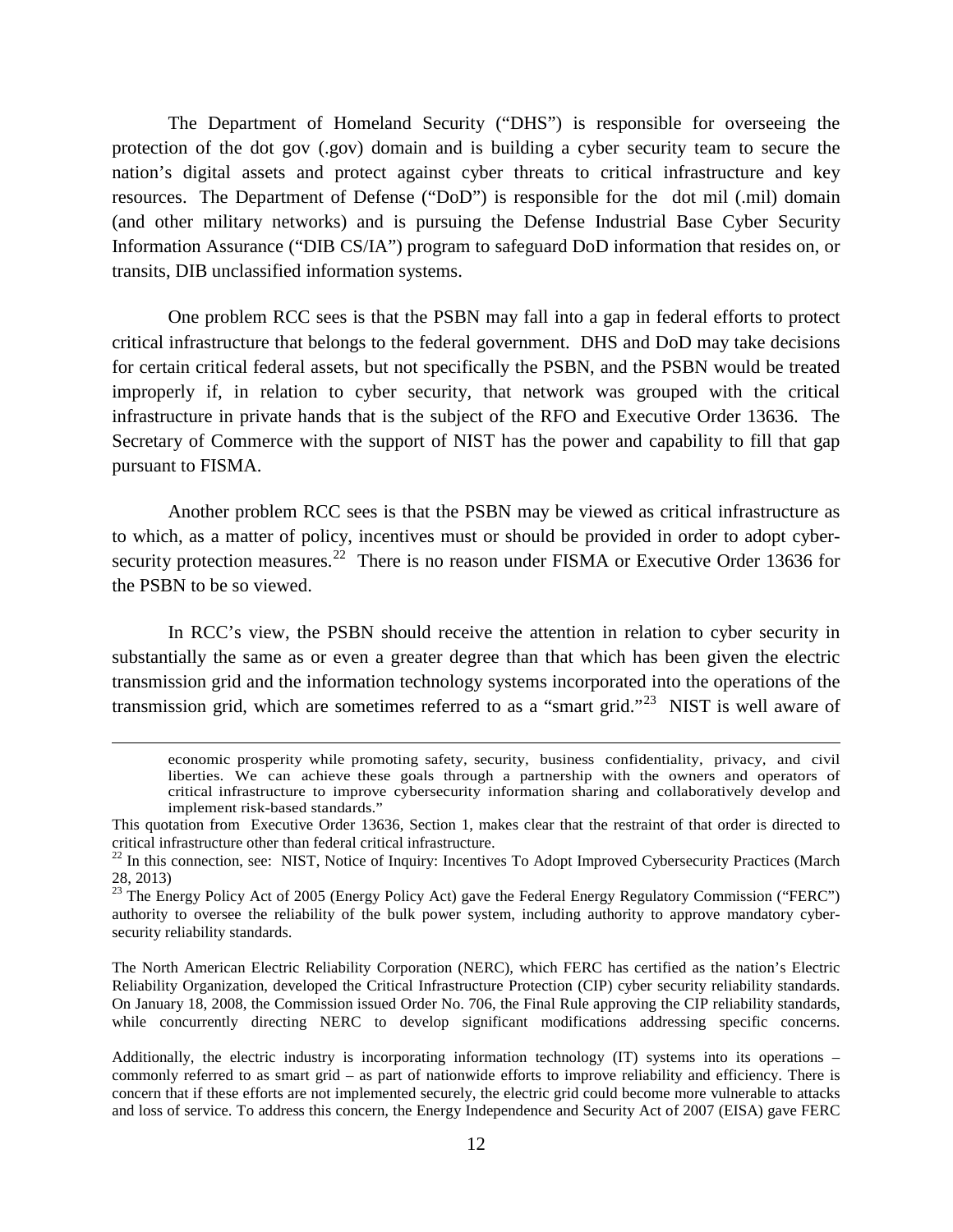the concern that, if these efforts are not implemented securely, the electric grid could become more vulnerable to attacks and loss of service because the Energy Independence and Security Act of 2007 (EISA) gave FERC and NIST responsibilities related to coordinating the development and adoption of smart grid guidelines and standards. These facts reinforce for RCC its suggestions for an activist and expanded role for NIST in relation to cyber-security concerns for the PSBN not only because of NIST's general expertise in this area, but specifically because the work in protection of the electric transmission grip (and the smart grid) seem to have utility in relation to cyber-security protection for the PSBN.<sup>24</sup> FISMA offers a clear path especially as the PSBN falls jurisdictionally within the Department of Commerce together with NIST.

and the National Institute of Standards and Technology (NIST) responsibilities related to coordinating the development and adoption of smart grid guidelines and standards.

<span id="page-12-0"></span><sup>24</sup> FERC, Final Order, *Mandatory Reliability Standards for Critical Infrastructure Protection* (Docket No. RM06- 22-000; Order No. 706, January 18, 2008) (122 FERC ¶ 61,040) sets forth eighth mandatory standards for critical infrastructure protection ("CIP"), all of which may provide a sound starting point for the development of standards applicable to the PSBN: (i) CIP-002-1 – Critical Cyber Asset Identification; (ii) CIP-003-1 – Security Management Controls; (iii) CIP-004-1 – Personnel and Training; (iv) CIP-005-1 – Electronic Security Perimeter(s); (v) CIP-006-1 – Physical Security of Critical Cyber Asset; (vi) CIP-007-1 – Systems Security Management; (vii) CIP-008-1 – Incident Reporting & Response Planning; and (viii) CIP-009-1 – Recovery Plans for Critical Cyber Assets.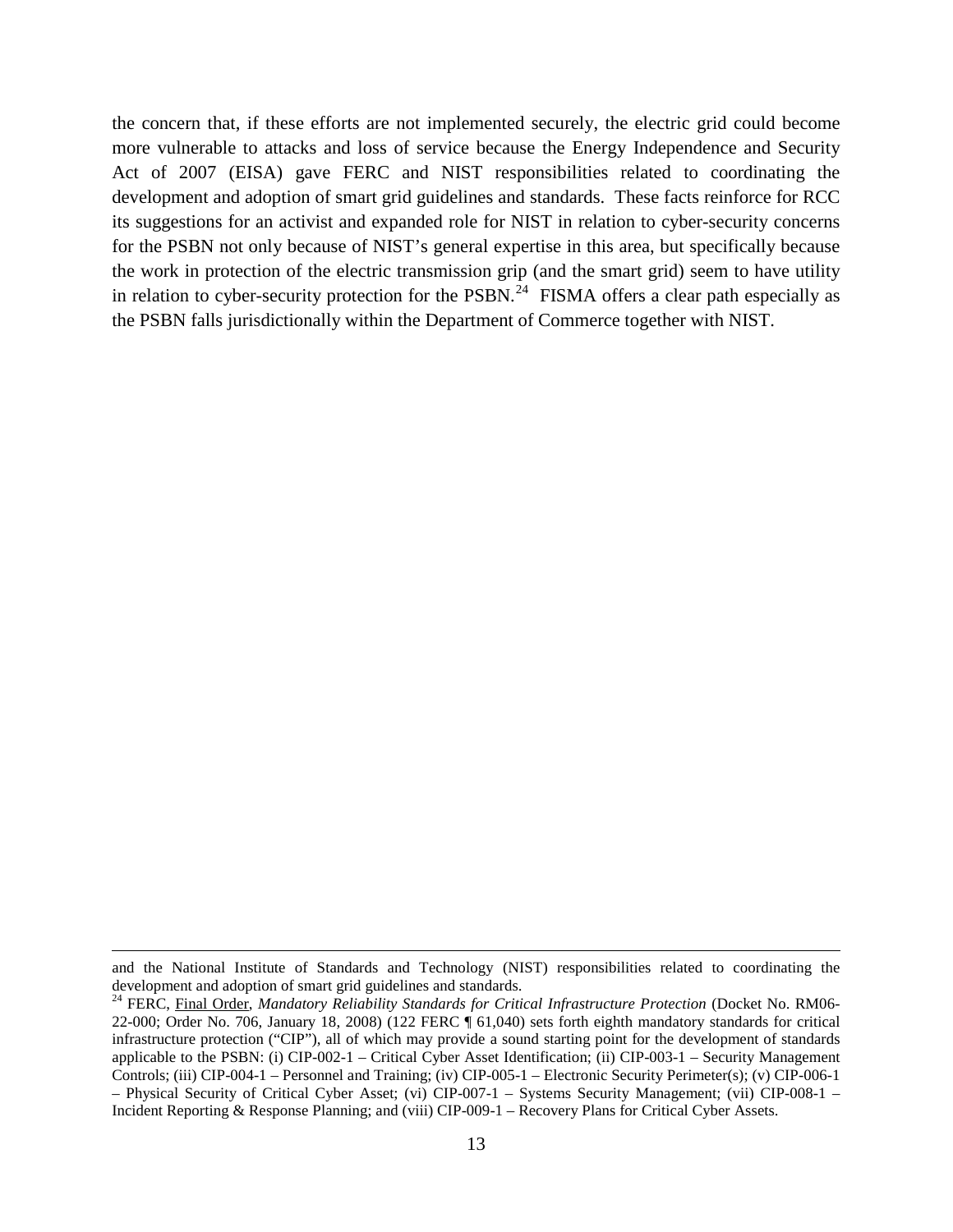## *IV. The Need for an Expanded Role for NIST in relation to the Cyber Security of the PSBN: The Apparent Indifference of FirstNet*

In September 2012, FirstNet issued a presentation setting forth a concept for the PSBN or, what is referred to in that presentation as the "FirstNet Nationwide Network" or "FNN."<sup>[25](#page-13-0)</sup> The FNN was the subject of a notice of inquiry issued by  $NTIA^{26}$  $NTIA^{26}$  $NTIA^{26}$  to which many interested parties supplied comments, many quite critical of the FNN concept.<sup>[27](#page-13-2)</sup> There has been no indication from FirstNet that the original version of the FNN concept has been in any material respect modified in relation to cyber-security issues or otherwise.

The FNN Presentation describes the roles and responsibilities of FirstNet,<sup>[28](#page-13-3)</sup> but ominously no mention is made of FirstNet's responsibility under Title VI to "ensure the safety, security, and resiliency of the [PSBN], including requirements for protecting and monitoring the network to protect against cyberattack."<sup>[29](#page-13-4)</sup>

The FNN Presentation grounds the FNN concept in a connection to the commercial wireless industry, describes the FNN concept substantially in commercial terms (*e.g.*, costs, revenues, sales volumes, subscribers, and product lines), and makes no reference to cyber-security or a requirement therefor.<sup>[30](#page-13-5)</sup> The FNN concept of relying upon commercial wireless carriers has been criticized because of its consequences in terms of reliability and security,  $31$  but that criticism does not appear to have deterred FirstNet continuing reliance upon the FNN concept.

The essentially commercial orientation of the FNN concept (and the related indifference to cyber-security concerns) is reinforced by the presentation made public by FirstNet in relation to the development of applications and devices.<sup>[32](#page-13-7)</sup> The Applications Presentation reflects a commercial rather than public safety approach with its references to addressable markets,

<span id="page-13-0"></span><sup>&</sup>lt;sup>25</sup> Farrill, F. Craig, First Responders Network Authority, Presentation to the Board, FirstNet Nationwide Network (FNN) Proposal (September 25, 2012), http://www.ntia.doc.gov/files/ntia/publications/firstnet\_fnn\_presentation\_09-

<span id="page-13-1"></span><sup>25-2012</sup>\_final.pdf (the "FNN Presentation")<br><sup>26</sup> Notice of Inquiry on FirstNet Conceptual Network Architecture (October 1, 2012)<br>http://www.ntia.doc.gov/files/ntia/publications/firstnet noi 10042012.pdf

<span id="page-13-2"></span><sup>&</sup>lt;sup>27</sup> Comments on Nationwide Interoperable Public Safety Broadband Network NOI, http://www.ntia.doc.gov/federalregister-notice/2012/comments-nationwide-interoperable-public-safety-broadband-network-noi<br><sup>28</sup> FNN Presentation, pp. 5-6<br><sup>29</sup> Section 6206(b)(2)(A)

<span id="page-13-3"></span>

<span id="page-13-6"></span><span id="page-13-5"></span><span id="page-13-4"></span><sup>&</sup>lt;sup>30</sup> FNN Presentation, p. 7<br><sup>31</sup> In this connection, see for example: "Although the FNN will and should leverage off of commercial networks and municipal assets to the greatest extent possible, these networks cannot inherently be relied upon to provide the needed security and reliability that is required for first responders. Instead, it will be incumbent on the national FNN architecture to provide centralized network security, cybersecurity, identity management and management of user priorities and quality of service at the outset. These functions must coordinate and interoperate with local capabilities." NG Response, pp. 1-2<br><sup>32</sup> Applications and Devices Project, FirstNet Applications Services (December 11, 2012) (the "Applications"

<span id="page-13-7"></span>Presentation"), http://www.ntia.doc.gov/files/ntia/publications/11dec12\_firstnet\_app\_presentation\_-\_final.pdf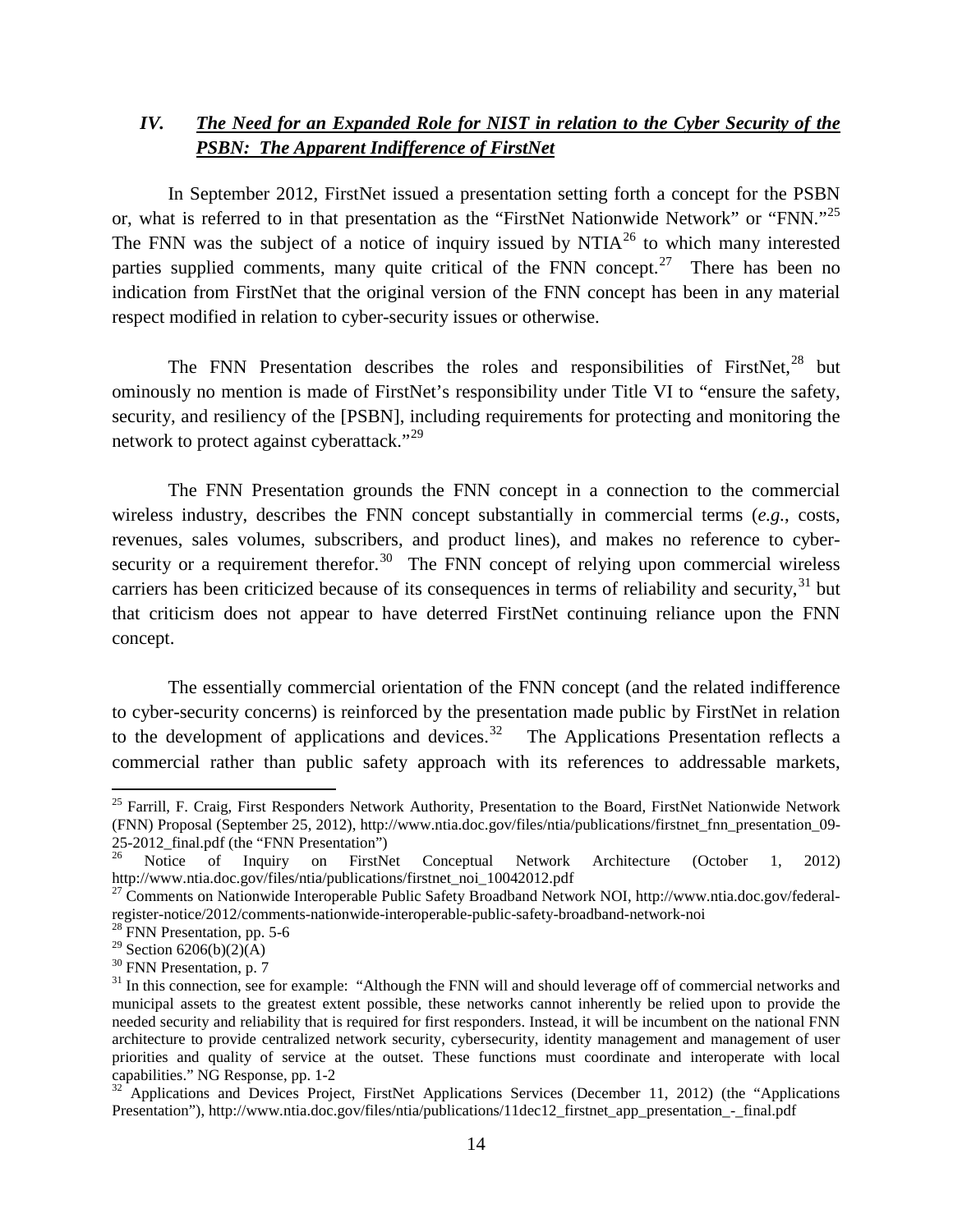monetizing applications, developer mindshare and economics, applications ecosystems, MasterCard, and VISA.<sup>[33](#page-14-0)</sup> Security and authentication are mentioned, not discussed, and placed on a par with payment and settlement.<sup>34</sup> The "[h]igh level application network architecture" includes multiple connections to the public Internet from the PSBN, state and local networks, state and local applications and data a FirstNet application server, a FirstNet API/data gateway, and agency databases.<sup>[35](#page-14-2)</sup> No serious consideration is given to a security perimeter for the PSBN or to mediating and controlling public safety user connections to databases through the networks of the agencies for which they work. The Applications Presentation appears to assume that public safety user should or will be given public Internet access even though the prevailing practice in relation to public safety trunked radio systems is to restrict generally the access of users to the public switched telephone network. It seems highly unlikely that operational considerations will permit, if they can prevent, public safety users' general access to the public Internet. The Applications Presentation, which appears to contemplate the development of applications "available to the general public,"<sup>[36](#page-14-3)</sup> seems to assume commercial users on the PSBN for whom unlimited internet access is an important consideration.

The apparent casualness of FirstNet's approach to applications security surely suggests that an agency with greater expertise in cyber-security should take a leading role in protecting the PSBN in this respect. RCC is not alone in its confidence in NIST for that role.<sup>37</sup> FirstNet

 $\overline{\phantom{a}}$ 

"Finally, application developers need to be given clear guidance on what network services are available from FirstNet so that they can develop the necessary applications to meet mission functions. This is best done by implementing open and standard protocols whenever possible but that are managed and monitored by an independent, respected, integrity-driven organization. It is our strong position that the NIST should be this authority. By taking on this mission, NIST should set standards for code quality to include:

- Ensure no malicious code is contained within an application
- Ensure that an application does not significantly reduce battery life of a device
- Ensure that applications are free from memory leaks that could degrade overall performance
- Ensure that applications only use approved APIs and library calls
- Ensure required network resources are used properly via proper QoS integration
- Ensure applications do not put unneeded strain on network resources and services." (Emphasis supplied.) NG Response, p. 23

<span id="page-14-1"></span>

<span id="page-14-2"></span>

<span id="page-14-4"></span><span id="page-14-3"></span>

<span id="page-14-0"></span><sup>&</sup>lt;sup>33</sup> Application Presentation, pp. 2 and 4<br><sup>34</sup> Application Presentation, p. 6<br><sup>35</sup> Applications Presentation, p. 5<br><sup>36</sup> Applications Presentation, p. 7<br><sup>37</sup> "When an FNN user downloads an application from a hosted enviro application will function as advertised and that the application does not contain any malicious code that will either impede their public safety mission or compromise the network and data integrity as the application is utilized to provide its requisite functionality. There must be a process in place where applications are submitted to a Certification Authority for verification and approval prior to delivery to the FNN user community. This approval process ensures both consistent quality of application and that applications do not contain harmful code that would, at best degrade handset performance and at worst, compromise the network and data integrity of the FNN at critical moments potentially affecting both the safety of the public and the public safety professional.

<sup>&</sup>quot;Applications and their developers need to understand their specific security requirements in terms of confidentiality, integrity, and availability with respect to the specific mission requirements that the application is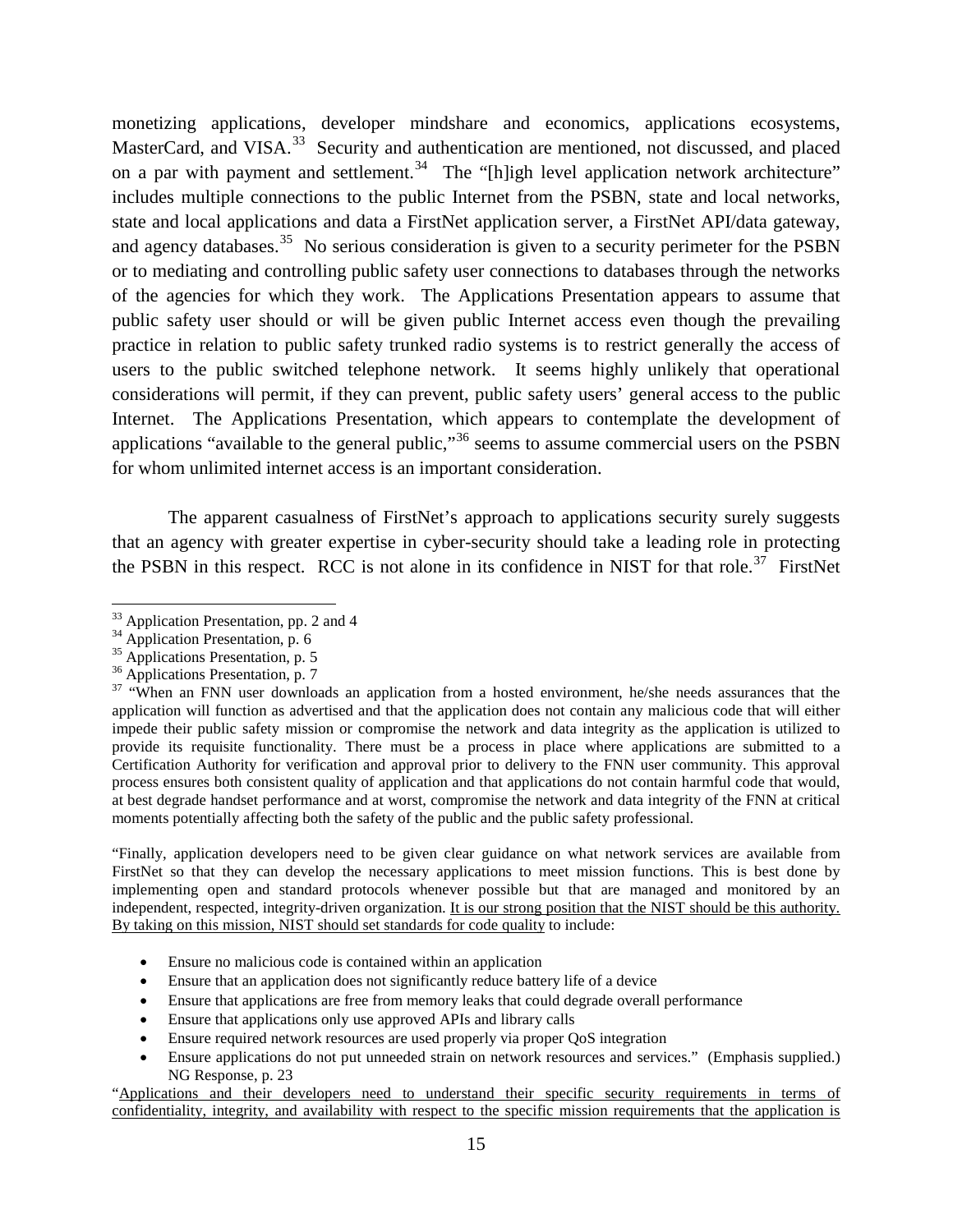shows no awareness of the many reference available on the Internet to the ease of hacking into or jamming LTE as well the vulnerability of COTS subscriber devices. Thought-of-as-protected phones can be enabled for LTE access without intervention by or knowledge of a wireless carrier.<sup>[38](#page-15-0)</sup> If an active and smart hacker community that spans the globe freely disseminates this kind of information, focused cyber-terrorist may take advantage of not only vulnerabilities of a network, but also those of the subscriber devices to access a network to cripple network capacity on a site or a group of sites.<sup>[39](#page-15-1)</sup> The information available from FirstNet regarding the FNN concept includes no recognition of these concerns and certainly no effort to address them.

The FNN Presentation asserts that the FNN concept which is to "Create a Diverse Nationwide Network with Multiple Wireless Networks and Systems" has, as one of its advantages "Higher reliability."[40](#page-15-2) Putting aside the facts that commercial networks have not been consistently reliable<sup>[41](#page-15-3)</sup> and that their reliability characteristics are not entirely independent because of reliance upon certain facilities (*e.g.*, towers) in common, reliability is not meaningful without a cyber-security component that the FNN concept does not address.<sup>[42](#page-15-4)</sup>

fulfilling. Many of these can be published by NIST in an interface document for use by the development community. This document should contain the core functions of defining requirements around ensuring the data the application is sending and receiving is getting to the appropriate, authorized recipients, can be trusted when it arrives, and that can be secured from access by others. There will be great challenges to meet these requirements but by no means can they be trivialized and unequivocally must be recognized and respected. The more security requirements FNN can support, the easier it is for application developers; however, it is unreasonable to have FNN support all required security features as use of these applications will be both on the FNN and, through roaming agreements, commercial systems. This again requires that the applications are fully verified, vetted, and certified to ensure their security posture is maintained in a mixed access environment. NIST, with proper direction, support, and funding, will be uniquely suited to support this mission. Further, NIST must be given the appropriate authority to both grant and deny the publishing of applications to the FNN hosted environment." (Emphasis supplied.)

<span id="page-15-0"></span>NG Response, p.24<br><sup>38</sup> See: http://techcrunch.com/2012/11/23/how-to-enable-4g-lte-on-the-google-nexus-4/.

<span id="page-15-3"></span><span id="page-15-2"></span>

<span id="page-15-1"></span><sup>&</sup>lt;sup>39</sup> See:  $\frac{http://www.techspot.com/news/50817-inexpensive-jammers-can-block-4g-lte-across-entire-cities.html}{\text{40 FNN} Presentation, p. 8}$ <br><sup>40</sup> FNN Presentation, p. 8<br><sup>41</sup> "Public Safety has a well-understood but poor quality of experience on commercial networks during times of disaster and other incidents that create high network demand. Over the past several years, concepts like priority and quality of service have been described to Public Safety as methods to improve their quality of experience on either a commercial or private network. In our experience, Public Safety may require a more robust implementation of Quality of Service than currently implemented on commercial carrier networks due to the extreme conditions that this network must continue to function under." Comments of Nokia Siemens Networks US LLC [to NTIA Notice of Inquiry] (the "NS Comments"), http://www.ntia.doc.gov/files/ntia/nokia\_siemens\_networks\_comments\_11-08-

<span id="page-15-4"></span> $42$  "The interests of the public safety community are best served by approaching the security requirements of the FNN in a holistic manner that addresses public safety's fundamental mission of protecting property and saving lives. As a case in point, public safety first responders depend on the 24x7 availability of their communications network to carry out their mission; inextricably linking reliability and security to the public safety networks. Weak and compromised network security undoubtedly reduces reliability and hence, availability. Without the proper security measures in place, no amount of reliability features, such as site hardening and backup power, can assure the highest degree of availability required of the public safety communications networks." NG Response, p. 5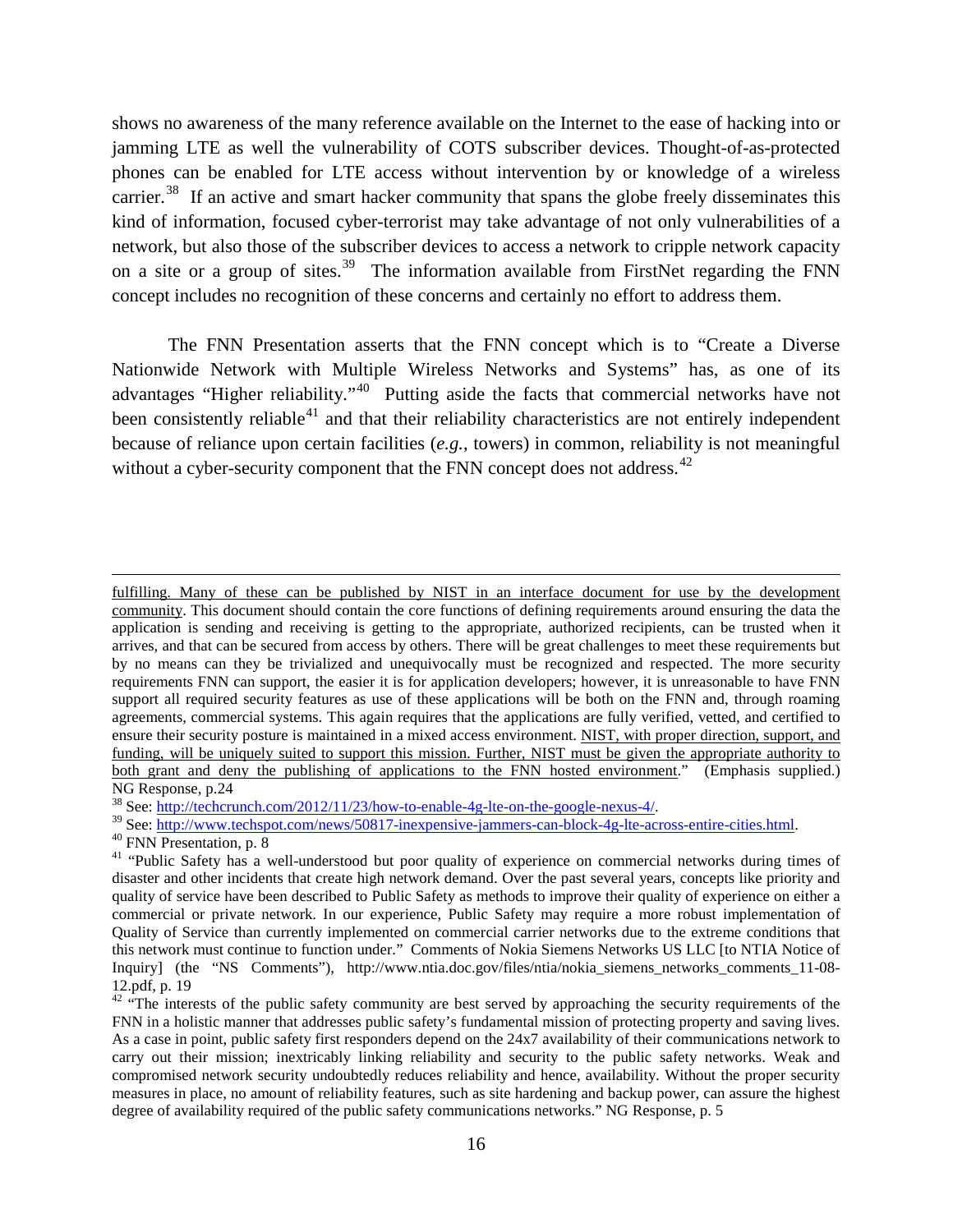The FNN Presentation asserts that a stand-alone PSBN would have "Lower Reliability,"<sup>[43](#page-16-0)</sup> but this point is unproven from either a physical reliability standpoint or a cybersecurity standpoint. On balance, public safety communications networks have proven to be more reliable from a physical standpoint than commercial wireless networks, and a stand-alone PSBN could have greater security from cyber-attacks than a network of network because the connection between the PSBN and the public Internet (the central pathway for cyber-attacks<sup>[44](#page-16-1)</sup>) could be more effectively secured in the case of a stand-alone PSBN. [45](#page-16-2)

 $\overline{\phantom{a}}$ 

In this connection, see: "Nokia Siemens Networks believes that "Securing the Radio Access Network (RAN)" consists of three very distinct and critical components that should be part of a minimum security specification for FirstNet: User Access Security, Transport Security, and Trusted Environment (found internal to the eNodeB). All three of these components are required to reach a minimum acceptable level of security. Properly implemented transport security includes support of PKI, secure device identity (found internal to the eNodeB ), operator identity management (PKI), IPSec, management protocols that are secure and secure file transfer for the management planes, and firewalls. Secure Device identity is critical in protecting from such issues as cloning and actual radio infrastructure. Thus minimizing risks by requiring authenticated and integrity protected code (Signed Software) and ensuring a process that ensures radios can only boot in a secure boot mode and are booting genuine and verified vendor code would need to be a minimal requirement. The carrier networks do not implement all of the above components uniformly on existing infrastructures. For example, some networks may lack:

• A single PKI Infrastructure in place managing operator identity and devices.

• A uniform transport security implementation between eNodeB interfaces and core network (Security Gateways) for a traffic plane.

• A system in place to ensure integrity of code on radio units, that those radios will only boot in protected mode, and that the radios allowed on the network are only those authenticated radios.

A lack of appropriate levels of security in the architecture of FirstNet puts FirstNet and its user community of first responders at risk of eavesdropping (e.g. , Foreign Nation Intelligence Units), unauthorized access of sensitive first responder data (e.g., Criminal Elements) or worse, infrastructure attacks by terrorist or other elements that could result in failure of key network components and a loss of use of the network by first responders at a critical time (e.g., during a terrorist attack). Nokia Siemens Networks recommends that FirstNet develop strong security specifications in the short term that address, at a minimum, User Access, Transport and Trusted Environment Security in a manner that is consistent with industry groups (e.g., 3GPP) and U.S. Government standards being currently developed within the Department of Defense (DoD) and apply those specifications to any decisions taken with regard to the architecture taken by FirstNet. Further elaboration of these points is available in a document submitted by Nokia Siemens Networks to the Technical Advisory Board for First Responder Interoperability at the Federal Communications Commission (FCC). NS Comments, pp. 20-22 (Emphasis supplied.) [The references to "PKI" are to "Public Key Infrastructure," an aspect of cryptography, which in relation to LTE is defined in 3GPP *3GPP TS 33.310, Universal Mobile Telecommunications System (UMTS); LTE; Network Domain Security (NDS); Authentication Framework (AF)* (Version 9.5.0 Release 9).]

<span id="page-16-1"></span><span id="page-16-0"></span><sup>&</sup>lt;sup>43</sup> FNN Presentation, p. 9<br><sup>44</sup> "A Public Safety network faces a different class of threats than commercial networks due to the critical nature of its subscriber base. As commercial use of this network is not envisioned, Nokia Siemens Networks encourages the FirstNet Board to fully segregate and firewall the network from as many outside influences as possible. NS<br>Comments, p. 14

<span id="page-16-2"></span> $45$  "The FNN concept, as described in the FNN Presentation (pp. 11 and 15-19) relies upon connections between and among (i) critical public safety facilities, (ii) public safety users, (iii) the PSBN, and (iv) as many as six commercial wireless carriers and satellite service providers. Those connections could provide cyber-attack pathways that may enable the penetration of any interconnected network or facility to expand to a penetration of some or all of those interconnected networks and facilities, including the PSBN and critical public safety facilities." RCC Consultants, Inc., *Notice of Inquiry National Telecommunications and Information Administration Docket No: 120928505-2505-01, RIN: 0660-XC002 Development of the Nationwide Interoperable Public Safety Broadband Network, Response of RCC Consultants, Inc.* (October 22, 2013), pp. 14-15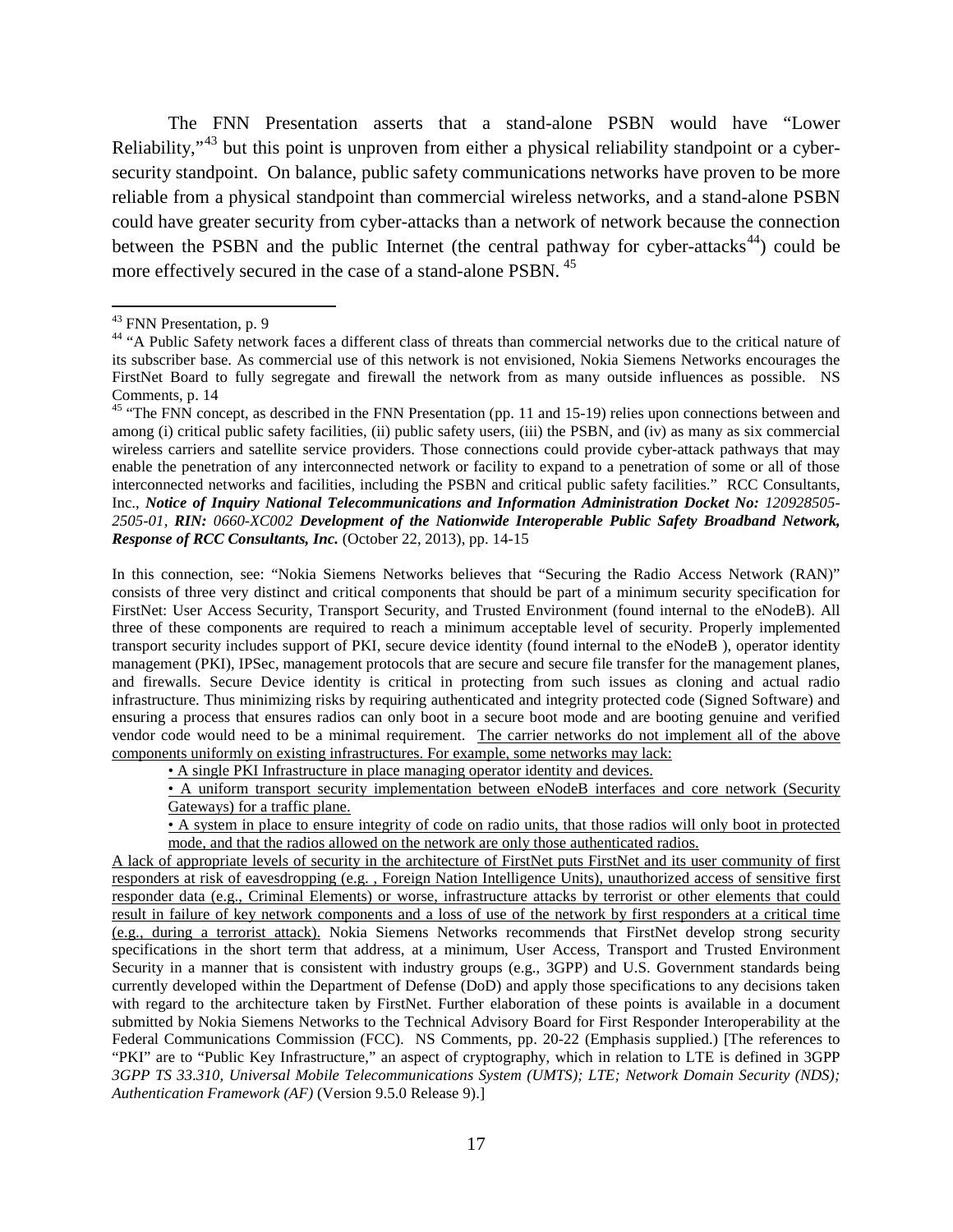The FNN Presentation claims that the FNN concept "achieves the major aspects of the desired nationwide wireless network," but, apparently, in FirstNet's view, protection against cyber-attacks is not a "major aspects of the desired nationwide wireless network," as cybersecurity is unmentioned.

The FNN Presentation claims that the FNN concept "Solves Several Critical Issues,"<sup>[46](#page-17-0)</sup> but cyber-security is not among those "critical issues." In summarizing the benefits of the FNN concept, the FNN Presentation makes no reference to cyber-security.<sup>[47](#page-17-1)</sup>

Given "the absolute certainty that the FNN will be a high profile target" and the consequent "imperative that its components and interfaces must be protected, monitored, and threats identified and eliminated in real time,"[48](#page-17-2) the lack of concern on the part of FirstNet in relation to the cyber-security of the PSBN is inexplicable and alarming and, frankly, dangerous.

The lack of concern on the part of FirstNet in relation to the cyber-security of the PSBN is all the more inexplicable, alarming, and dangerous given the fact that, in May 2012, the Technical Advisory Board for First Responder Interoperability (the "TAB") published the final version of its recommended minimum technical standards,<sup>[49](#page-17-3)</sup> which included substantial substantive requirements and recommendations in relation to security<sup>[50](#page-17-4)</sup> and expressly recognized the "duty of FirstNet … to ensure the safety, security, and resiliency of the NPSBN, including protecting and monitoring the network against cyber attack."<sup>[51](#page-17-5)</sup>

On this point, see also: "As a dominant global broadband wireless standard, LTE has been identified as the advanced communications platform for establishing a truly interoperable, highly scalable and cost-efficient nationwide public safety broadband network. However, the use of open and globally deployed standards, such as Internet Protocol (IP) that forms the core of the LTE-based public safety broadband wireless networks, considerably increases the vulnerability of these networks to malicious attacks, further underscoring the need for robust security mechanisms to protect these networks. The proof lies in the ever increasing number and sophistication of cyber attacks on ubiquitous IP-based technologies. Equally significant, the requirements of commercial carriers to secure their wireless networks and user communications may not be as stringent as those required by public safety. The implementation of LTE technology over these networks will not address the security and reliability requirements of public safety emergency communications; hence, the need to integrate additional security and identity capabilities. These features include: network domain security, user domain security and application domain security. Each of these contributes to critical aspects of end-to-end security and, if not implemented properly, may expose the network and public safety users to disruptive and malicious cyber attacks. Even with these additional features, user information is protected only within the domain of the LTE network and not end-to-end from the user device to the public safety network operations and data center. As discussed earlier, additional security solutions would need to be integrated with the LTE technology to enable end-to-end secure communications that complies with the security requirements of public safety communications." NG Response, pp. 5-6 <br><sup>46</sup> FNN Presentation, p. 20<br><sup>47</sup> FNN Presentation, p. 21<br><sup>48</sup> NG Response, p. 8

<span id="page-17-0"></span>

<span id="page-17-1"></span>

<span id="page-17-3"></span><span id="page-17-2"></span><sup>49</sup> TAB, *Recommended Minimum Technical Requirements to Ensure Nationwide Interoperability for the Nationwide Interoperable Public Safety Broadband Network: Final Report* (May 22, 2012) (the "TAB Report") <sup>50</sup> TAB Report, Section 4.8, Security <sup>51</sup> TAB Report, p. 79

<span id="page-17-5"></span><span id="page-17-4"></span>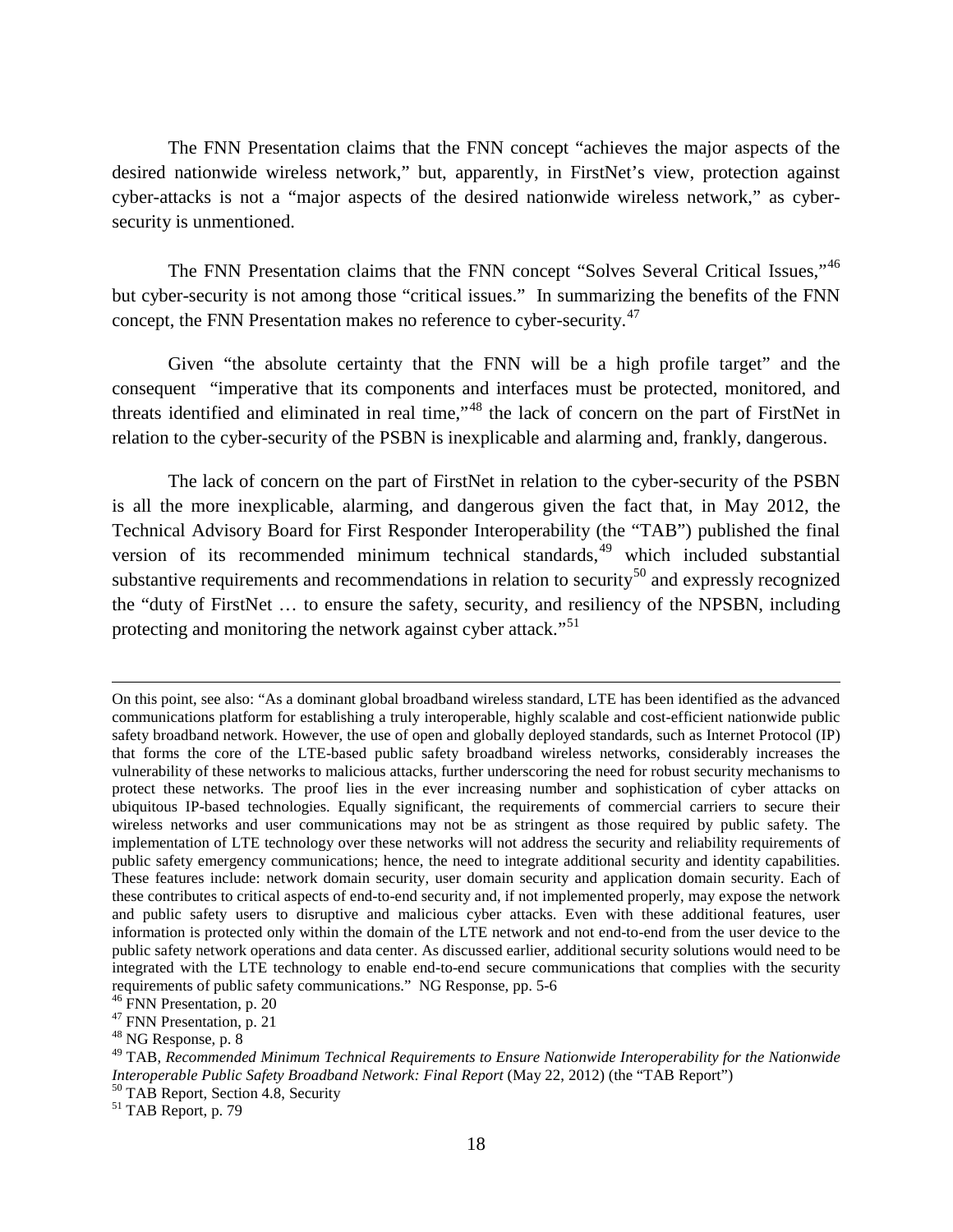The TAB Report, which in relation to cyber-security relies heavily upon NIST's work in that field,<sup>[52](#page-18-0)</sup> adopts NIST's early recommendation of a layered approach to cyber security.<sup>[53](#page-18-1)</sup> Most critically in the context of this RCC Response, the TAB Report recognizes the inadequacy of the required cyber-security standards applicable to commercial wireless LTE networks.

Evolution of the cyber security architecture warrants special attention. Given the prolific level of deployment of LTE on a worldwide basis, this technology standard will experience unprecedented levels of cyber threats. Cyber threats that are successful against commercial LTE networks may pose a direct threat on the cyber security of the NPBSN, particularly if the NPSBN is implemented with the same vulnerabilities that enabled successful attacks on commercial networks.<sup>54</sup> Given the NPSBN's mission, it is prudent to expect that evolution of cyber threats will occur at a faster pace than evolution of 3GPP<sup>[55](#page-18-3)</sup> and other standards used in the NPSBN. This is evidenced in commercial markets by the rapid pace at which software vendors distribute security patches compared to the much slower pace at which standards are published and put into practice. …[56](#page-18-4)

Due to the expected threat profile that the NPSBN will be faced with …, the Interoperability Board recommends that Intra-Domain security controls that are considered optional by 3GPP be required for the NPSBN network deployment. ...<sup>[57](#page-18-5)</sup>

None of the many recommendations of the TAB Report seem to be reflected in the FNN concept, which, in certain respects, appears to disregard those recommendations and to so integrate the PSBN with the networks of commercial wireless carriers that the vulnerabilities of those networks seem assuredly imported into the PSBN if implemented in accordance with the FNN concept. These conclusions are all the more surprising given that the TAB Report in its final form had been available for six months before the public announcement of the FNN concept. While the TAB Report may not be binding upon FirstNet, it does not appear that Section 6206, which established the TAB and required the TAB Report and its approval by the FCC, intended that the TAB Report be ignored by FirstNet.

The issuance by NPSTC in December 2012 of the NPSTC Launch Requirements<sup>[58](#page-18-6)</sup> does not appear to have caused reconsideration by FirstNet of the vulnerability of the PSBN if

<span id="page-18-2"></span>

<span id="page-18-1"></span><span id="page-18-0"></span><sup>&</sup>lt;sup>52</sup> TAB Report, pp. 79 and 80<br><sup>53</sup> TAB Report, p. 80<br><sup>54</sup> This warning is of the greatest importance given the commercial wireless network dependencies of the FNN concept. This issue may be greater than dependencies because of the intended interconnections between commercial wireless networks and the PSBN under the FNN concept.

<span id="page-18-3"></span><sup>&</sup>lt;sup>55</sup> For the 3GPP, see: http://www.3gpp.org. The work of 3GPP in relation to LTE security standards is included in the 3GPP's 33 Series standards, for which, see: http://www.3gpp.org/ftp/Specs/html-info/33-series.htm.

<span id="page-18-6"></span>

<span id="page-18-5"></span><span id="page-18-4"></span><sup>&</sup>lt;sup>56</sup> TAB Report, p. 81<br><sup>57</sup> TAB Report, p. 86<br><sup>58</sup> NPSTC, *Public Safety Broadband High-Level Launch Requirements, <u>Statement of Requirements for FirstNet</u>* Consideration ( December 7, 2012) Earlier drafts of that report were available to FirstNet before the issuance of the FNN Presentation.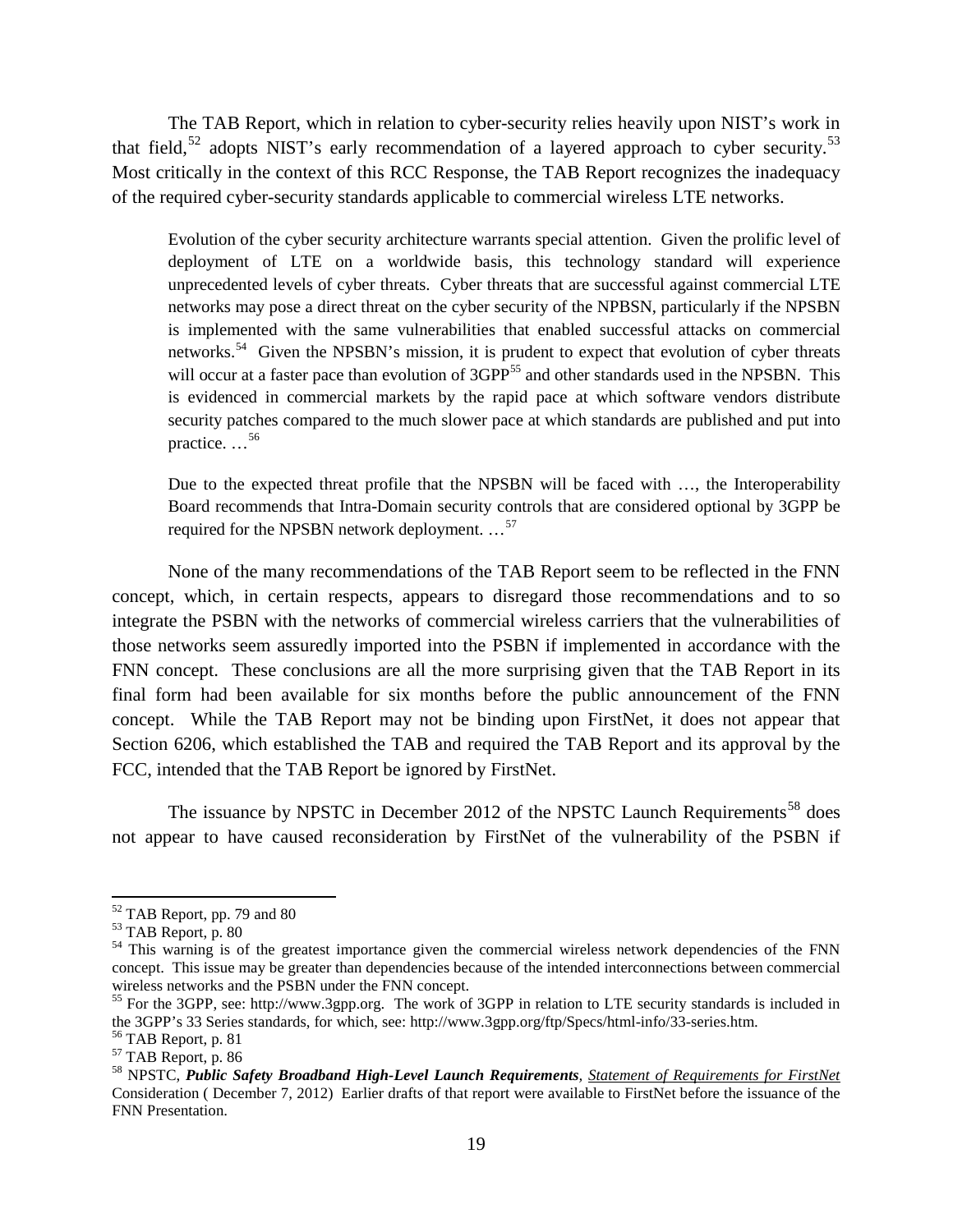deployed pursuant to the FNN concept despite the recommendations and concerns reflected therein.<sup>[59](#page-19-0)</sup>

The NPSTC Launch Requirements recognize that: "No single interface to the NPSBN will present a greater risk to the operation of the network then [sic] the connections to the public Internet."<sup>[60](#page-19-1)</sup> In Table 98, Internet Access Service Monitoring Requirements, <sup>[61](#page-19-2)</sup> the NPSTC Launch Requirements set forth four specific requirements:

- 1. The NPSBN SHALL monitor and protect against threats at any provided Internet access points within the NPSBN trusted zone whether the access is for internal NPSBN users or for providing access to mobile NPSBN-Us.<sup>[62](#page-19-3)</sup>
- 2. The NPSBN SHALL prohibit the connection or use by any device, server, or component within the trusted zone of an unrestricted or unmonitored public Internet access connection.
- 3. The NPSBN SHALL allow PSENs<sup> $63$ </sup> to provide Internet access to their users as long as the boundary protection guidelines between the NPSBN and the PSEN are followed and adhered to.
- 4. The NPSBN SHALL have the ability to restrict or even terminate the public Internet connections to the trusted network if it is deemed that the public Internet has become a threat to operations.

The FNN concept does not appear to incorporate any of the foregoing safeguards, and, moreover, the FNN concept as heretofore described by FirstNet may simply be inconsistent with the implementation of those safeguards because of (i) the dependencies under the FNN concept between the PSBN and wireless carrier networks, which are connected to the public Internet and generally provide unmonitored and unrestricted access thereto under the FNN concept and (ii) the connections between the PSBN and the public Internet contemplated by the FNN concept.

The FNN concept may reasonably be viewed as a threat to the cyber-security of the PSBN, and that fact, coupled with FirstNet's undaunted and continuing commitment to the FNN concept, is the basis for RCC's concern respecting this aspect of the PSBN and RCC's appeal to NIST to bring cyber-security sensitivity to the PSBN that FirstNet seems so plainly unable to provide or is so uninterested in providing.

<span id="page-19-0"></span><sup>&</sup>lt;sup>59</sup> NPSTC Launch Requirements, Section 5

<span id="page-19-2"></span><span id="page-19-1"></span><sup>&</sup>lt;sup>60</sup> NPSTC Launch Requirements, Section 5.11. p. 94<br><sup>61</sup> NPSTC Launch Requirements, Section 5.11, p. 94<br><sup>62</sup> Nationwide Public Safety Broadband Network Users<br><sup>63</sup> Public safety Enterprise Networks

<span id="page-19-4"></span><span id="page-19-3"></span>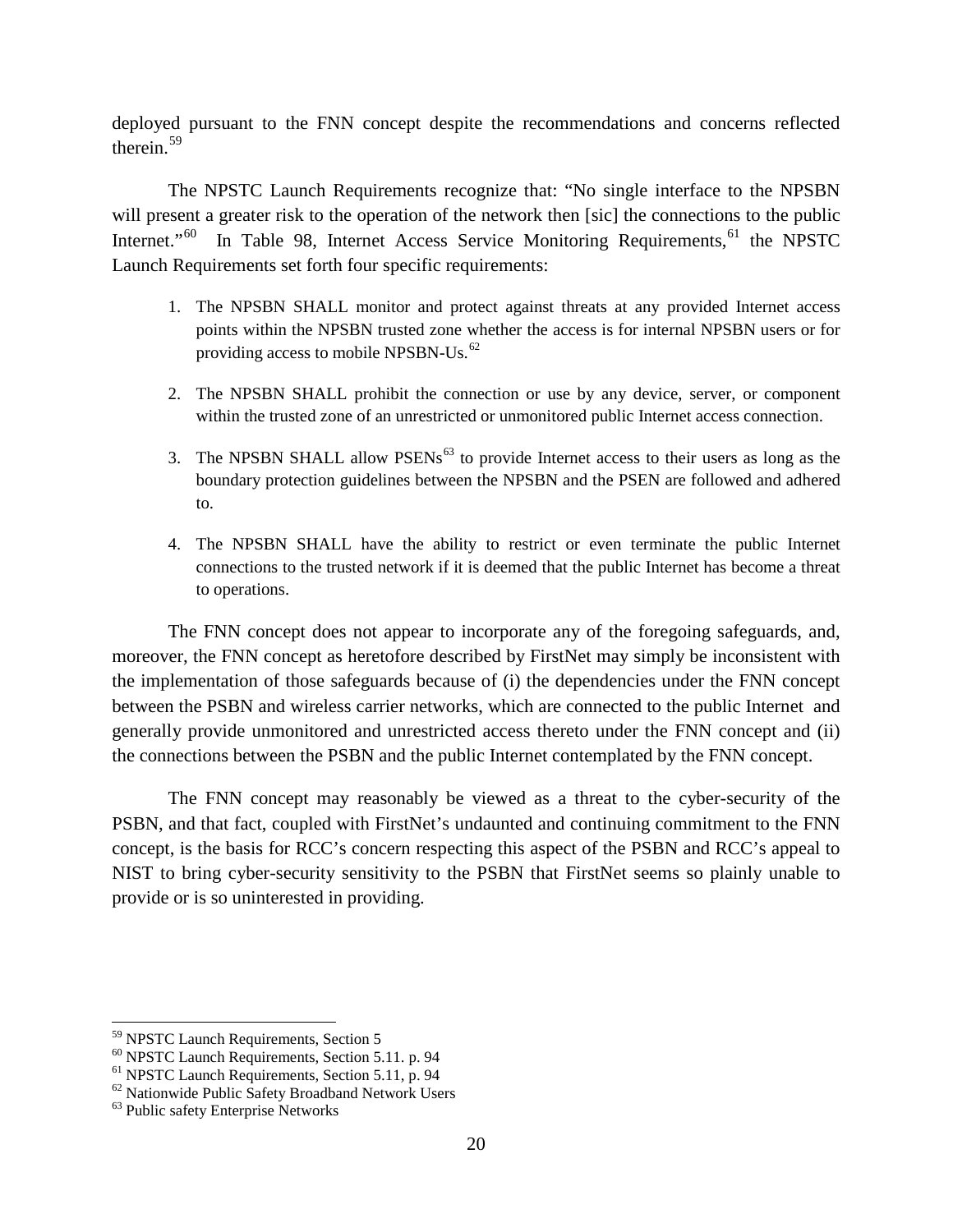# *V. A Possible Structure of the Cybersecurity Framework and the Centrality of Connections between Critical Infrastructure and the Public Internet*

The RFI sets forth a number of questions regarding the major areas about which NIST seeks comment. RCC believes that all of those questions probe relevant and useful areas of inquiry. RCC also believes that the questions leave certain gaps that might be useful to fill in order that the comprehensiveness of the Cybersecurity Framework is assured.

In RCC's view, one effective approach to avoid gaps in inquiry is to provide a possible structure for the Framework for consideration because comprehensiveness may be more easily considered in the context of a structure than in the context of a range of particular questions. For that reason, RCC offers a possible structure for the Cybersecurity Framework. However, RCC well and truly recognizes that there are many knowledgeable and experienced commentators who will have different and quite possibly better ideas on structuring the Framework.

RCC genuinely hopes that RCC's proposed structure will serve, if not necessarily as a model for final structure of the Framework, as a stimulus for discussion and as a demonstration of the utility of early consideration of the structure of the Framework. RCC claims little by way of originality in relation to the structure proposed for the development of which RCC has drawn freely upon numerous sources, including, but not limited to, the RFI and the range of subjects probed by the questions therein provided as well as NIST's early and pioneering work on cybersecurity.<sup>64</sup> RCC's contribution, if any, rests in its effort to offer a reasonably comprehensive structure, which incorporates contributions from many sources and which may serve to organize thinking in relation to the development of the Cybersecurity Framework and its related effort to provide a preliminary bibliography for a large majority of the subject matters of the sections of the proposed structure.

RCC's proposed structure for the Cybersecurity Framework follows and includes an element-byelement description that includes, in certain instances, information responsive to particular questions posed by NIST in the RFI as well as references.

# **A. Sections of General Application (Cross-Sector Considerations)**

# *(1) Background Matters*

l

**The Definitions Used in the Cybersecurity Framework**: This section would provide a comprehensive glossary of cyber-security terms used in the Cybersecurity Framework and

<span id="page-20-0"></span><sup>64</sup> For example, NIST, *Computer Security: Engineering Principles for Information Technology Security (A Baseline for Achieving Security), Revision A* (NIST Special Publication 800-27 Rev A) (June 2004); and NIST, *Generally Accepted Principles and Practices for Securing Information Technology Systems* (NIST Special Publication 800-14) (1996)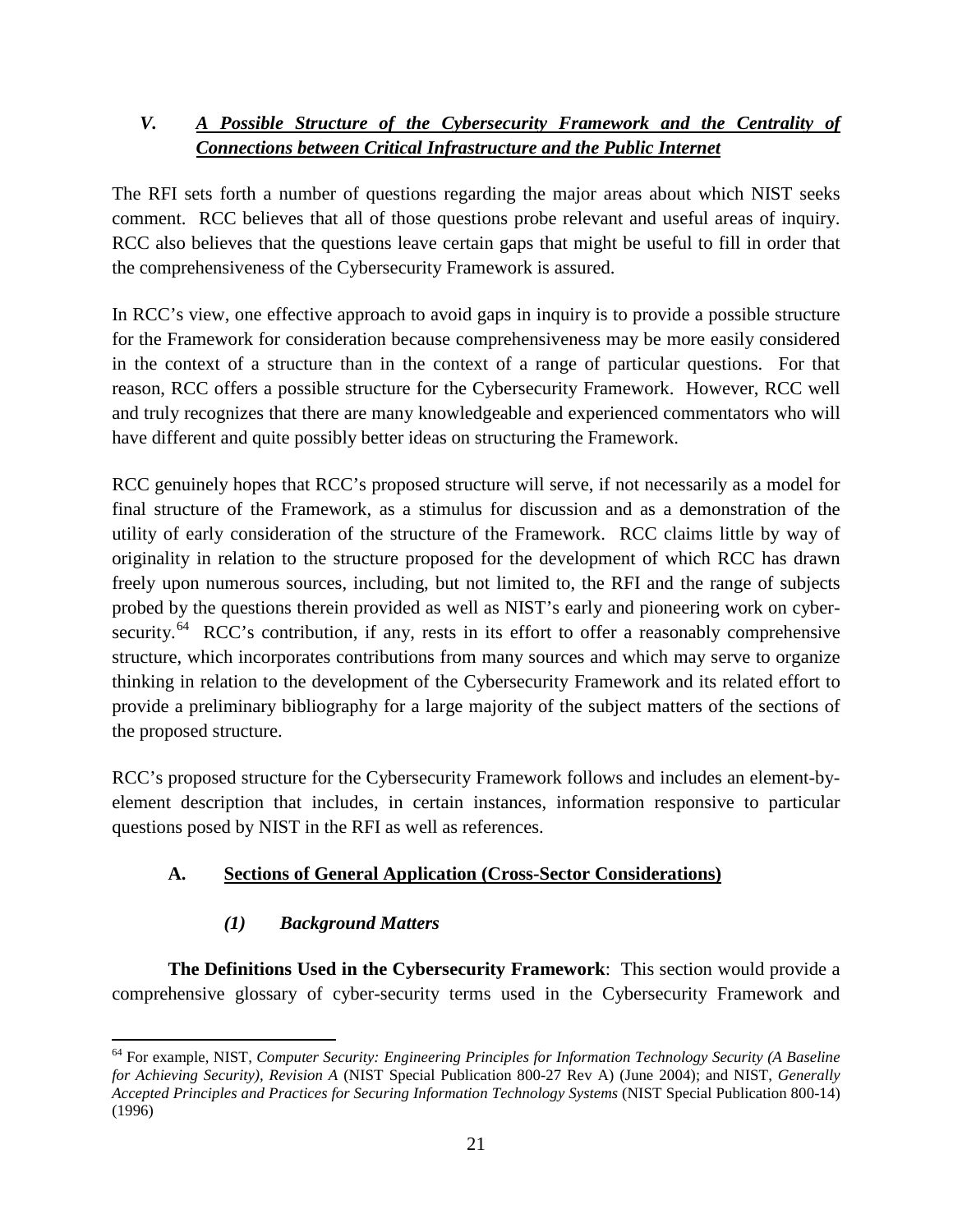otherwise. A clear definitional structure would provide a useful foundation for the Framework and reduce the potential for vagueness and ambiguity. There are useful places to start, including ISO/IEC 27000:2012,<sup>[65](#page-21-0)</sup> which provides an overview and the vocabulary of information security management systems, Congressional Research Service R42507, which provides a list of glossaries of cyber-security terms, [66](#page-21-1) and Australian Government Information Security Manual: Controls,  $67$  which contains glossaries of abbreviations and terms. These sources are, of course, in addition to NIST's own work on cyber-security and defining relevant terms<sup>[68](#page-21-3)</sup> and various other sources.<sup>[69](#page-21-4)</sup>

#### **Current Cyber-Security Sources and Methods and Their Utility**:

The section will provide information responsive to certain of the questions posed by  $NIST<sup>70</sup>$  $NIST<sup>70</sup>$  $NIST<sup>70</sup>$  and is intended to serve as a repository of information provided in responses to the RFI. This section may or may not survive the final form of the Cybersecurity Framework because the Framework may consist solely of recommended standards and policies and may not encompass all standards and policies to which consideration was given.

Significant bibliographical compilations regarding cyber-security are available.<sup>[71](#page-21-6)</sup> NIST itself has provided a useful introduction to cyber-security standards.<sup>72</sup> In addition, there are

<span id="page-21-0"></span><sup>65</sup> International Standards Organization/International Electrotechnical Commission ("ISO/IEC") 27000 , Information technology -- Security techniques -- Information security management systems -- Overview and vocabulary (Second Edition) (2012) See also: ISO/IEC 27031:2011 which describes the concepts and principles of information and communication technology (ICT) readiness for business continuity, and provides a framework of methods and processes to identify and specify all aspects (such as performance criteria, design, and implementation) for improving an organization's ICT readiness to ensure business continuity. See also: ISO/IEC 17000, Conformity assessment -- Vocabulary and general principles (First Edition) (2004). 66 Tehan, Rita, Congressional Research Service, *Cybersecurity: Authoritative Reports and Resources* (CRS 7-7500,

<span id="page-21-1"></span>R42507) (2013), Table 16. Glossaries of Cybersecurity terms<br><sup>67</sup> Australian Government Information Security Manual: Controls (2012)

<span id="page-21-2"></span>

<span id="page-21-3"></span><sup>67</sup> *Australian Government Information Security Manual: Controls* (2012) <sup>68</sup> NIST, *DRAFT Glossary of Key Information Security Terms* (NIST IR-7298 Rev. 2) (2012); NIST, *Computer Security: Engineering Principles for Information Technology Security (A Baseline for Achieving Security), Revision A* (NIST Special Publication 800-27 Rev A) (June 2004), and, particularly, Appendix A, Definitions; and NIST, *Information Security: Guide for Conducting Risk Assessments* (2012), Appendix B, Glossary.

<span id="page-21-4"></span><sup>&</sup>lt;sup>69</sup> Klimburg, Alexander (Editor), *National Cyber Security Framework Manual* (NATO Cooperative Defence Centre of Excellence Tallinn 2012), Section 1.2, Cyber Terms and Definitions; and <sup>69</sup> National Security Agency, Information Assurance Solutions, Technical Directors, *Information Assurance Technical Framework* (Release 3.1) (2002), Appendix B, Glossary <sup>70</sup> The RFI asks, *inter alia*, what standards, guidelines, best practices, and tools are organizations using to

<span id="page-21-5"></span>understand, measure, and manage risk at the management, operational, and technical levels and seeks comments on the applicability of existing publications to address cybersecurity needs, including, but not limited to the documents developed by: international standards organizations; U.S. Government Agencies and organizations; State regulators or Public Utility Commissions; Industry and industry associations; other Governments, and non-profits and other

<span id="page-21-6"></span><sup>&</sup>lt;sup>71</sup> Those compilations include: Tehan, Rita, Congressional Research Service, *Cybersecurity: Authoritative Reports and Resources* (CRS 7-7500, R42507) (2013), especially Tables 17-31; *Australian Government Information Security Manual: Controls* (2012), pp. 296-298; and GAO, *Report to Congressional Requesters, Critical Infrastructure Protection, Cybersecurity Guidance Is Available, but More Can Be Done to Promote its Use* (GAO-12-92) (2011), particularly for industry-specific standards. See also, NIST, *Notional Supply Chain Management Practices for Federal Information Systems* (NISTIR 7622) (2012), Appendix C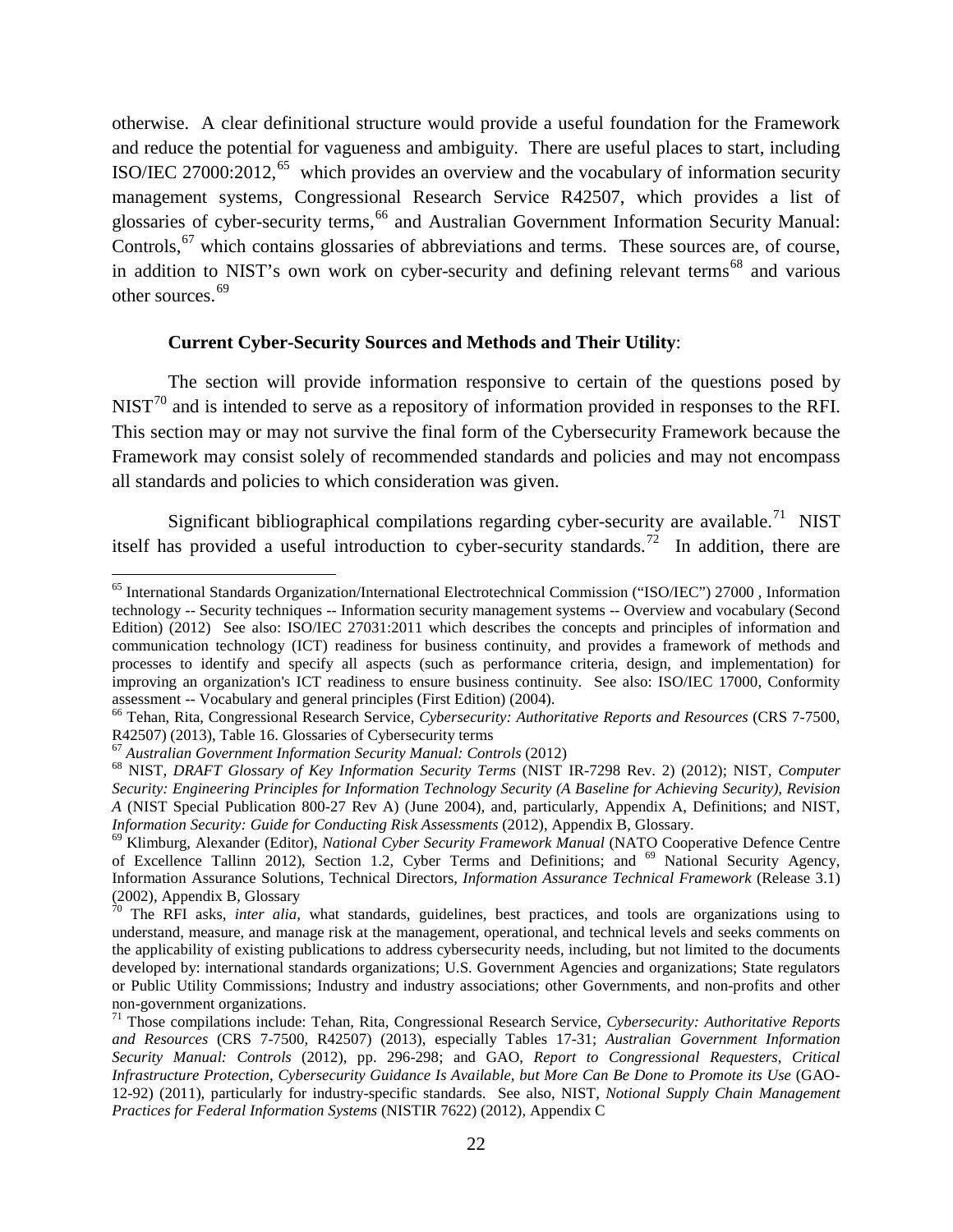certain bodies of work that are interesting and, in certain respects, comprehensive and offer their own structures for a cyber-security framework.<sup>73</sup> These include:

- *Australian Government Information Security Manual* in three parts (the "AGISM"):
	- o *Australian Government Information Security Manual: Executive Companion*  (2012);
	- o *Australian Government Information Security Manual: Principles* (2012); and
	- o *Australian Government Information Security Manual: Controls* (2012);
- The NSA Information Assurance Technical Framework<sup>[74](#page-22-1)</sup>;
- The NATO National Cyber Security Framework Manual<sup>[75](#page-22-2)</sup>;
- The ISO/IEC 2700 Series Standards:

- o ISO/IEC 27001:2005,<sup>[76](#page-22-3)</sup> which specifies the requirements for establishing, implementing, operating, monitoring, reviewing, maintaining and improving a documented Information Security Management System within the context of the organization's overall business risks and the requirements for the implementation of security controls customized to the needs of individual organizations or parts thereof;
- $\circ$  ISO/IEC 27002:2005,<sup>[77](#page-22-4)</sup> which establishes guidelines and general principles for initiating, implementing, maintaining, and improving information security management in an organization and outlines objectives and controls in the

<sup>72</sup> Scarfone, Karen, Benigni, Dan, and Grance, Tim, *Cyber Security Standards* (2009), http://www.nist.gov/customcf/get\_pdf.cfm?pub\_id=152153

<span id="page-22-0"></span><sup>&</sup>lt;sup>73</sup> These authorities are among those upon which RCC has drawn in the development of its proposed structure for the Cybersecurity Framework. See also: Andress, Jason, *The Basics of Information Security: Understanding the Fundamentals of InfoSec in Theory and Practice* (2011); Goodrich, Michael, *Introduction to Computer Security* (2010); Killmeyer, Jan, *Information Security Architecture: An Integrated Approach to Security in the Organization* (Second Edition) (2006); and Sherwood, John, *Enterprise Security Architecture: A Business-Driven Approach* (2005)

<span id="page-22-1"></span><sup>&</sup>lt;sup>74</sup> National Security Agency, Information Assurance Solutions, Technical Directors, *Information Assurance Technical Framework* (Release 3.1) (2002)

<sup>&</sup>lt;sup>75</sup> Klimburg, Alexander (Editor), *National Cyber Security Framework Manual* (NATO Cooperative Defence Centre

<span id="page-22-3"></span><span id="page-22-2"></span>of Excellence Tallinn 2012)<br><sup>76</sup> ISO/IEC 27001, Information technology - Security techniques - Information security management systems – Requirements (First Edition) (2005)<br>  $\frac{27}{7}$  ISO/IEC 27002, Information technology -- Security techniques -- Code of practice for information security

<span id="page-22-4"></span>management (First Edition) (2005)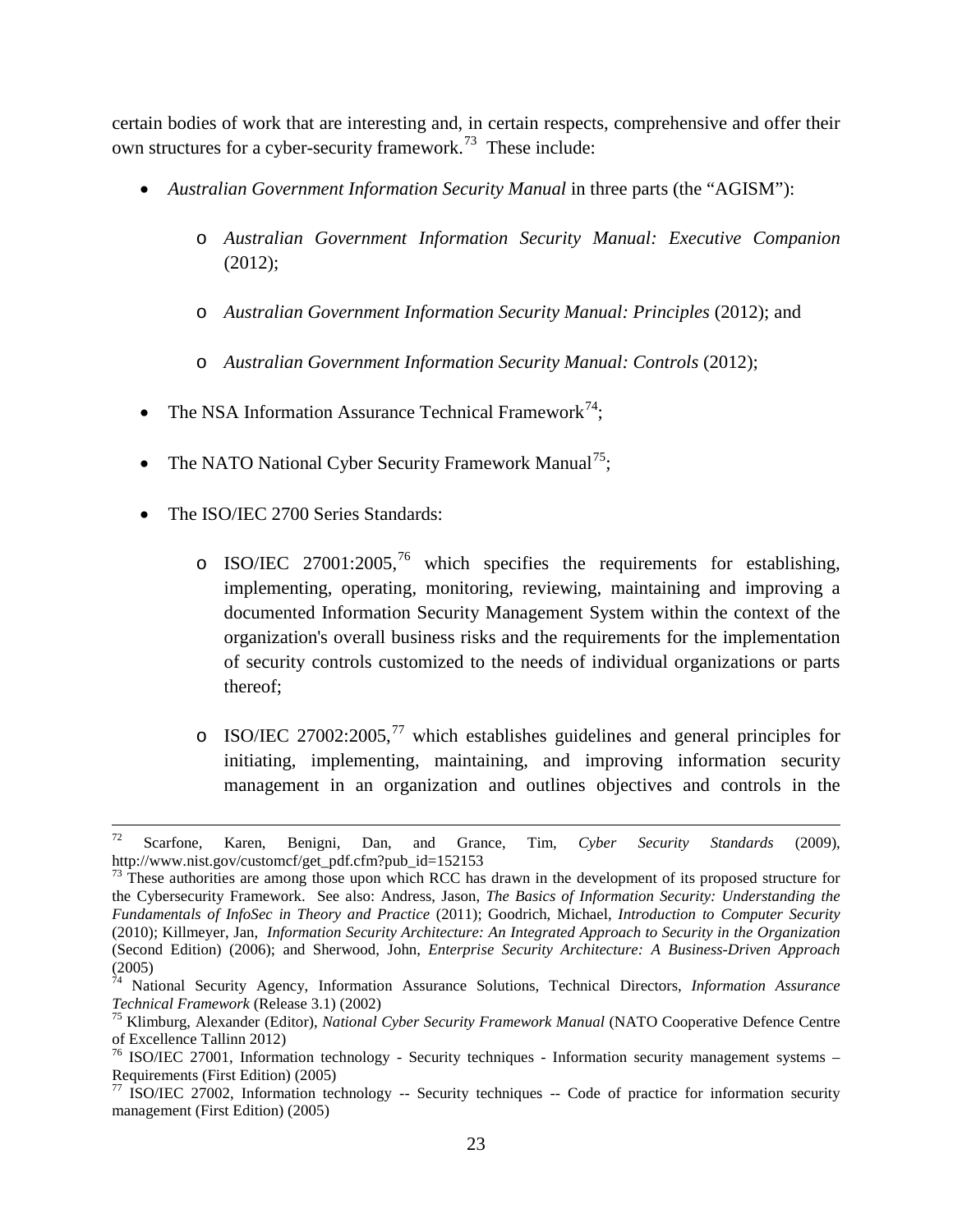following areas of information security management: security policy; organization of information security; asset management; human resources security; physical and environmental security; communications and operations management; access control; information systems acquisition, development and maintenance; information security incident management; business continuity management; and compliance;

- $\circ$  ISO/IEC 27003:2010,<sup>[78](#page-23-0)</sup> which focuses on the design and implementation of an Information Security Management System (ISMS) in accordance with ISO/IEC 27001:2005 and describes the process of ISMS specification and design from inception to the production of implementation plans;
- $\circ$  ISO/IEC 27004:2009,<sup>[79](#page-23-1)</sup> which provides guidance on the development and use of measures and measurement in order to assess the effectiveness of an implemented information security management system (ISMS) and controls or groups of controls, as specified in ISO/IEC 27001;
- $\circ$  ISO/IEC 27005:2011,<sup>[80](#page-23-2)</sup> which provides guidelines for information security risk management and is designed to assist the satisfactory implementation of information security based on a risk management approach;
- $\circ$  ISO/IEC 27006:2011,<sup>[81](#page-23-3)</sup> which specifies requirements and provides guidance for bodies providing audit and certification of an information security management system (ISMS), in addition to the requirements contained within ISO/IEC 17021:2011<sup>[82](#page-23-4)</sup> and ISO/IEC 27001:2005;
- o ISO/IEC 27007:2011, [83](#page-23-5) which provides guidance on managing an information security management system ("ISMS") audit program, on conducting the audits, and on the competence of ISMS auditors, in addition to the guidance contained in ISO 19011:2011<sup>[84](#page-23-6)</sup>;

<span id="page-23-0"></span> $^{78}$ ISO/IEC 2700, Information technology -- Security techniques -- Information security management system implementation guidance (First Edition) (2010)

<span id="page-23-1"></span> $79$  ISO/IEC 27004, Information technology -- Security techniques -- Information security management – Measurement (First Edition) (2009)

<span id="page-23-2"></span><sup>&</sup>lt;sup>80</sup> ISO/IEC 27005, Information technology - Security techniques - Information security risk management (Second Edition) (2011)

<span id="page-23-3"></span> $81$  ISO/IEC 27006, Information technology  $-$  Security techniques  $-$  Requirements for bodies providing audit and certification of information security management systems (Second Edition) (2011)

<span id="page-23-4"></span><sup>&</sup>lt;sup>82</sup> ISO/IEC 17021Conformity assessment -- Requirements for bodies providing audit and certification of management systems (Second Edition) (2011)

<span id="page-23-5"></span><sup>&</sup>lt;sup>83</sup> ISO/IEC 27007, Information technology -- Security techniques -- Guidelines for information security management systems auditing (First Edition) (2011)

<span id="page-23-6"></span> $84$  ISO 19011, Guidelines for auditing management systems (2011)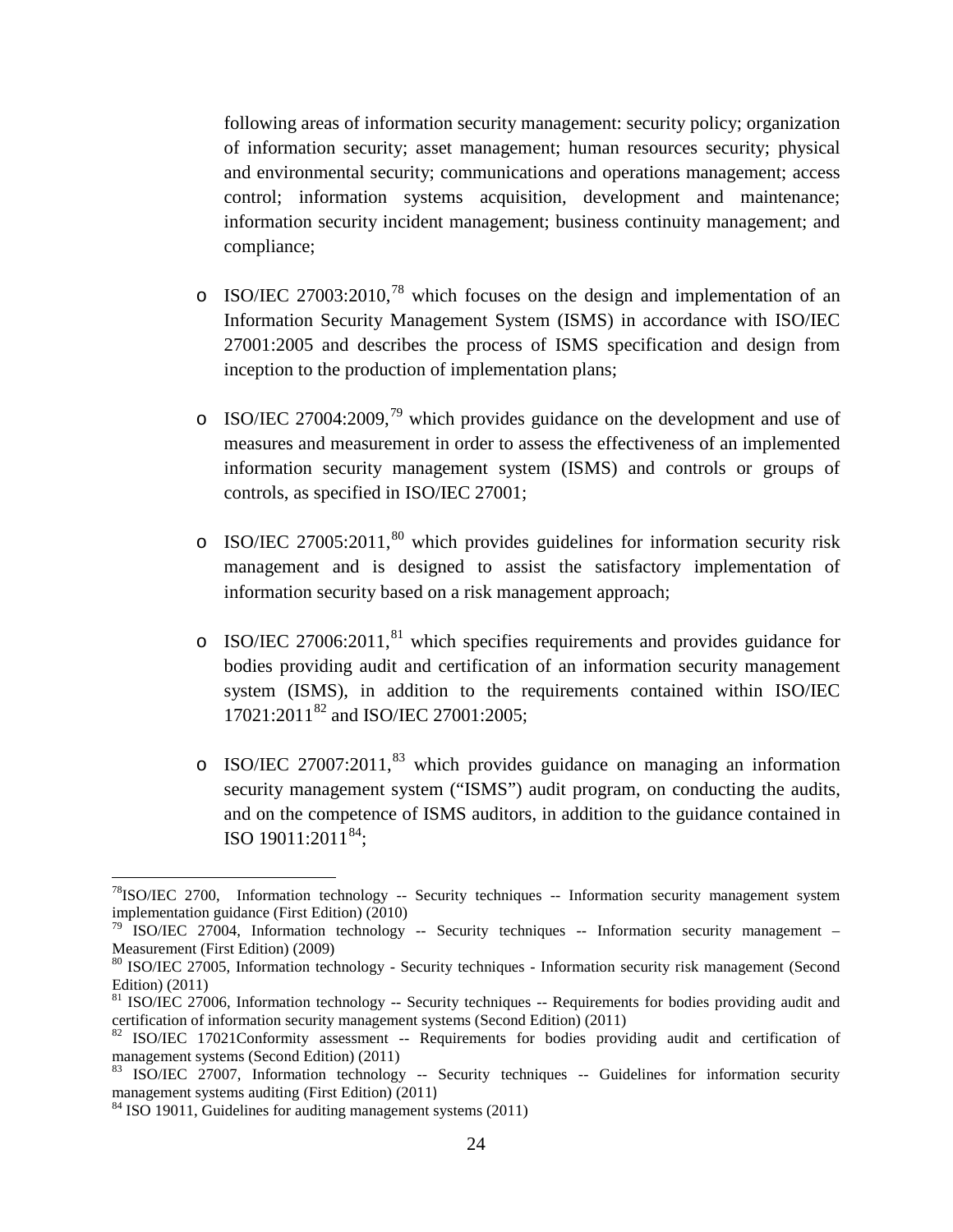- o ISO/IEC TR 27008:2011, [85](#page-24-0) which provides guidance on reviewing the implementation and operation of controls, including technical compliance checking of information system controls, in compliance with an organization's established information security standards;
- $\circ$  ISO/IEC 27010:2012,<sup>[86](#page-24-1)</sup> which provides guidelines in addition to guidance given in the ISO/IEC 27000 family of standards for implementing information security management within information sharing communities and provides controls and guidance specifically relating to initiating, implementing, maintaining, and improving information security in inter-organizational and inter-sector communications;
- $\circ$  ISO/IEC 27031:2011,<sup>[87](#page-24-2)</sup> which describes the concepts and principles of information and communication technology ("ICT") readiness for business continuity, and provides a framework of methods and processes to identify and specify all aspects (such as performance criteria, design, and implementation) for improving an organization's ICT readiness to ensure business continuity;
- o ISO/IEC 27032:2012,<sup>[88](#page-24-3)</sup> which provides guidance for improving the state of cyber-security and explains the unique aspects of cyber-security and its dependencies on other security domains, in particular: information security, network security, internet security, and critical information infrastructure protection ("CIIP");
- o ISO/IEC 27033-1:2009, [89](#page-24-4) which provides an overview of network security and related definitions and defines and describes the concepts associated with, and provides management guidance on, network security, which, as defined, includes the security of devices, security of management activities related to the devices, applications/services and end-users, and the security of the information being transferred across the communication links;

<span id="page-24-0"></span><sup>&</sup>lt;sup>85</sup> ISO/IEC TR 27008, Information technology -- Security techniques -- Guidelines for auditors on information security controls (2012)

<span id="page-24-1"></span><sup>&</sup>lt;sup>86</sup> ISO/IEC 27010:2012, Information technology -- Security techniques -- Information security management for inter-sector and inter-organizational communications (First Edition) (2012)

<span id="page-24-2"></span> $\frac{87}{150}$  ISO/IEC 27031, Information technology -- Security techniques -- Guidelines for information and communication technology readiness for business continuity (First Edition) (2011)

<span id="page-24-3"></span><sup>88</sup> ISO/IEC 27032, Information technology -- Security techniques -- Guidelines for cybersecurity (first edition) (2012)

<span id="page-24-4"></span><sup>&</sup>lt;sup>89</sup> ISO/IEC 27033-1, Information technology -- Security techniques -- Network security -- Part 1: Overview and concepts (First edition) (2009)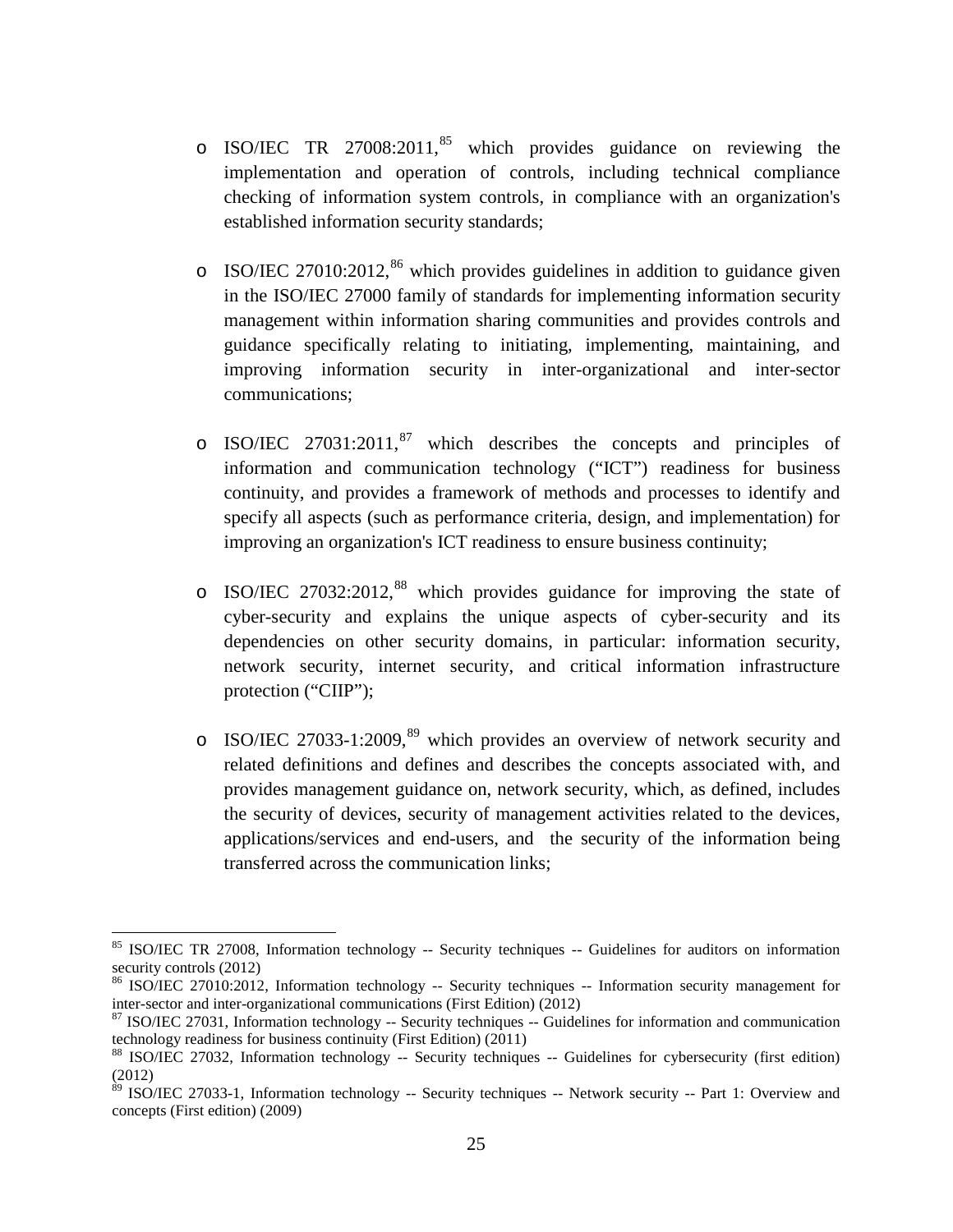- $\circ$  ISO/IEC 27033-2:2012,<sup>[90](#page-25-0)</sup> which provides guidelines for organizations to plan, design, implement and document network security;
- $\circ$  ISO/IEC 27033-3:2010,<sup>[91](#page-25-1)</sup> which describes the threats, design techniques, and control issues associated with reference network scenarios and provides detailed guidance on the security threats and the security design techniques and controls required to mitigate the associated risks; and
- $\circ$  ISO/IEC 27035:2011,<sup>[92](#page-25-2)</sup> which provides a structured and planned approach to detect, report and assess information security incidents; respond to and manage information security incidents; detect, assess and manage information security vulnerabilities; and continuously improve information security and incident management as a result of managing information security incidents and vulnerabilities; and
- The IEC 62443 Series Standards:

- $\circ$  IEC/TS 62443-1-1:2009,<sup>[93](#page-25-3)</sup> which is a technical specification that defines the terminology, concepts and models for Industrial Automation and Control Systems ("IACS") security;
- $\degree$  IEC 62443-2-1:2010,<sup>[94](#page-25-4)</sup> which defines the elements necessary to establish a cyber security management system ("CSMS") for industrial automation and control systems ("IACS") and provides guidance on how to develop those elements;
- $\degree$  IEC/TR 62443-3-1:2009,<sup>[95](#page-25-5)</sup> which provides a current assessment of various cybersecurity tools, mitigation counter-measures, and technologies that may effectively apply to the modern electronically based IACSs regulating and monitoring numerous industries and critical infrastructures and describes several categories of control system-centric cyber-security technologies, the types of products available in those categories, the pros and cons of using those products in the automated

<span id="page-25-0"></span><sup>90</sup> ISO/IEC 27033-2, Information technology -- Security techniques -- Network security -- Part 2: Guidelines for the design and implementation of network security (First edition) (2012)

<span id="page-25-1"></span><sup>&</sup>lt;sup>91</sup> ISO/IEC 27033-3, Information technology -- Security techniques -- Network security -- Part 3: Reference networking scenarios -- Threats, design techniques and control issues (First Edition) (2010)

<span id="page-25-2"></span> $92$  ISO/IEC 27035, Information technology -- Security techniques -- Information security incident management (First Edition) (2011)

<span id="page-25-3"></span><sup>&</sup>lt;sup>93</sup> IEC/TS 62443-1-1, Industrial communication networks - Network and system security - Part 1-1: Terminology, concepts and models (First Edition) (2009)

<span id="page-25-4"></span><sup>&</sup>lt;sup>94</sup> IEC 62443-2-1, Industrial communication networks - Network and system security - Part 2-1: Establishing an industrial automation and control system security program (First Edition) (2010)

<span id="page-25-5"></span><sup>&</sup>lt;sup>95</sup> IEC/TR 62443-3-1, Industrial communication networks - Network and system security - Part 3-1: Security technologies for industrial automation and control systems (First Edition) (2009)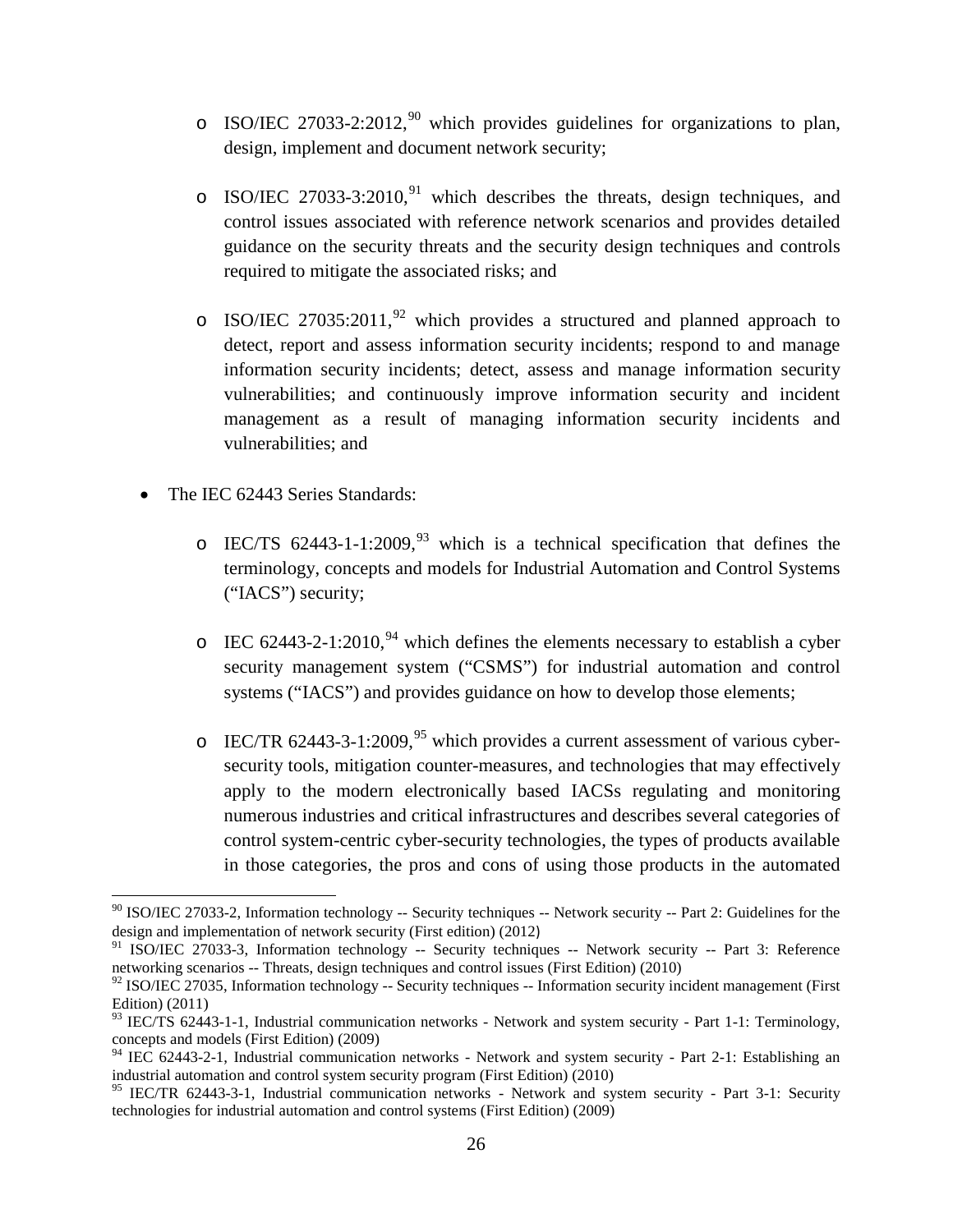IACS environments relative to the expected threats and known cyber vulnerabilities, and preliminary recommendations and guidance for using these cyber-security technology products and/or countermeasures; and

- o IEC/PAS  $62443-3:2008$ , which establishes a framework for securing information and communication technology aspects of industrial process measurement and control systems including its networks and devices on those networks and provides guidance on a plant's operational security requirements.
- International Telecommunication Union ("ITU"):

 $\overline{\phantom{a}}$ 

- o 800 Series Standards on Security for Open Systems Interconnection;
- o 1000 Series Standards on Information and Network Security;
- o 1100 and 1300 Series Standards on Secure Applications and Services; and
- o 1200 and 1500 Series Standards on Cyberspace Security and Cybersecurity Information Exchange.

**Legal and Regulatory Requirements**: This section would review the current legal, regulatory, and regulatory reporting requirements in the United States (*e.g.*, local, state, national, and other) for organizations relating to Cybersecurity and would set forth standards and practices in relation to compliance with such legal and regulatory obligations.<sup>97</sup> For information regarding federal laws relating to cyber-security, certain publications of the Congressional Research Service may prove helpful.<sup>[98](#page-26-2)</sup>

**Privacy and Civil Liberties Issues**: This section would address the many privacy and civil liberties issues for which cyber-security standards and practices have implications and

<span id="page-26-0"></span><sup>&</sup>lt;sup>96</sup> IEC/PAS 62443-3, Security for industrial process measurement and control - Network and system security (First Edition) (2008)

<span id="page-26-1"></span><sup>97</sup> In this connection, see, for example: Williams, Barry L., *Information Security Policy Development for Compliance* (2013)

<span id="page-26-2"></span><sup>98</sup> Doyle, Charles, Congressional Research Service, *Cybersecurity: Cyber Crime Protection Security Act (S. 2111, 112th Congress) – A Legal Analysis* (CRS 7-5700, R42403) (2013); and Fischer, Eric A., Congressional Research Service, *Federal Laws Relating to Cybersecurity: Discussion of Proposed Revisions* (CRS 7-5700, R42114) (2012) See also: Tehan, Rita, Congressional Research Service, *Cybersecurity: Authoritative Reports and Resources* (CRS 7-7500, R42507) (2013); Finklea, Kristin M*. et ano.,* Congressional Research Service, *Cybercrime: Conceptual Issues for Congress and U.S. Law Enforcement* (CRS 7-5700, R43547 (2012); Liu, Edward C. *et al*., Congressional Research Service, *Cybersecurity: Selected Legal Issues* (CRS 7-5700, R42409) (2012); and Grama, Joanna Lyn, *Legal Issues in Information Systems* (2010).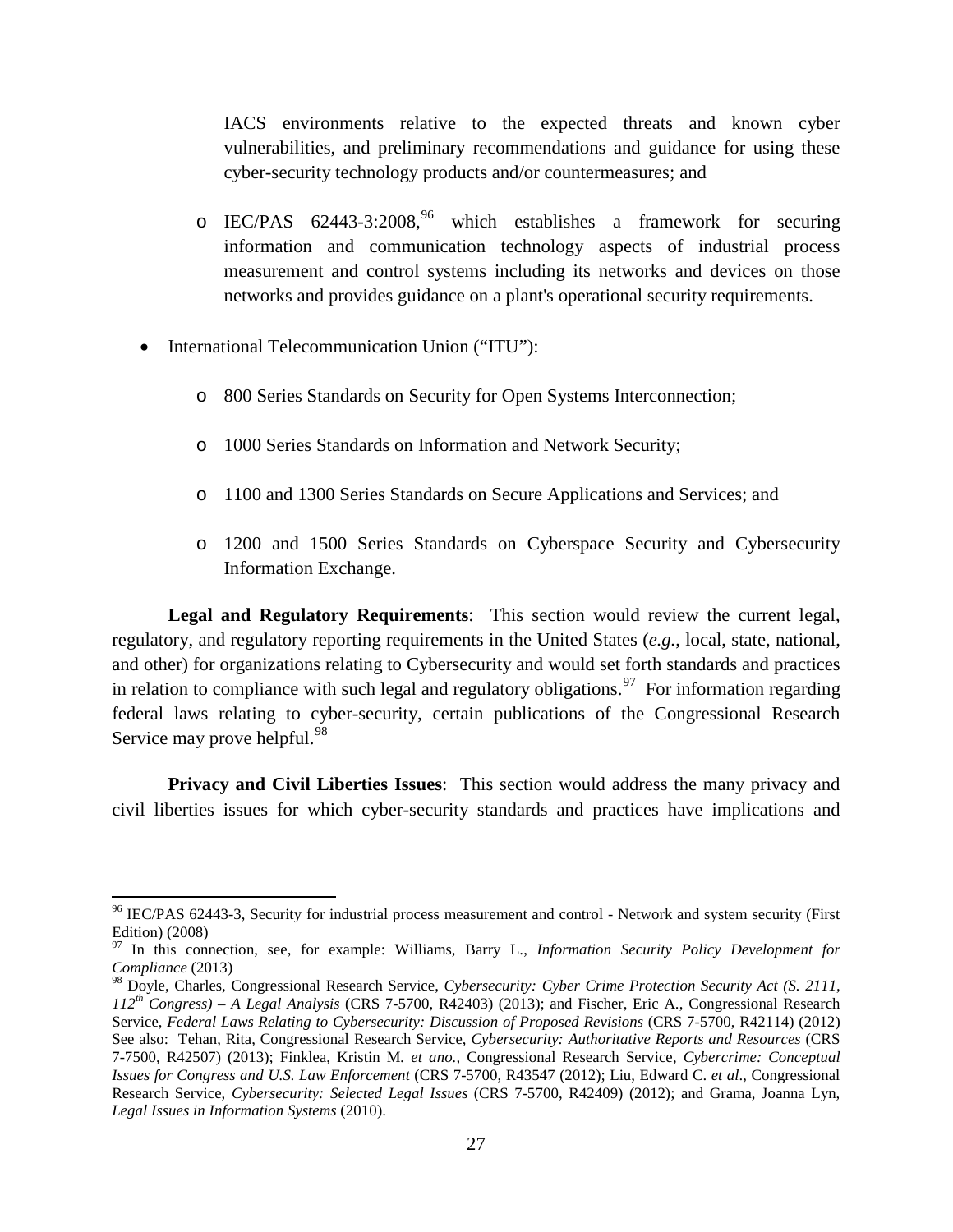would set forth standards and practices. This issue is addressed in a number of reports and studies.<sup>[99](#page-27-0)</sup>

### *(2) Threats, Targets, and Dependencies*

l

**Threat/Risk Assessment and Management for Critical Infrastructure**: This section would address standards, practices, and processes for the identification and assessment of cybersecurity threats, for the identification of targets of such threats, and the dependencies of elements of critical infrastructure upon one another where those dependencies expand the range of threats of concern applicable to any particular elements of critical infrastructure. This section would also address the related risk management issues and the standards, practices, and processes applicable thereto. This section would also include the information provided in response to the RFI regarding present practices with respect to how organizations define and assess risk generally and cyber-security risk specifically. The literature, including standards, applicable to risk assessments generally is vast.<sup>100</sup>

**Security Management Challenges**: This section would contain a distillation of the information supplied in response to the RFI that reveals what organizations see as the greatest

<span id="page-27-0"></span><sup>99</sup> Those reports and studies include: NIST, *DRAFT Security and Privacy Controls for Federal Information Systems and Organizations (Final Public Draft)* (NIST Special Publication 800-53 Rev 4) (2013); ACLU, *Written Statement of Michelle Richardson Legislative Counsel, American Civil Liberties Union, Washington Legislative Office On "DHS Cybersecurity: Responsibilities to Protect the Nation's Critical Infrastructure" Before the House Homeland Security Committee* (2012); Liu, Edward C. *et al*., Congressional Research Service, *Cybersecurity: Selected Legal Issues* (CRS 7-5700, R42409) (2012); Bipartisan Policy Center, *Cyber Security Task Force: Public-Private Information Sharing* (2012); The Constitutional Project, *FAQs on Cybersecurity and Privacy* (2012); Grama, Joanna Lyn, *Legal Issues in Information Systems* (2010); and Nojeim, Gregory T., "Cybersecurity and Freedom on the

<span id="page-27-1"></span><sup>&</sup>lt;sup>100</sup> See, by way of examples, the following references that relate specifically to cyber-security: NIST, *Information Security: Guide for Conducting Risk Assessments* (NIST Special Publication 800-30, Revision 1) (2012) (which includes a very useful bibliography on risk assessment); ISO/IEC 27005, Information technology - Security techniques - Information security risk management (Second Edition) (2011); NIST, *Guide to Applying the Risk Management Framework to Federal Information Systems (NIST Special Publication* 800-37) (2010); NIST, *Managing Information Security Risk* (NIST Special Publication 800-39) (2011); Landoll, Douglas, *The Security Risk Assessment Handbook: A Complete Guide for Performing Security Risk Assessments* (Second Edition) (2011); Kouns, Jake, *et ano*., *Information Technology Risk Management in Enterprise Environments: A Review of Industry Practices and a Practical Guide to Risk Management Teams* (2010); Peltier, Thomas R., *Information Security Risk Analysis* (Third Edition) (2010); Gibson, Daril, *Managing Risk in Information Systems* (2010); Whitman, Michael E., et *ano*., *Management of Information Security* (2010); Kairab, Sudhanshu, *A Practical Guide to Security Assessments* (2004); and NIST, *Risk Management Guide for Information Technology Systems* (NIST Special Publication 800-30) (2002). For information on Octave and the CERT Resilience Management Model from the Software Engineering Institute, see: http://www.cert.org. See, also by way of examples, the following references that relate to risk assessment generally: Young, Carl, *Metrics and Methods for Security Risk Management* (2012); *ISO 31000, Risk management – Principles and guideline*s (First Edition) (2009); *IEC/ISO 31010, Risk management – Risk assessment techniques* (First Edition) (2009); *ISO Guide 73, Risk management—Vocabulary* (First Edition) (2009); Project Management Institute, *Practice Standard for Project Risk Management* (2009); Australia and New Zealand Standard on Risk Management, *AS/NZS 4360* (2004); Committee of Sponsoring Organizations of the Treadway Commission, *Enterprise Risk Management* (2004); H.M. Treasury, *The Orange Book, Management of Risk – Principles and Concepts* (2004); Federation of European Risk Management Associations, *A Risk Management Standard* (2002);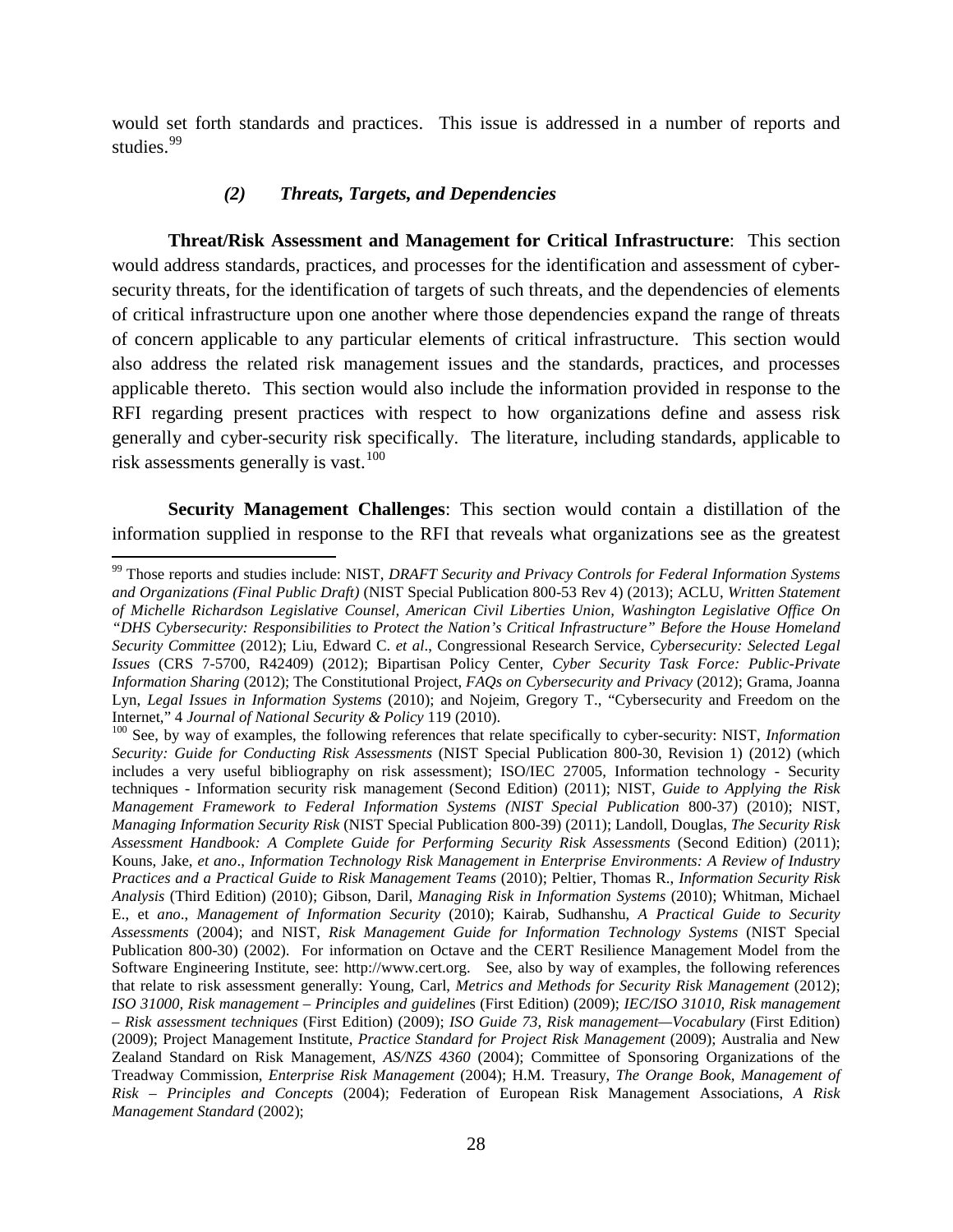challenges in improving cyber-security practices across critical infrastructure and what organizations see as the greatest challenges in developing a cross-sector standards-based framework for critical infrastructure. This section would contain cross-references to the sections within the Framework that address the identified challenges.

**Critical Cyber Asset Identification and Dependencies between Elements of Critical Infrastructure**: To the extent not otherwise addressed in the Framework, this section would provide standards and practices applicable specifically to critical cyber asset identification and to the identification of critical cyber and other assets that are interdependent with and upon other critical physical and information infrastructures, including critical assets associated with the telecommunications, energy, financial services, water, and transportation sectors. This section would also provide standards and practices applicable to the analysis of those interdependencies.[101](#page-28-0)

#### *(3) Information Security Governance Issues*

**Information Security Engagement**: This section would explore the roles and responsibilities of all stakeholders in relation to the assurance of cyber-security for critical infrastructure and would set forth standards and practices defining those roles for government engagement, industry engagement, and for out-sourcing of responsibilities.<sup>[102](#page-28-1)</sup>

**Security Management Policies and Organizational Issues**: This section would distill the information provided in response to the RFI in relation to described organizations' policies and procedures governing risk generally and cyber-security risk specifically, how senior management communicates and oversees these policies and procedures, where organizations locate their cyber-security risk management program offices, and the extent to which cybersecurity risk is incorporated into organizations' overarching enterprise risk management process. This section would also address the state of current practice and best practices in relation to the separation of business from operational systems, the use of encryption and key management, the identification and authorization of users accessing systems, asset identification and management, monitoring and incident detection tools and capabilities, incident handling policies and procedures, mission/system resiliency practices; and security engineering practices; roles and

<span id="page-28-0"></span><sup>&</sup>lt;sup>101</sup> One possible starting point for this critical infrastructure/key resource ("CI/KR") identification might be the database used for scoring risk and determining Urban Area Security Initiative ("UASI") grant eligibility, for which, see: GAO, Memorandum to Congressional Committees, *Subject: Homeland Security Grant Program Risk-Based Distribution Methods:Presentation to Congressional Committees - November 14, 2008 and December 15, 2008* (December 23, 2008); and GAO, Memorandum to Congressional Requesters, *Homeland Security Grants:* 

<span id="page-28-1"></span><sup>&</sup>lt;sup>102</sup> A useful starting place may be the AGISM, which addresses these issues in Parts II and III. See also: GAO, *Report to Congressional Addressees, Cyber Security, National Strategy, Roles, and Responsibilities Need to Be Better defined and More Effectively Implemented* (GAO-13-187) (2013).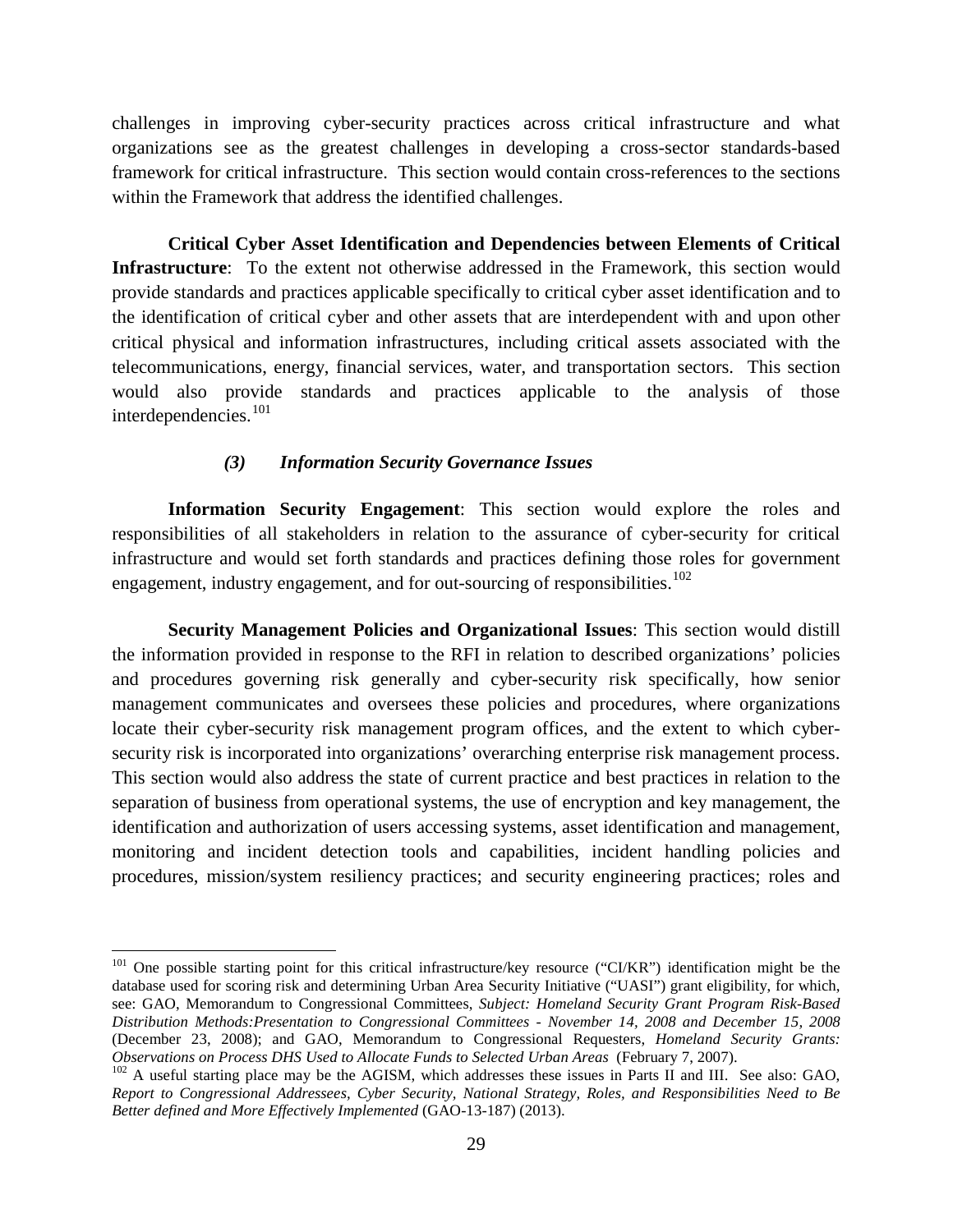responsibilities. These subject matters and the to-be-associated standards and practices would be addressed in the relevant specific sections of the Framework as outlined below.<sup>[103](#page-29-0)</sup>

**Cyber-Security Objectives, Cyber-Security Strategy, the Matter of Prioritization, and the Integration of Budgetary Issues**: This section would consider what performance goals organizations adopt to ensure their ability to provide essential services while managing cybersecurity risk and to set forth standards and practices applicable to the proper definition of cybersecurity objectives.<sup>104</sup> This section would also address the development of cyber-security strategy to meet the identified cyber-security objectives and the related issues of the prioritization of objectives from a practical standpoint and the integration of budgetary considerations into the determination and execution of cyber-security strategy.<sup>105</sup>

**Information Security Documentation**: This section would address standards and practices in relation to the documentation of information security strategy, information security policy, security risk management plans, standard operating procedures, incident response plans, emergency procedures, and business continuity and disaster recovery plans.<sup>[106](#page-29-3)</sup>

**Change Management and Configuration Management**: This section would address standards and practices applicable to change and configuration management from a cyber-security standpoint.<sup>[107](#page-29-4)</sup>

<span id="page-29-0"></span><sup>103</sup> On governance issues, see, for example: ITU, *ITU-T, X.1054, Information Technology – Security Techniques – Governance of Information Security* (2012); Gibson, Daril, *Managing Risk in Information Systems* (2010); Whitman, Michael E., et *ano*., *Management of Information Security* (2010); Johnson, Robert, *et ano*., *Security Policies and Implementation Issues* (2010); EC-Council, *Network Defense: Security Policy and Threats* (2010); Brotby, Krag, *Information Security Governance: A Practical Development and Implementation Approach* (2009) For information on COBIT, A Business Framework for Governance and Management of Enterprise IT, see: http://www.isaca.org.

<span id="page-29-1"></span><sup>104</sup> In this connection, see: Wheeler, Evan, *Security Risk Management: Building an Information Security Risk Management Program from the Ground Up* (2011); Gibson, Daril, *Managing Risk in Information Systems* (2010); Whitman, Michael E., et *ano*., *Management of Information Security* (2010); and NIST, *Guide to Developing Security Plans for Federal Information Systems* (NIST Special Publication 800-18) (2006)<br><sup>105</sup> In this connection, see: NIST, *Integrating IT Security into the Capital Planning and Investment Control Process* 

<span id="page-29-2"></span><sup>(</sup>NIST Special Publication 800-65) (2005).<br><sup>106</sup> In this connection, see again: Wheeler, Evan, *Security Risk Management: Building an Information Security Risk* 

<span id="page-29-3"></span>*Management Program from the Ground Up* (2011); Gibson, Daril, *Managing Risk in Information Systems* (2010); Whitman, Michael E., et *ano*., *Management of Information Security* (2010); and NIST, *Guide to Developing* 

<span id="page-29-4"></span><sup>&</sup>lt;sup>107</sup> In this connection, see: NIST, *Information Security, Guide for Security-Focused Configuration Management of Information System*s (NIST Special Publication 800-128) (2011); Watts, Frank B., *Engineering Documentation Control Handbook: Configuration Management and Product Lifecycle Management* (Fourth Edition) (2011); and Aiello, Robert *et ano*., *Configuration Management Best Practices: Practical Methods that Work in the Real World* (2010). See also: CMII Research Institute – Institute of Configuration Management ("CMII"), CMII-100D, *CMII Standard for Enterprise Configuration Management* (2010); CMII, *CMII-105C, CMII Standard for Product Configuration Management* (2010); *IEEE Standard 828, IEEE Standard for Software Configuration Management* (2005); and *ANSI/EIA Standard 649-A, National Consensus Standard for Configuration Management* (2004).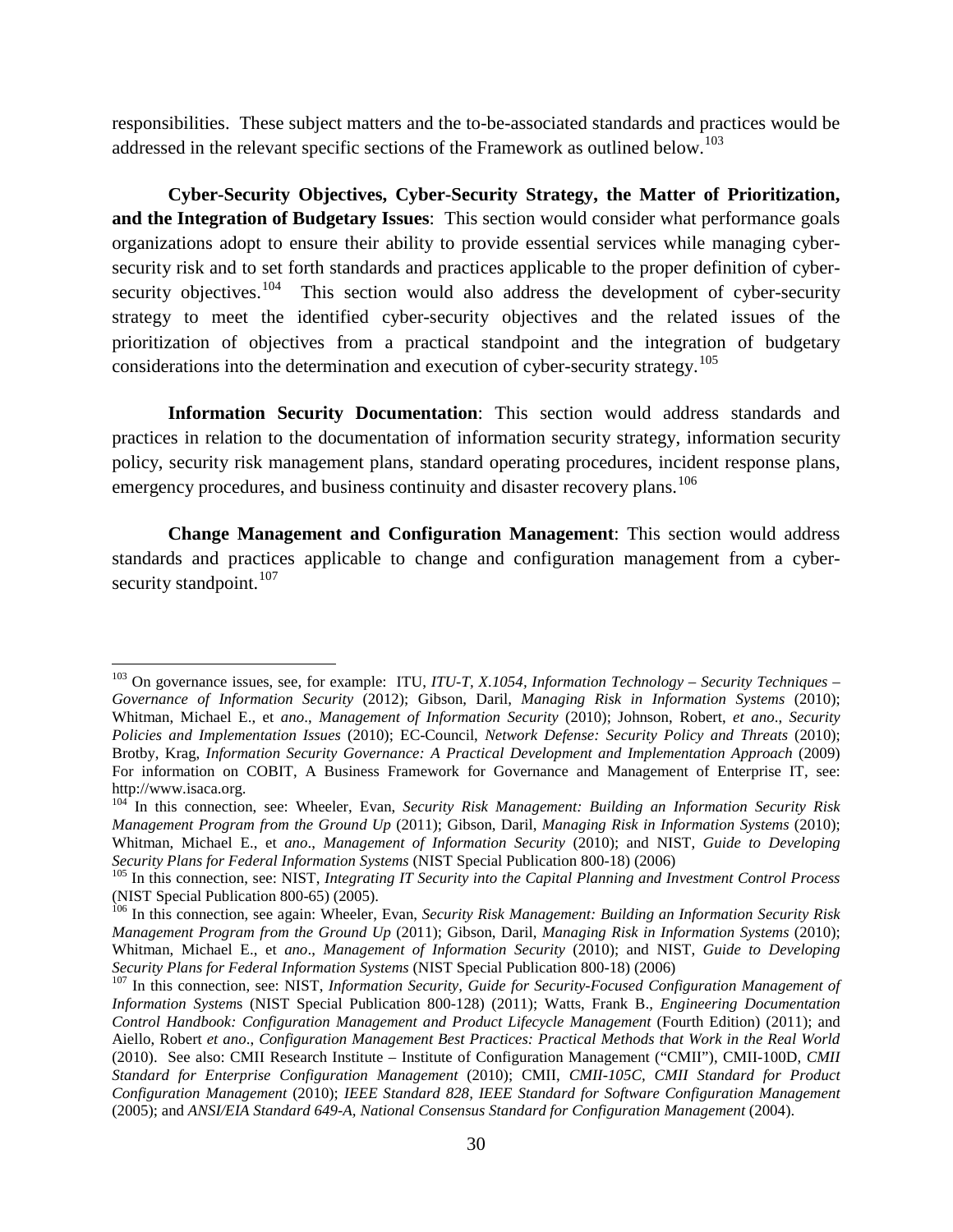**System Certification/Accreditation and Auditing of the Effectiveness of Cyber-Security Protection**: This section would address the associated issues of certification/accreditation of systems and the auditing of systems and provide standards and practices applicable thereto.<sup>[108](#page-30-0)</sup>

**Benchmarking**: This section would set forth standards and practices with respect to the use of benchmarking to assure that cyber-security efforts meet best practices.<sup>[109](#page-30-1)</sup>

**Standards' Setting Nationally and Internationally**: This section would distill the information provided in response to the RFI relating to what role(s) do or should national/international standards and organizations that develop national/international standards play in critical infrastructure cyber-security conformity assessment. This section would also set forth standards and practices in this respect. $110$ 

**Research and Development in Relation to Cyber-Security**: This section would give consideration to standards and practices for commitments to research and development in relation to cyber-security.<sup>[111](#page-30-3)</sup>

## *(4) Information Security Monitoring*

 $\overline{\phantom{a}}$ 

**Vulnerability Management and Security Effectiveness Testing, Penetration Testing and Other Techniques and Practices Applicable to Security Effectiveness Testing**: This section would set forth standards, policies, and practices for the testing and management of cyber vulnerability. This section would consider the use of ethical hacking as a vulnerability assessment tool and the methods of malicious hackers and how they can be blocked.<sup>[112](#page-30-4)</sup>

<span id="page-30-0"></span><sup>&</sup>lt;sup>108</sup> In this connection, see: ISO/IEC TR 27008, Information technology -- Security techniques -- Guidelines for auditors on information security controls (2012); Davis, Chris, *et al.*, *IT Auditing: Using Controls to Protect Information Assets* (Second edition) (2011); NIST, *Guide for Assessing the Security Controls in Federal Informations Systems and Organizations* (NIST Special Publication 800-53A) (2010); Jackson, Chris, *Network Security Auditing* (2010); ISACA, *IS Standards, Guidelines and Procedures for Auditing and Control Professionals* (2008); and ITU, *ITU-T, X.816, Information technology – Open Systems Interconnection – Security frameworks for open systems: Security audit and alarms framework* (1995).

<span id="page-30-2"></span><span id="page-30-1"></span><sup>&</sup>lt;sup>110</sup> In this connection, see: Williams, Barry L., *Information Security Policy Development for Compliance* (2013).<br><sup>111</sup> On R&D generally in relation to cyber-security, see: Maughan, Douglas, *et al.*, "Introducing the f

<span id="page-30-3"></span>Cybersecurity R&D strategic plan," 19 *The Next Wave* 3 (2012); and Government Accountability Office ("GAO"), *Report to Congressional Requesters, Cybersecurity, Key Challenges Need To Be Addressed to Improve Research* 

<span id="page-30-4"></span><sup>&</sup>lt;sup>112</sup> In this connection, see: Allen, Lee, *Advanced Penetration Testing for Highly-Secured Environments: The Ultimate Security Guide* (2012); McClure, Stuart, *et al.*, *Hacking Exposed 7: Network Security Secrets & Solutions* (2012); Engebretson, Patrick, *The Basics of Hacking and Penetration Testing: Ethical Hacking and Penetration Testing Made Easy* (2011); Stuttard, Dafydd, *et ano*., *The Web Application Hacker's Handbook* (Second edition) (2011); Simpson, Michael T., *Hands-On Ethical Hacking and Network Defense* (2010); EC-Council, *Penetration Testing: Security Analysis* (2010); EC-Council, *Penetration Testing: Procedures & Methodologies* (2010); EC-Council, *Penetration Testing: Network & Perimeter Testing* (2010); EC-Council, *Penetration Testing: Network*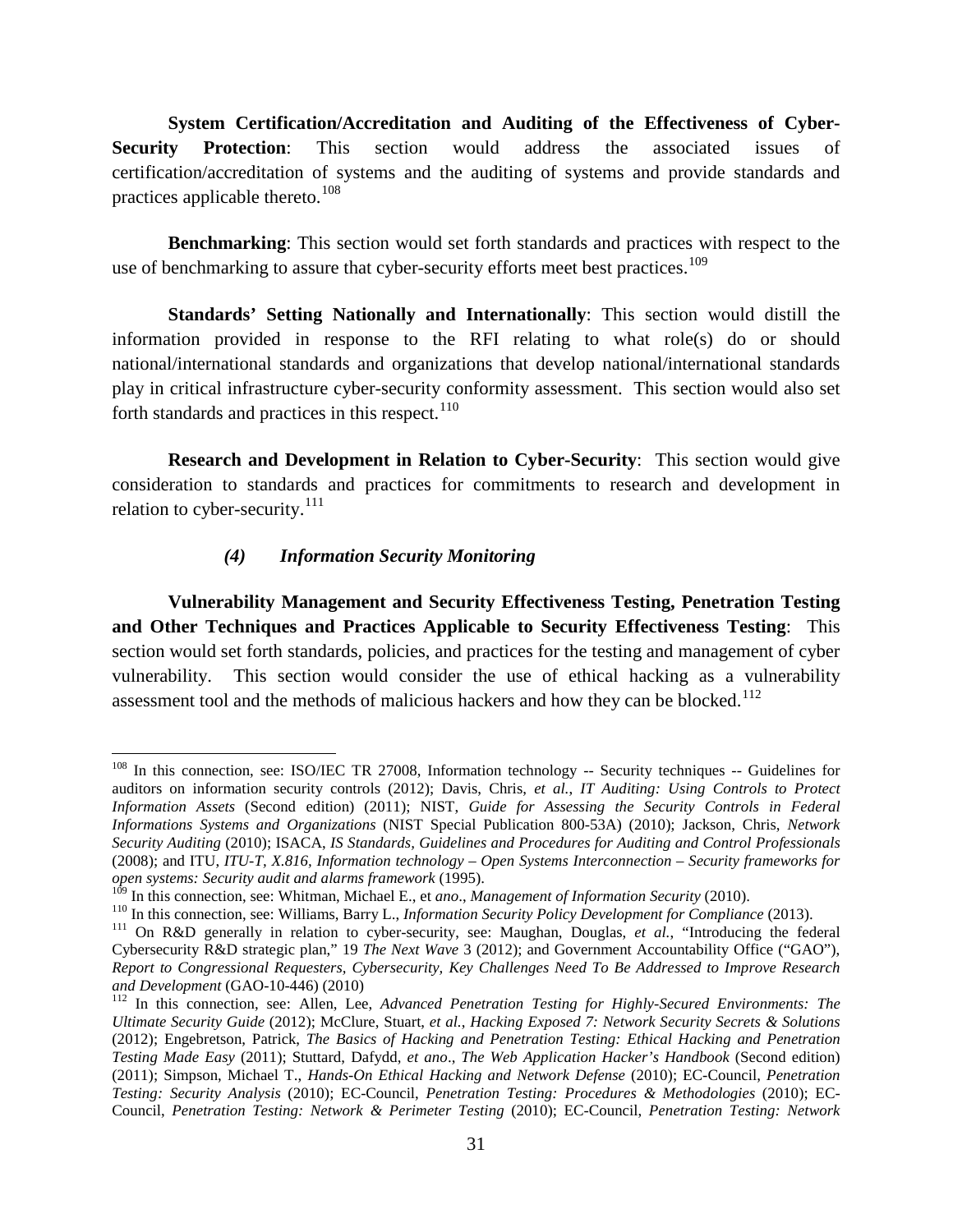**Incident Detection Techniques, Continuous Monitoring, Alarms, and Response**: This section would set forth standards and practices in relation to the use of incident detection techniques, the need for continuous monitoring, alarms, and response planning for intrusions.<sup>[113](#page-31-0)</sup>

**Cyber-Security Measurement Methods and Practices Applicable to Measuring of the Effectiveness of Cyber-Security Protection**: This section would consider and set forth standards and practices in relation to cyber-security measurement methods and the measuring in practice of the effectiveness of cyber-security.<sup>[114](#page-31-1)</sup>

#### *(5) Personnel Security*

l

**Information Security Awareness and Training**: This section would provide standards and practices relating to information security awareness and training for personnel.<sup>[115](#page-31-2)</sup>

**Authorizations, Security Clearances, and Briefings**: This section would provide standards and practices relating to authorization practices, security clearance practices, and access to briefings of personnel.<sup>[116](#page-31-3)</sup>

*Threat Testing* (2010); EC-Council, *Penetration Testing: Communication Media Testing* (2010); EC-Council, *Network Defense: Security and Vulnerability Assessment* (2010); EC-Council, *Network Defense: Security Policy and Threats* (2010); EC-Council, *Ethical Hacking and Countermeasures: Attack Phases* (2009); EC-Council, *Ethical Hacking and Countermeasures: Threats and Defense Mechanisms* (2009); EC-Council, *Ethical Hacking and Countermeasures: Secure Network Infrastructures* (2009); EC-Council, *Ethical Hacking and Countermeasures: Linux, Macintosh and Mobile Systems* (2009); EC Council, *Ethical Hacking and Countermeasures: Web Applications and Data Servers* (2009); and NIST, *Technical Guide to Information Security Testing and Assessment* (NIST Special Publication 800-115) (2008).<br><sup>113</sup> In this connection, see: NIST, *DRAFT Guide to Intrusion Detection and Prevention Systems (IDPS)* (NIST

<span id="page-31-0"></span>Special Publication 800-94 Rev. 1) (2012); NIST, *Information Security Continuous Monitoring (ISCM) for Federal Information Systems and Organization*s (NIST Special Publication 800-137) (2011); NIST, *Contingency Planning Guide for Federal Information Systems* (NIST Special Publication 800-34 Revision 1) (2010); Whitman, Michael E., *Principles of Incident Response and Disaster Recovery* (2006); Northcutt, Stephen, *et ano.*, *Network Intrusion Detection* (Third Edition) (2002); and ITU, *ITU-T, X.816, Information technology – Open Systems Interconnection –*

<span id="page-31-3"></span><span id="page-31-1"></span><sup>&</sup>lt;sup>114</sup> In this connection, see: Brotby, W. Krag, *et ano., PRAGMATIC Security Metrics: Applying Metametrics to Information Security* (2013); Hayden, Lance, *IT Security Metrics: A Practical Framework for Measuring Security & Protecting Data* (2010); Young, Carl, *Metrics and Methods for Security Risk Management* (2010); Brotby, W. Krag, *Information Security Management Metrics: A Definitive Guide to Effective Security Monitoring and Measurement* (2009); Brotby, Krag, *Information Security Governance: A Practical Development and Implementation Approach* (2009); NIST, *Performance Measurement Guide for Information Security* (NIST Special Publication 800-55 Revision 1) (2008); Black, Paul E., et al., "Cyber Security Metrics and Measures," in Voeller, John G. (Editor), *Wiley Handbook of Science and Technology for Homeland Security* (2008); and Jacquith, Andrew, Security *Metrics: Replacing Fear, Uncertainty, and Doubt* (2007).

<span id="page-31-2"></span><sup>&</sup>lt;sup>115</sup> In this connection, see: Department of Energy, *Essential Body of Knowledge (EBK), A Competency and Functional Framework For Cyber Security Workforce Development* (2011); Herold, Rebecca, *Managing an Information Security and Privacy Awareness and Training Program* (Second Edition) (2010); and DHS, *IT Security Essential Body of Knowledge (EBK): A Competency and Functional Framework for IT Security Workforce Development* (2007), http://csrc.nist.gov/groups/SMA/ispab/documents/minutes/2007-12/ISPAB\_Dec7- BOldfield.pdf; NIST, *Building an Information Technology Security Awareness and Training Program* (NIST Special Publication 800-50) (2003)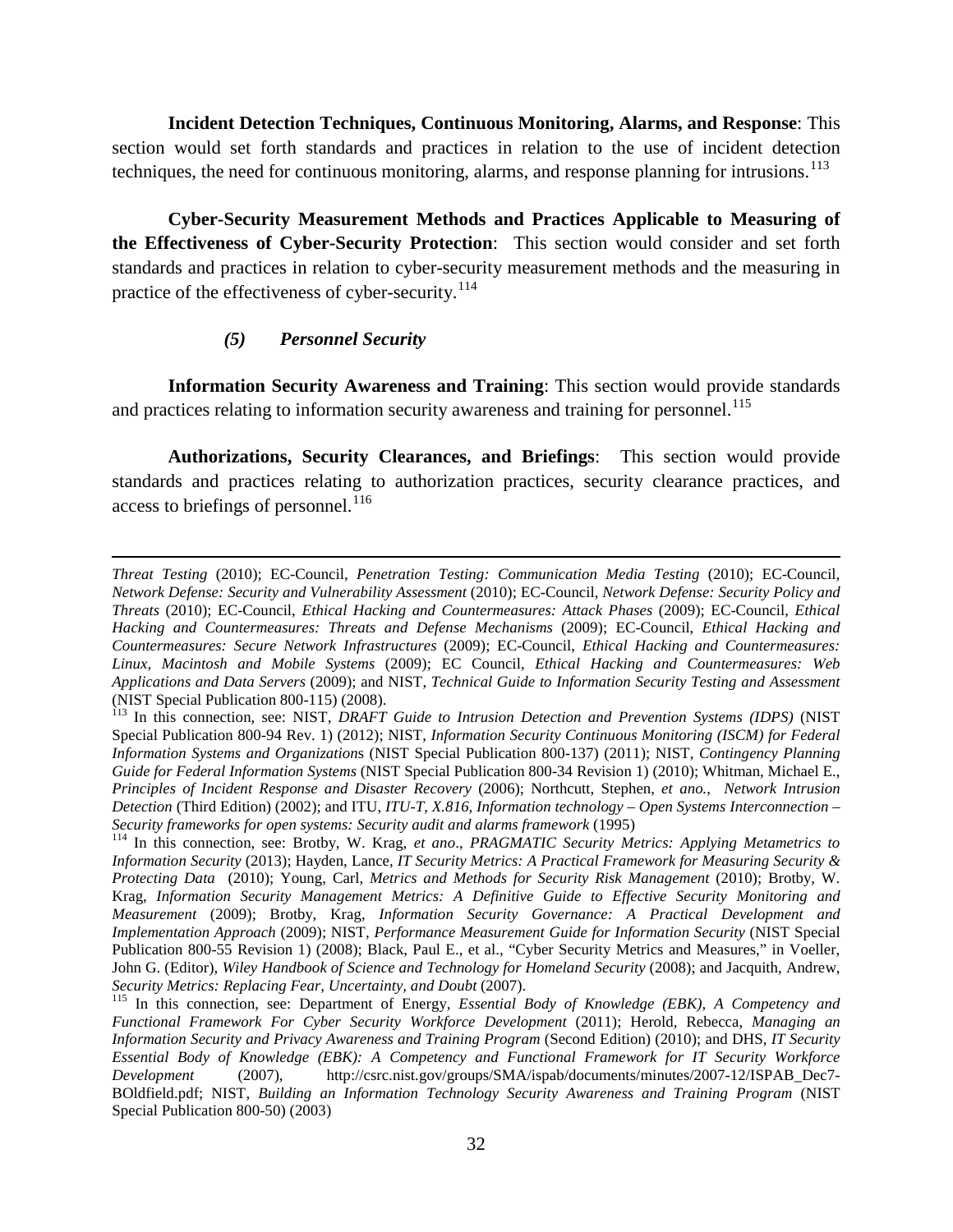**The Use of the Internet**: This section would provide standards and practices relating to use by personnel of the Internet as that issue concerns cyber-security.<sup>[117](#page-32-0)</sup>

### *(6) Physical Security for Information Systems*

**Communications Infrastructure, Communications Systems and Devices, Other Critical Cyber Assets**: Appropriate sections would provide standards and practices in relation to the physical security of relevant networks, systems, and devices, where physical security bears materially upon cyber security.  $118$ 

### *(7) Information Technology Security*

**Product and Media Security**: Appropriate sections would provide standards and practices in relation to product and media security, where such security bears materially upon cyber security.<sup>[119](#page-32-2)</sup>

**Software Security**: This section would address standards and practices in relation to software security and the certification of applications for use.<sup>[120](#page-32-3)</sup>

**Email Security**: This section would address standards and practices applicable to email and the security aspects thereof.<sup>[121](#page-32-4)</sup>

**Access Control**: This section would provide standards and practices in relation to access control.<sup>[122](#page-32-5)</sup>

**Cryptography**: The subject matter of this section is self-evident and beyond the scope of the RCC Response.

<sup>&</sup>lt;sup>116</sup> In this connection, see: AGISM, Parts II and III.

<span id="page-32-0"></span><sup>&</sup>lt;sup>117</sup> In this connection, see again: AGISM, Parts II and III.  $^{118}$  In this connection, see again: AGISM, Parts II and III.  $^{119}$  In this connection, see again: AGISM, Parts II and III.

<span id="page-32-1"></span>

<span id="page-32-3"></span><span id="page-32-2"></span><sup>&</sup>lt;sup>120</sup> In this connection, see: Howard, Michael, *et al.*, *4 Deadly Sins of Software Security: Programming Flaws and* How to Fix Them (2009); and McGraw, Gary, Software Security: Building Security In (2006).<br><sup>121</sup> In this connection, see: NIST, Guidelines on Electronic Mail Security (NIST Special Publication 800-45 Version

<span id="page-32-4"></span><sup>2) (2007).</sup> See also: AGISM, Parts II and III.

<span id="page-32-5"></span><sup>&</sup>lt;sup>122</sup> In this connection, see: NIST, *DRAFT Electronic Authentication Guideline* (NIST Special Publication 800-63-2) (2013); Whitman, Michael E., et *ano*., *Management of Information Security* (2010); Ballad, Bill, *et al.*, *Access Control, Authentication, and Public Key Infrastructure* (2010); ITU, *ITU-T, X.813, Information technology – Open Systems Interconnection – Security frameworks for open systems: Non-repudiation framework* (1996); ITU, *ITU-T, X.815, Information technology – Open Systems Interconnection – Security frameworks for open systems: Integrity framework* (1995); ITU, *ITU-T, X.814, Information technology – Open Systems Interconnection – Security frameworks for open systems: Confidentiality framework* (1995); ITU, *ITU-T, X.812, Information technology – Open Systems Interconnection – Security frameworks for open systems: Access control framework* (1995); and ITU, *ITU-T, X.811, Information technology – Open Systems Interconnection – Security frameworks for open systems: Authentication framework* (1995).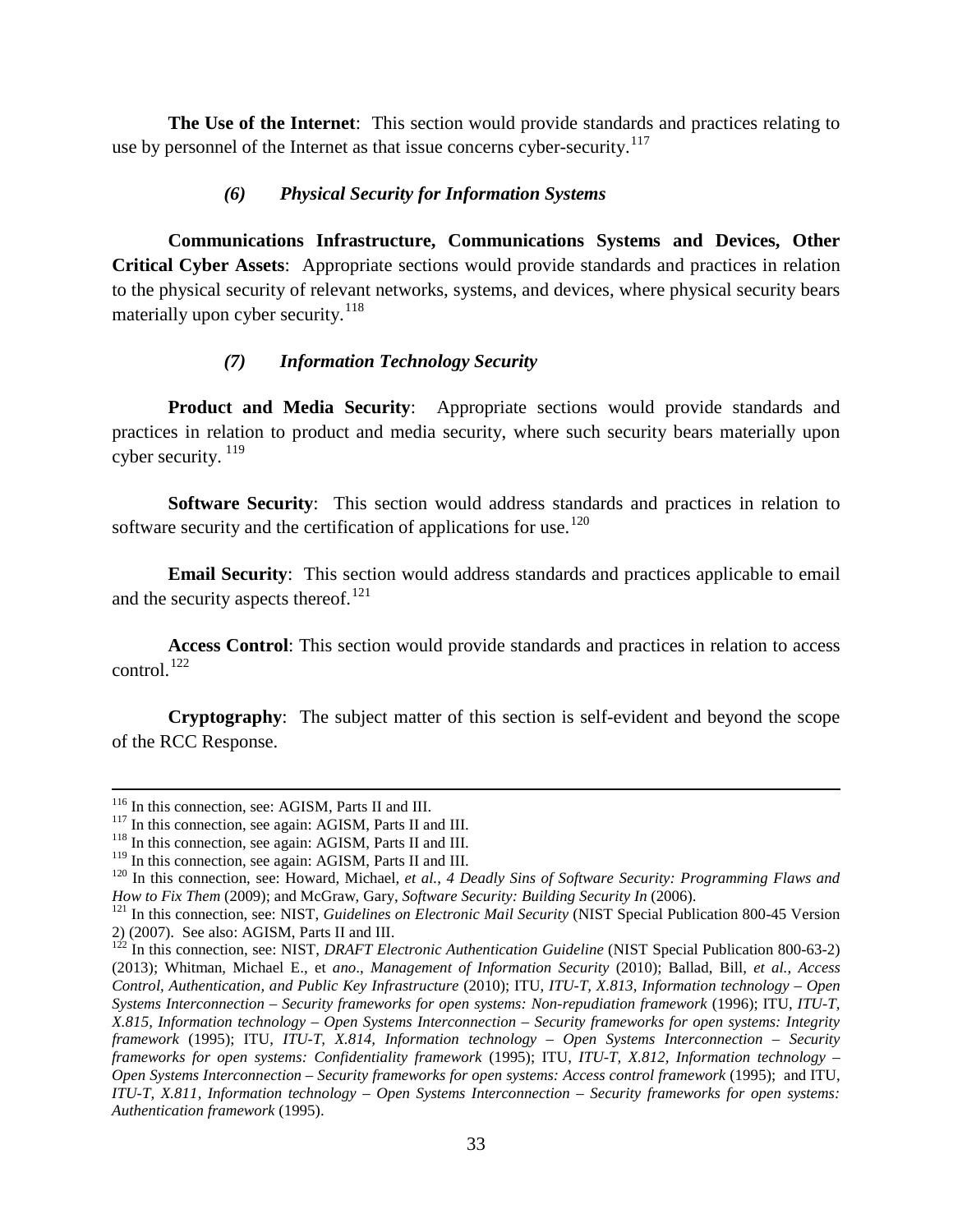**Cross-Domain Security and Electronic Security Perimeter(s)**: This section would provide standards and practices with respect to cross-domain security and the related matter of electronic security perimeter maintenance and would extend to the use of gateways, firewalls, cross-domain solutions, diodes, and related matters.<sup>[123](#page-33-0)</sup>

**Intrusion Prevention**: This section would provide standards and practices to be employed to assure or minimize intrusions.<sup>[124](#page-33-1)</sup>

**Scanning and Analysis Tools**: This section would set forth standards and practice for the use of port scanners, vulnerability scanners, packet sniffers, filters, and trap and trace techniques. $125$ 

### *(8) Data Security, Transfers, and Content Filtering*

**Data Security, Data Transfer Policies and Procedures, and Content Filtering**: Appropriate sections would provide standards and practices in relation to the data security and the related matters of data transfer policies and procedures as well as content filtering.<sup>[126](#page-33-3)</sup>

### *(9) Working Off-Site*

**Mobile Devices, Working Outside the Office, and Working from Home**: Appropriate sections would provide standards and practices in relation to the indicated aspects of off-site work and their relationship to cyber-security.<sup>[127](#page-33-4)</sup>

## **B. Sections Having Industry-Specific Application**

**Identification of Industry Sectors with Specific Cyber-security Requirements**: One starting place for the identification of industry sectors with specific cyber-security requirements

<span id="page-33-0"></span><sup>123</sup> In this connection, see: Whitman, Michael E., et *ano*., *Management of Information Security* (2010); EC-Council, *Network Defense: Perimeter Defense Mechanisms* (2010); NIST, Guidelines on Firewalls and Firewall Policy (NIST Special Publication 800-41 Revision 1) (2009); NIST, *Security Guide for Interconnecting Information Technology Systems* (NIST Special Publication 800-47) (2002); and Northcutt, Stephen, *et al.*, *Inside Network Perimeter*  l

<span id="page-33-1"></span><sup>&</sup>lt;sup>124</sup> In this connection, see: NIST, *DRAFT Guide to Intrusion Detection and Prevention Systems (IDPS)* (NIST Special Publication 800-94 Rev. 1) (2012); and Whitman, Michael E., et *ano*., *Management of Information Security*

<span id="page-33-2"></span><sup>(2010).</sup> <sup>125</sup> In this connection, see: Whitman, Michael E., et *ano*., *Management of Information Security* (2010); and Simpson,

<span id="page-33-3"></span><sup>&</sup>lt;sup>126</sup> In this connection, see: AGISM, Parts II and III; and Johnson, Robert, *et ano.*, *Security Policies and Implementation Issues* (2010).

<span id="page-33-4"></span><sup>&</sup>lt;sup>127</sup> In this connection, see: AGISM, Parts II and III.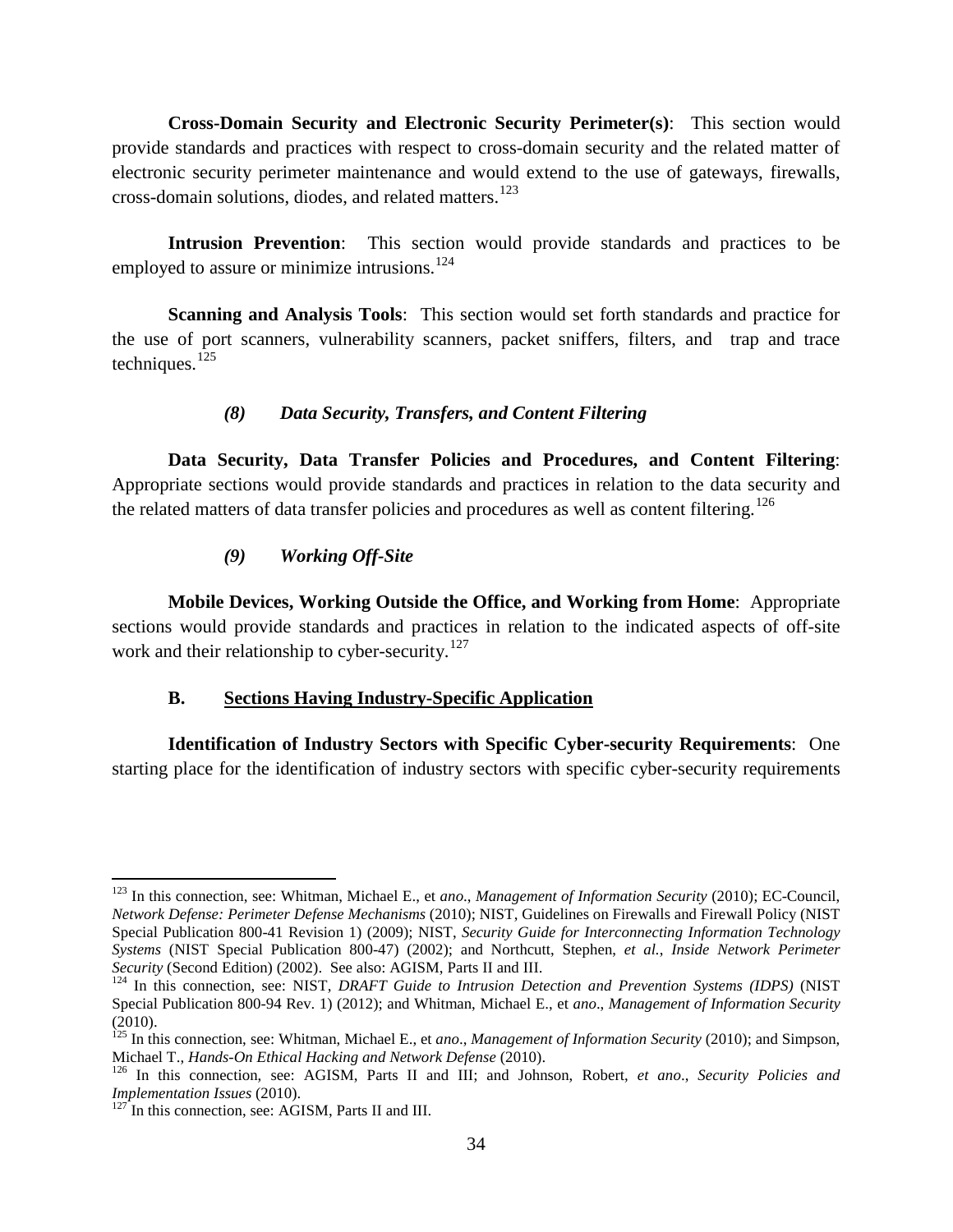is the National Infrastructure Protection Plan prepared by DHS and the related sector-specific plans.<sup>[128](#page-34-0)</sup>

**Industry-Specific Current Cyber-Security Sources and Methods and Their Utility**: RCC understands that NIST is particularly interested in standards and practices that have cross-sector applicability.<sup>[129](#page-34-1)</sup> Nevertheless, RCC believes not inconsistently with the RFI, that consideration of industry-specific standards is necessary and proper. Certain sectors are particularly critical because their security and the special techniques applicable thereto affect the overall cyber-security of all critical infrastructure, *e.g.*, the information technology sector and the communications sector, and other sectors are so fundamental because their security and the special techniques applicable there affect the overall operations of all or substantially all sectors of critical infrastructure, *e.g*., the electric power sector. Accordingly, industry-specific standards and practices must be considered if the Cybersecurity Framework is to be truly comprehensive.

This section, like that applicable to cross-sector standards and practices in relation to cyber-security may or may not survive the final form of the Cybersecurity Framework because the Framework may consistent solely of recommended standards and policies and may not encompass all standards and policies to which consideration was given.

<span id="page-34-0"></span><sup>128</sup> See: DHS, *National Infrastructure Protection Plan, Partnering to enhance protection and resiliency* (2009); *Banking and Finance, Critical Infrastructure and Key Resources Sector-Specific Plan as input to the National Infrastructure Protection Pla*n (2007); *Chemical Sector-Specific Plan, An Annex to the National Infrastructure Protection Plan* (2010); *Commercial Facilities Sector-Specific Plan, An Annex to the National Infrastructure Protection Plan* (2010); *Communications Sector-Specific Plan, An Annex to the National Infrastructure Protection Plan* (2010); *Critical Manufacturing Sector-Specific Plan, An Annex to the National Infrastructure Protection Plan* (2010); *Dams Sector-Specific Plan, An Annex to the National Infrastructure Protection Plan* (2010); *Defense Industrial Base, Critical Infrastructure and Key Resources Sector-Specific Plan as input to the National Infrastructure Protection Pla*n (2007); *Energy Sector-Specific Plan, An Annex to the National Infrastructure Protection Plan* (2010); *Food and Agriculture Sector-Specific Plan, An Annex to the National Infrastructure Protection Plan* (2010); *Information Technology Sector-Specific Plan, An Annex to the National Infrastructure Protection Plan* (2010); *National Monuments and Icons Sector-Specific Plan, An Annex to the National Infrastructure Protection Plan* (2010); *Nuclear Reactors, Materials, and Waste Sector-Specific Plan, An Annex to the National Infrastructure Protection Plan* (2010); *Transportation Systems, Critical Infrastructure and Key Resources Sector-Specific Plan as input to the National Infrastructure Protection Pla*n (2007); and *Water, Critical Infrastructure and Key Resources Sector-Specific Plan as input to the National Infrastructure Protection Pla*n (2007). See also, with respect to the transportation systems sector, the following DHS reports on segments of that sector: Aviation Modal Annex, *Freight Rail Modal Annex*, *Highway Infrastructure and Motor Carrier Modal Annex*, *Maritime Modal Implementation Plan*, *Mass Transit Modal Annex*, and *Pipeline Modal Annex*. On the state of the critical infrastructure protection program generally, see: GAO, *Report to Congressional Requesters, Critical Infrastructure Protection, DHS List of Priority Assets Needs to Be Validated and Reported to Congres*s (GAO-13- 296) (2013). For an early contribution to this subject, see: The President's Commission on Critical Infrastructure Protection, *Critical Foundations, Protecting America's Infrastructures* (1997)

<span id="page-34-1"></span><sup>&</sup>lt;sup>129</sup> The RFI asks, *inter alia*, which approaches apply across sectors, how do these approaches take into account sector-specific needs, should there be a sector-specific standards development process or voluntary program, what can the role of sector-specific agencies and related sector coordinating councils be in developing and promoting the use of these approaches and expresses NIST's interest in identifying core practices that are broadly applicable across sectors and throughout industry.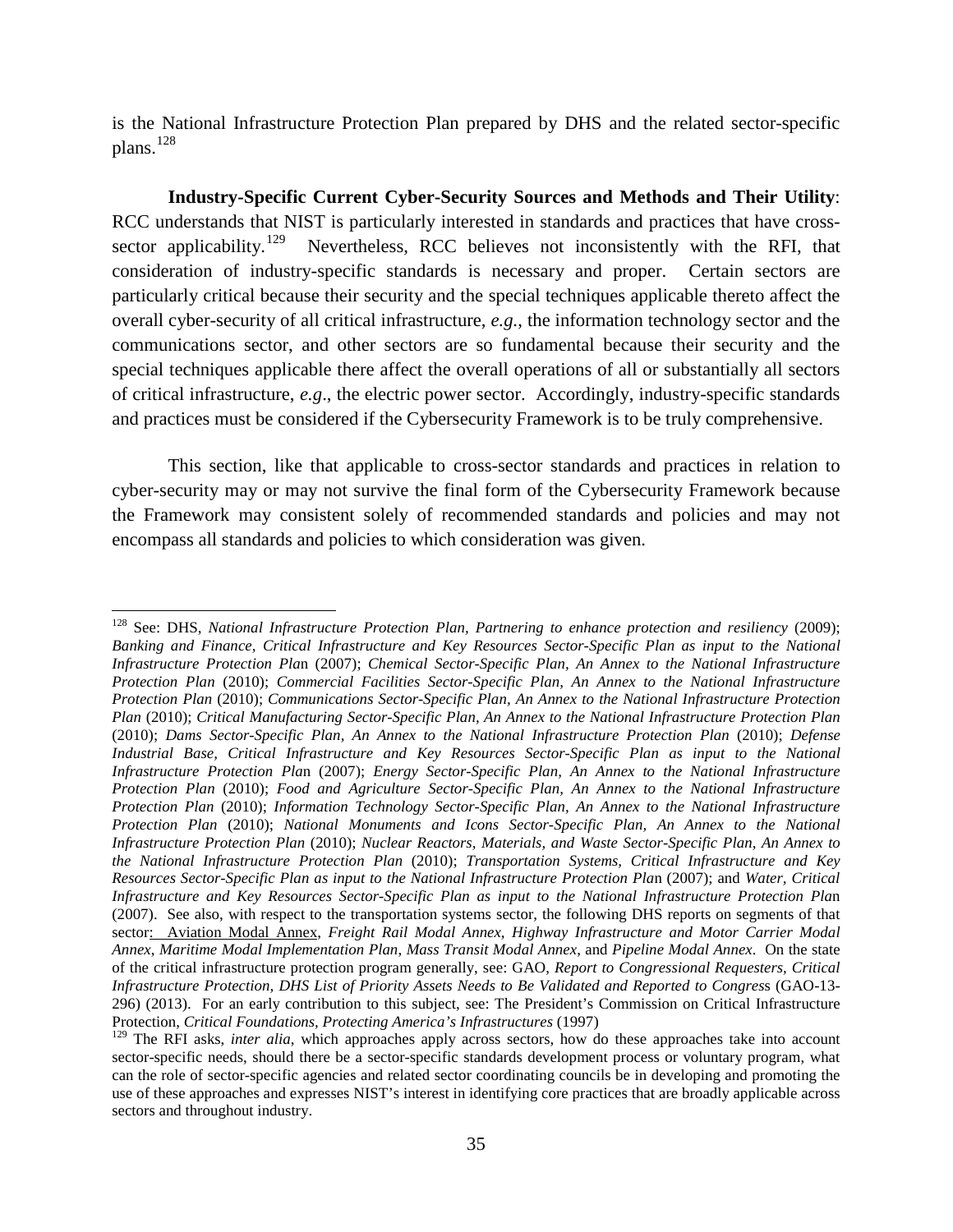Significant bibliographical compilations regarding industry-specific cyber-security standards and practices are available. Thus, for example, substantial industry-specific cybersecurity guidance has been collected by the  $GAO$ .<sup>130</sup> The following additional materials are organized by industry:

• Communications:

- $\circ$  ISO/IEC 27011:2008,<sup>[131](#page-35-1)</sup> which defines guidelines supporting the implementation of information security management in telecommunications organizations;
- o GAO, *Report to Congressional Committees, Information Security, Better Implementation of Controls for Mobile Devices Should Be Encouraged* (GAO-12- 757) (2012);
- o The European Telecommunications Standards Institute ("ETSI") 187 Series Standards, including:
	- ETSI TS 187 001, Telecommunications and Internet converged Services and Protocols for Advanced Networking (TISPAN); NGN SECurity (SEC) Requirements (Version 3.7.1) (2011);
	- **ETSI TR 187 002, Telecommunications and Internet converged Services** and Protocols for Advanced Networking (TISPAN); TISPAN NGN Security (NGN\_SEC) Threat Vulnerability and Risk Analysis (Version 3.1.1) (2011);
	- ETSI TS 187 003, Telecommunications and Internet converged Services and Protocols for Advanced Networking (TISPAN); NGN Security; Security Architecture (Version 3.4.1) (2011); and
	- ETSI TR 187 014, Telecommunications and Internet converged Services and Protocols for Advanced Networking (TISPAN); eSecurity; User Guide to e TVRA web-database (Version 2.1.1) (2009); and
- o ETSI 102 165 Series Standards, including:
	- ETSI TS 102 165-1, Telecommunications and Internet converged Services and Protocols for Advanced Networking (TISPAN); Methods and

<span id="page-35-0"></span><sup>130</sup> GAO, *Report to Congressional Requesters, Critical Infrastructure Protection, Cybersecurity Guidance Is Available, but More Can Be Done to Promote its Use* (GAO-12-92) (2011)<br><sup>131</sup> ISO/IEC 27011, Information technology -- Security techniques -- Information security management guidelines

<span id="page-35-1"></span>for telecommunications organizations based on ISO/IEC 27002 (2012)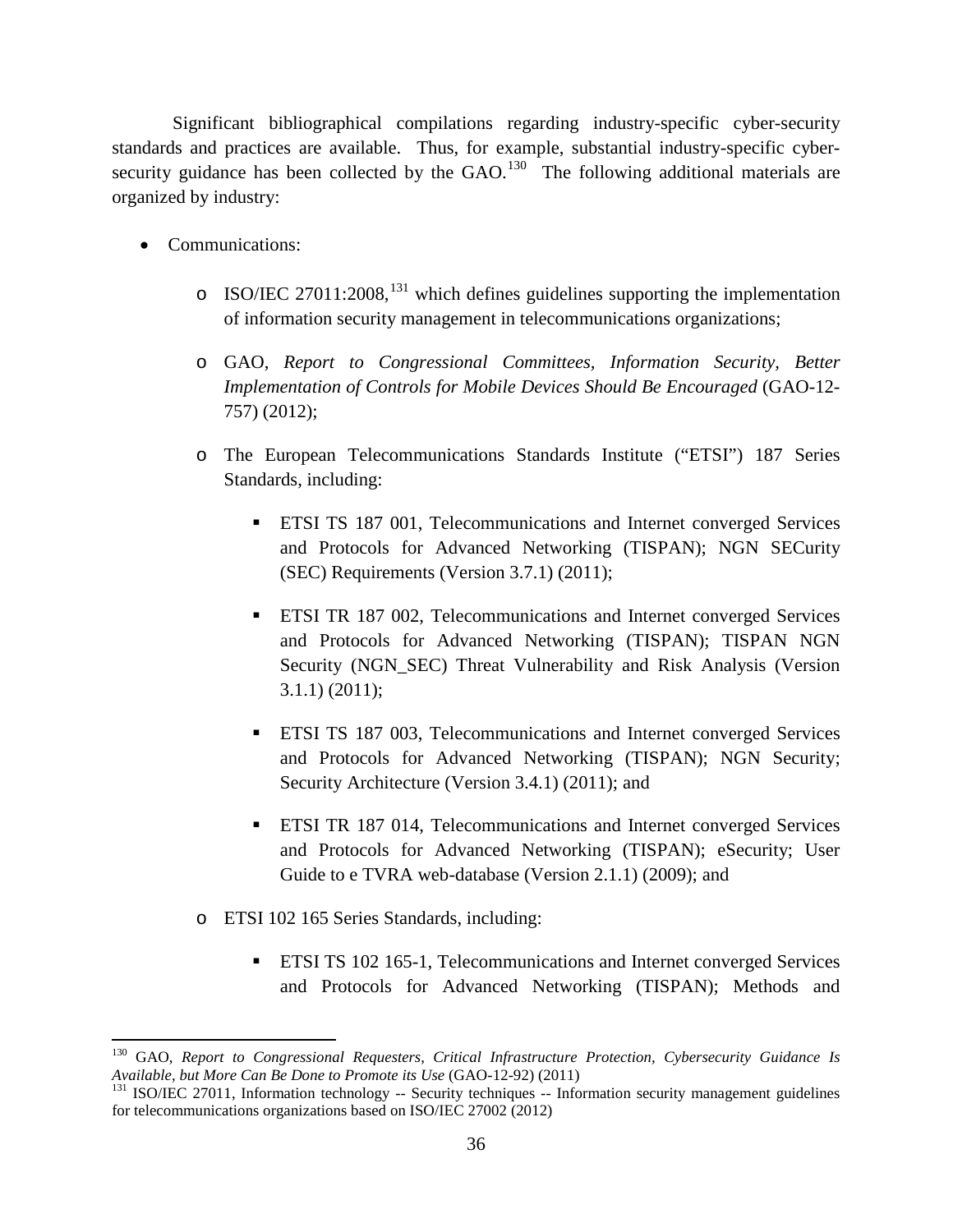protocols; Part 1: Method and proforma for Threat, Risk Vulnerability Analysis (Version 4.2.3) (2011); and

- ETSI TS 102 165-2, Telecommunications and Internet converged Services and Protocols for Advanced Networking (TISPAN); Methods and protocols; Part 2: Protocol Framework Definition; Security Counter Measures (Version 4.2.1) (2007).
- o NIST Publications:
	- NIST, *DRAFT Guidelines on Hardware-Rooted Security in Mobile Devices* (NIST Special Publication 800-164) (2012); and
	- NIST, *Guide to Securing WiMAX Wireless Communications* (NIST Special Publication 800-127) (2010).
- $\Omega$  ITU<sup>132</sup>:
	- 800 Series Standards on Security for Open Systems Interconnection;
	- **1000 Series Standards on Information and Network Security;**
	- <sup>1100</sup> and 1300 Series Standards on Secure Applications and Services; and
	- **1200** and 1500 Series Standards on Cyberspace Security and Cybersecurity Information Exchange.
- Financial Services:
	- o ISO/IEC TR  $27015:2012^{133}$  $27015:2012^{133}$  $27015:2012^{133}$  provides information security guidance complementing and in addition to information security controls defined in ISO/IEC 27002:2005 for initiating, implementing, maintaining, and improving information security within organizations providing financial services.
- Power Industry:
	- o The IEC 62351 Series Standards:

<sup>&</sup>lt;sup>132</sup> Previously-referred-to standards series

<span id="page-36-1"></span><span id="page-36-0"></span><sup>&</sup>lt;sup>133</sup> ISO/IEC TR 27015, Information technology -- Security techniques -- Information security management guidelines for financial services (Fist Edition) (2012)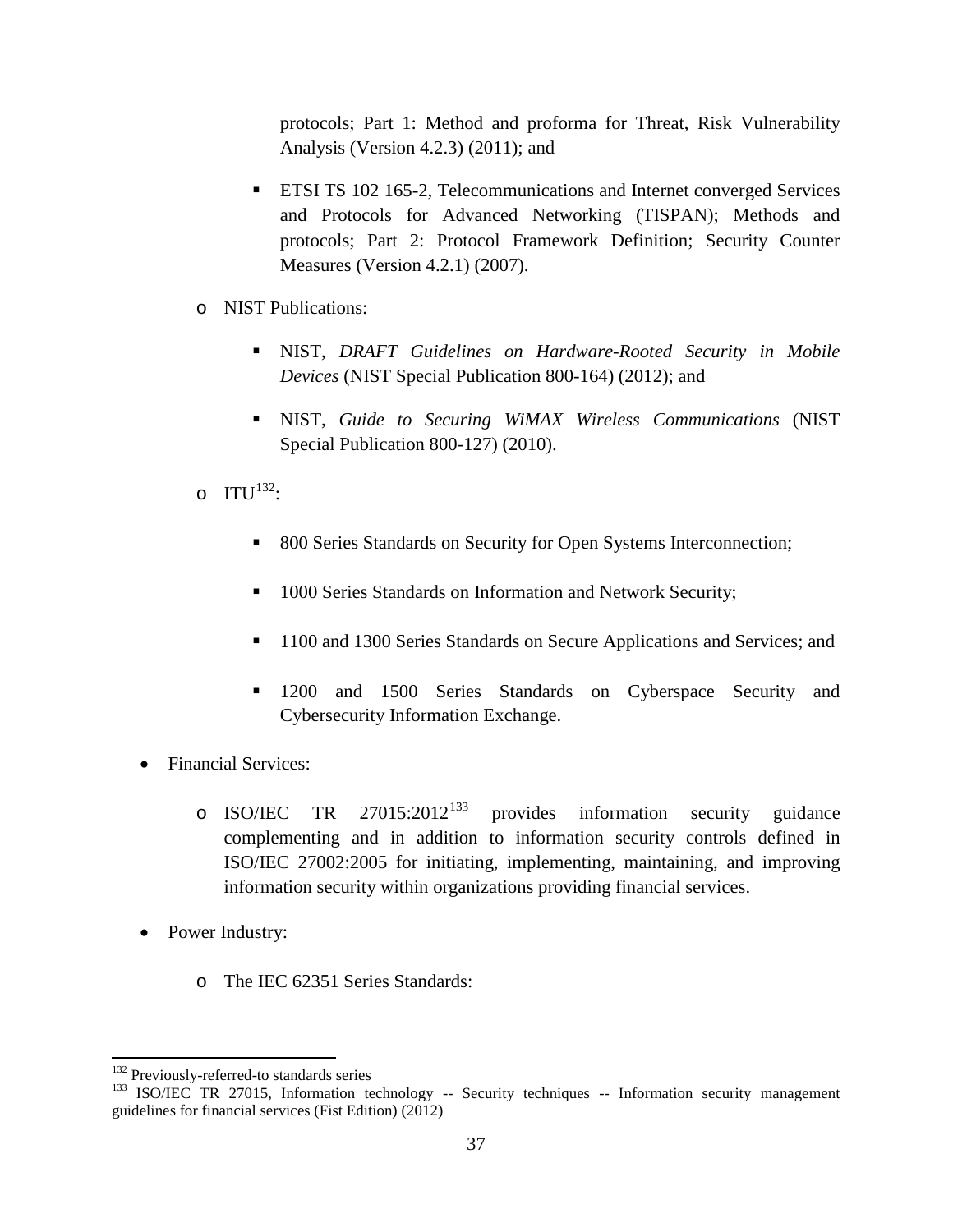- IEC/TS  $62351-1:2007$ , <sup>[134](#page-37-0)</sup> which provides an introduction to various aspects of information security as applied to power system operations and is relevant to smart grid issues;
- IEC  $62351-2:2008$ ,  $^{135}$  $^{135}$  $^{135}$  which covers the key terms used in the IEC  $62351$ series;
- IEC/TS  $62351-3:2007$ ,  $^{136}$  $^{136}$  $^{136}$  which specifies how to provide confidentiality, tamper detection, and message level authentication for SCADA and telecontrol protocols that make use of TCP/IP as a message transport layer;
- IEC/TS  $62351-4$ :  $2007$ ,  $137$  which specifies procedures, protocol extensions, and algorithms to facilitate securing ISO 9506 - Manufacturing Message Specification ("MMS") based applications;
- IEC/TS 62351-5:2009,[138](#page-37-4) which specifies messages, procedures and algorithms for securing the operation of certain protocols;
- **IEC/TS** 62351-6:2007,<sup>[139](#page-37-5)</sup> which specifies messages, procedures, and algorithms for securing the operation of certain other protocols;
- IEC/TS  $62351-7:2010$ ,  $^{140}$  $^{140}$  $^{140}$  which defines network and system management ("NSM") data object models that are specific to power system operations and are used to monitor the health of networks and systems, to detect possible security intrusions, and to manage the performance and reliability of the information infrastructure; and
- IEC/TS  $62351-8:2011$ ,  $^{141}$  $^{141}$  $^{141}$  which relates to the access control of users and automated agents to data objects in power systems;

<span id="page-37-0"></span><sup>&</sup>lt;sup>134</sup> IEC/TS 62351-1, Power systems management and associated information exchange - Data and communications security - Part 1: Communication network and system security - Introduction to security issues (First edition) (2007) <sup>135</sup> IEC 62351-2, Power systems management and associated information exchange - Data and communication

<span id="page-37-1"></span>security - Part 2: Glossary of terms (First edition) (2008)<br><sup>136</sup> IEC/TS 62351-3, Power systems management and associated information exchange - Data and communications

<span id="page-37-3"></span><span id="page-37-2"></span>security - Part 3: Communication network and system security - Profiles including TCP/IP (First Edition) (2007)<br><sup>137</sup> IEC/TS 62351-4, Power systems management and associated information exchange - Data and communications<br>s

<span id="page-37-4"></span> $\frac{138}{138}$  IEC/TS 62351-5, Power systems management and associated information exchange - Data and communications security - Part 5: Security for IEC 60870-5 and derivatives (First Edition) (2009)

<span id="page-37-5"></span><sup>&</sup>lt;sup>139</sup> IEC/TS 62351-6, Power systems management and associated information exchange - Data and communications security - Part 6: Security for IEC 61850 (First Edition) (2007)

<span id="page-37-6"></span> $140$  IEC/TS 62351-7, Power systems management and associated information exchange - Data and communications security - Part 7: Network and system management (NSM) data object models (First Edition) (2010)<br><sup>141</sup> IEC/TS 62351-8, Power systems management and associated information exchange - Data and communications

<span id="page-37-7"></span>security - Part 8:Role-based access control (First edition) (2011)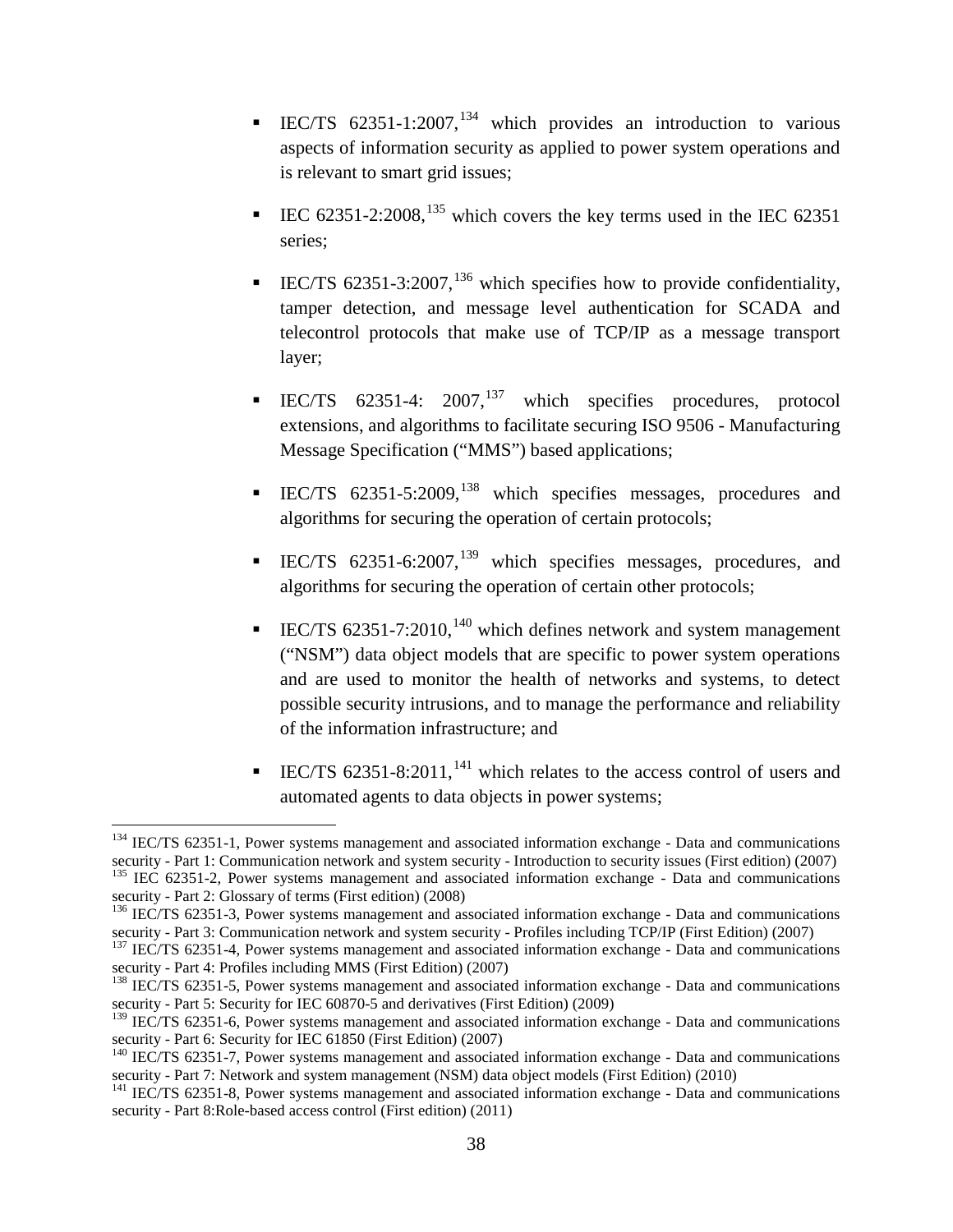- o GAO, *Testimony Before the Subcommittee on Oversight and Investigations, Committee on Energy and Commerce, House of Representatives, Cybersecurity, Challenges in Securing the Modernized Electricity Grid, Statement od Gregory C. Wilshusen, Director,, Information Security Issues, and David C. Trimble, Director, Natural Resources and the Environmen*t (GAO-12-507T) (2012);
- o FERC, Final Order, *Mandatory Reliability Standards for Critical Infrastructure Protection* (Docket No. RM06-22-000; Order No. 706, January 18, 2008) (122 FERC  $\parallel$  61,040), which sets forth eighth mandatory standards for critical infrastructure protection ("CIP"): (i) CIP-002-1 – Critical Cyber Asset Identification; (ii) CIP-003-1 – Security Management Controls; (iii) CIP-004-1 – Personnel and Training; (iv)  $\text{CIP-005-1}$  – Electronic Security Perimeter(s); (v) CIP-006-1 – Physical Security of Critical Cyber Asset; (vi) CIP-007-1 – Systems Security Management; (vii) CIP-008-1 – Incident Reporting & Response Planning; and (viii) CIP-009-1 – Recovery Plans for Critical Cyber Assets; and
- o NIST, *Guidelines for Smart Grid Cyber Securit*y (NIST Interagency Report 7628) (2010).